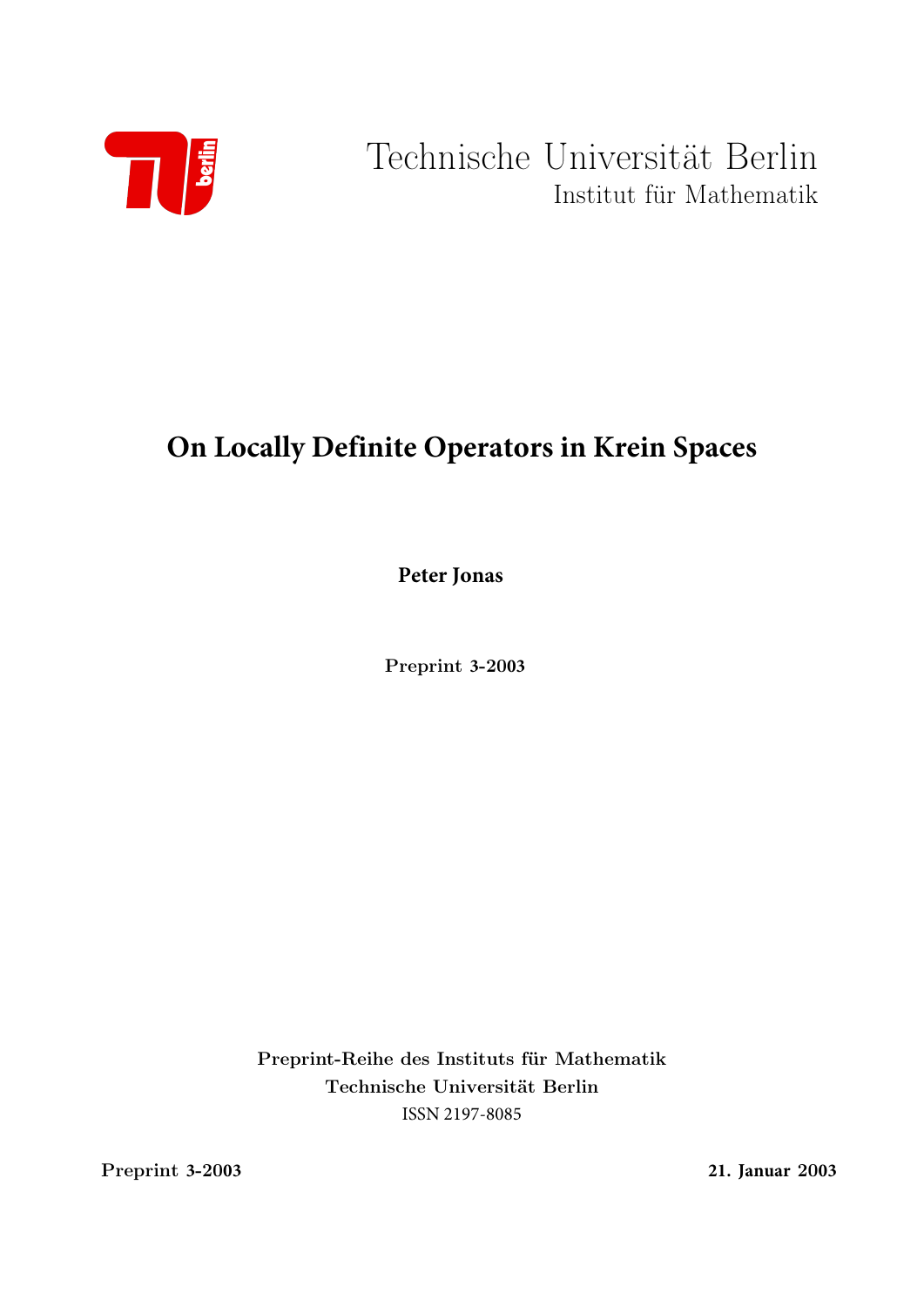## Introduction

A bounded selfadjoint operator A in a Krein space  $(\mathcal{H}, [\cdot, \cdot])$  is called *definitizable* if there exists a polynomial  $p \neq 0$  such that  $[p(A)x, x] \geq 0$  for all  $x \in \mathcal{H}$ . A definitizable operator A has real spectrum with the possible exception of a finite number of nonreal eigenvalues, and it has a spectral function defined for all real intervals the boundary points of which do not belong to some finite set of real points, the so-called critical points ([18], see  $[20]$  and also  $[6]$ ).

With the help of the spectral function  $E$  the real spectral points of A can be classified in points of positive and negative type and critical points: If a point  $\lambda \in \sigma(A) \cap \mathbf{R}$  is contained in some open interval  $\delta$  such that  $E(\delta)$ is defined and  $(E(\delta)H, [\cdot, \cdot])$  (resp.  $(E(\delta)H, -[\cdot, \cdot])$ ) is a Hilbert space, it is called of *positive* (resp. *negative*) type. A point  $\lambda \in \sigma(A) \cap \mathbf{R}$  which is neither of positive nor of negative type is called a critical point.

In [19] H. Langer studied a class of compact perturbations of fundamentally reducible selfadjoint operators in a Krein space. It was proved in that paper that the restrictions of the perturbed operator to the spectral subspaces corresponding to those open intervals which contain no critical points of the unperturbed operator, are definitizable. Such locally definitizable operators have been studied in connection with perturbation problems in [7], [8], [9], [13]. For locally definitizable operators, due to the finite order growth of the resolvent near to some open subset of the real axis, a local variant of the functional calculus for generalized spectral operators (see [1]) can be established. In [7] and [8] spectral points of positive and negative type are introduced with the help of this functional calculus or by making use of some properties of the resolvent, and a local spectral function is constructed.

In  $[17]$ , for a bounded selfadjoint operator A in a Krein space, the points of positive and negative type were introduced with the help of approximate eigenvector sequences (in [17] these points are called of plus type and of minus type). In [21] H. Langer, A. Markus and V. Matsaev, leaning on that definition, constructed a local spectral function which is defined for all real intervals which do not contain accumulation points of the nonreal spectrum, and the spectral points of which are of positive type (or of negative type). In the same paper this approach was applied to investigate the behaviour of sign types under perturbations.

The main objective of the present paper is to prove that the sign type definitions of [7], [8] and [21], and some variations of them, are equivalent. All definitions and the results will be given for selfadjoint linear relations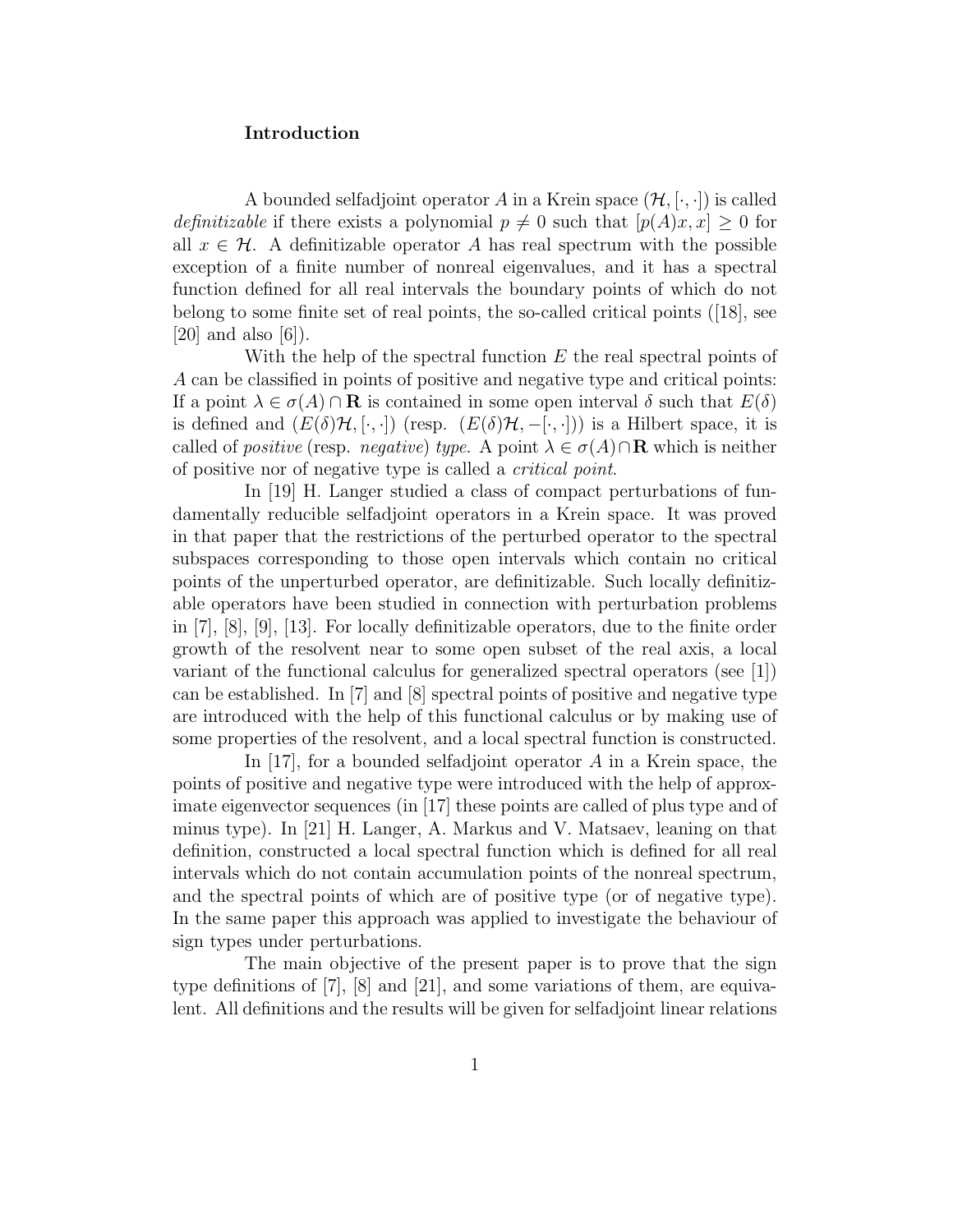in a Krein space. At the same time we give the versions for unitary operators, which are connected with selfadjoint linear relations by the Cayley transform. For the problems we are dealing with, it is often convenient to prove the unitary versions and translate the results to the selfadjoint case.

The construction of a functional calculus suitable for sign type definitions will be included in this paper. In view of an application in a forthcoming paper we will give this functional calculus in a more general setting: the resolvent is replaced by an operator function with similar properties.

The second objective of this article is to give necessary and sufficient conditions for definitizability and local definitizability, which is closely connected with the description of sign types.

In Section 1 we give the definition of the spectra of positive and negative type for a selfadjoint linear relation and a unitary operator in a Krein space with the help of approximate eigenvector sequences; and we show that these parts of the spectra behave covariantly with respect to the elementary functional calculus. In Section 2, after some preliminaries on the extension of functional calculi (Sections 2.1 and 2.2), we recall the definition of open sets of positive and negative type with respect to an operator function and an operator, and we describe these sets in different equivalent ways (Section 2.3). Local spectral functions are introduced in Section 2.4; we recall an extension procedure for such spectral functions. In Theorem 2.15 we characterize open sets of positive and negative type in different ways. In Section 3 the properties of local definitizability for operator functions and operators are introduced. The definitions in the present paper slightly differ from the definitions in [7] and [8]. In Theorem 3.7 it is shown that locally definitizable relations can be characterized by (spectral) decompositions into two relations one of which is definitizable.

### 1. The spectra of positive and negative type

Let  $(\mathcal{H}, [\cdot, \cdot])$  be a Krein space. Recall that a closed linear relation T in H is a closed linear subspace of  $\mathcal{H}^2$ ; a closed linear operator in H is viewed as a closed linear relation via its graph in  $\mathcal{H}^2$ . For the usual definitions of the linear operations with closed linear relations and the inverse we refer to [2]. The linear span of two linear subspaces of  $\mathcal{H}^2$  will be denoted by  $+$ .

The resolvent set  $\rho(T)$  of a linear relation T is the set of all  $z \in \mathbb{C}$ such that  $(T - z)^{-1} \in \mathcal{L}(\mathcal{H})$ , the spectrum  $\sigma(T)$  of T is the complement of  $\rho(T)$  in C. The point spectrum  $\sigma_p(T)$  of T is the set of all  $z \in \mathbb{C}$  such that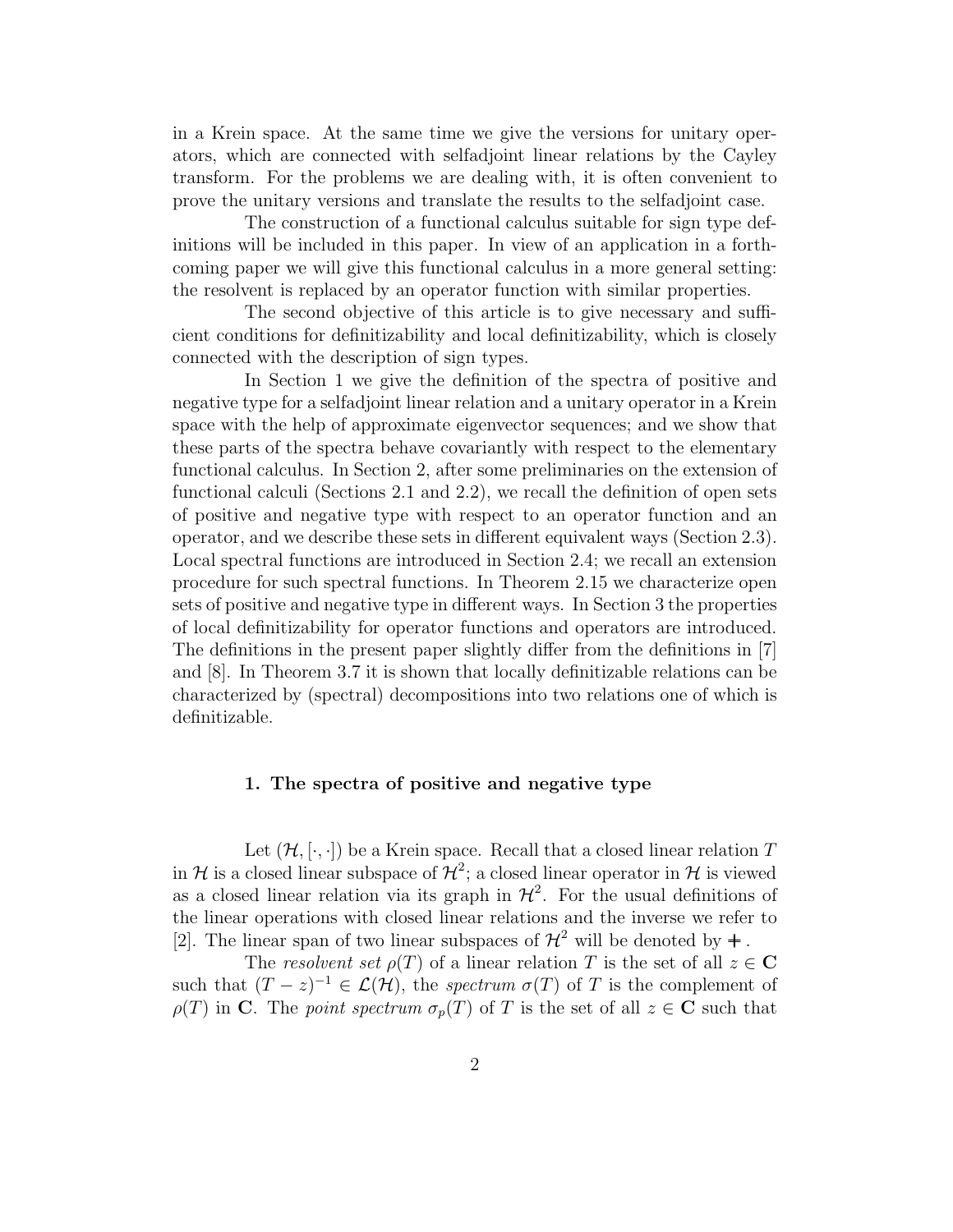$f_{zf}^{f}$   $\in$  T for some  $f \neq 0$ . We define

$$
\begin{array}{llll}\n\tilde{\rho}(T) &:= \rho(T) \cup \{\infty\} & \text{if} \quad 0 \in \rho(T^{-1}), \\
\tilde{\sigma}(T) &:= \sigma(T) \cup \{\infty\} & \text{if} \quad 0 \in \sigma(T^{-1}), \\
\tilde{\sigma}(T) &:= \sigma(T) \cup \{\infty\} & \text{if} \quad 0 \in \sigma(T^{-1}), \\
\tilde{\sigma}_p(T) &:= \sigma_p(T) \cup \{\infty\} & \text{if} \quad 0 \in \sigma_p(T^{-1}), \\
\tilde{\sigma}_p(T) &:= \sigma_p(T) & \text{if} \quad 0 \notin \sigma_p(T^{-1}).\n\end{array}
$$

The following definition was introduced in [17] for the case of a bounded operator T.

**Definition 1.1.** We say that  $\lambda \in \mathbb{C}$  belongs to the *approximate* point spectrum of T, denoted by  $\sigma_{ap}(T)$ , if there exists a sequence  $\binom{x_n}{y_n}$  $\begin{pmatrix} x_n \\ y_n \end{pmatrix}$   $\in$  $T - \lambda$ ,  $n = 1, 2, \ldots$ , such that  $||x_n|| = 1$ ,  $\lim_{n \to \infty} ||y_n|| = 0$ . We define the extended approximate point spectrum  $\tilde{\sigma}_{ap}(T)$  of T by  $\tilde{\sigma}_{ap}(T) := \sigma_{ap}(T) \cup \{\infty\}$ if  $0 \in \sigma_{ap}(T^{-1}),$  and  $\tilde{\sigma}_{ap}(T) := \sigma_{ap}(T)$  if  $0 \notin \sigma_{ap}(T^{-1}).$ 

**Definition 1.2.** A point  $\lambda \in \sigma_{ap}(T)$ , is said to be of *positive* type (negative type) with respect to T, if for every sequence  $\binom{x_n}{y_n}$  $\begin{aligned} \binom{x_n}{y_n} \in T - \lambda, \end{aligned}$  $n = 1, 2, \ldots$ , with  $||x_n|| = 1$ ,  $\lim_{n \to \infty} ||y_n|| = 0$  we have

$$
\liminf_{n \to \infty} [x_n, x_n] > 0 \quad (\text{resp. } \limsup_{n \to \infty} [x_n, x_n] < 0).
$$

If  $\infty \in \tilde{\sigma}_{ap}(T)$ ,  $\infty$  is said to be of *positive type* (*negative type*) with respect to T if for every sequence  $\binom{x_n}{y_n}$  $\begin{array}{c} (x_n) \in \overline{T}, \ n = 1, 2, \ldots, \text{ with } \lim_{n \to \infty} ||x_n|| = 0, \end{array}$  $||y_n|| = 1$  we have

$$
\liminf_{n \to \infty} [y_n, y_n] > 0 \quad (\text{resp. } \limsup_{n \to \infty} [y_n, y_n] < 0).
$$

The set of all points of positive type (negative type) with respect to  $T$  will be denoted by  $\sigma_{++}(T)$  (resp.  $\sigma_{--}(T)$ ).

In the following lemmas it is convenient to make use of a so called transformer of a linear relation (see [23], [3]): If  $M = \begin{pmatrix} \alpha & \beta \\ \gamma & \delta \end{pmatrix}$  is a matrix with complex entries and  $T$  a linear relation, we define the relation  $MT$  by

$$
MT = \left\{ \begin{pmatrix} \alpha x + \beta y \\ \gamma x + \delta y \end{pmatrix} : \begin{pmatrix} x \\ y \end{pmatrix} \in T \right\}.
$$

Evidently,

$$
\begin{pmatrix} 1 & 0 \\ \gamma & \delta \end{pmatrix} T = \delta T + \gamma, \qquad \begin{pmatrix} 0 & 1 \\ 1 & 0 \end{pmatrix} T = T^{-1}
$$

and, for two  $2 \times 2$  matrices  $M_1$  and  $M_2$ , it holds

$$
M_1(M_2T) = (M_1M_2)T
$$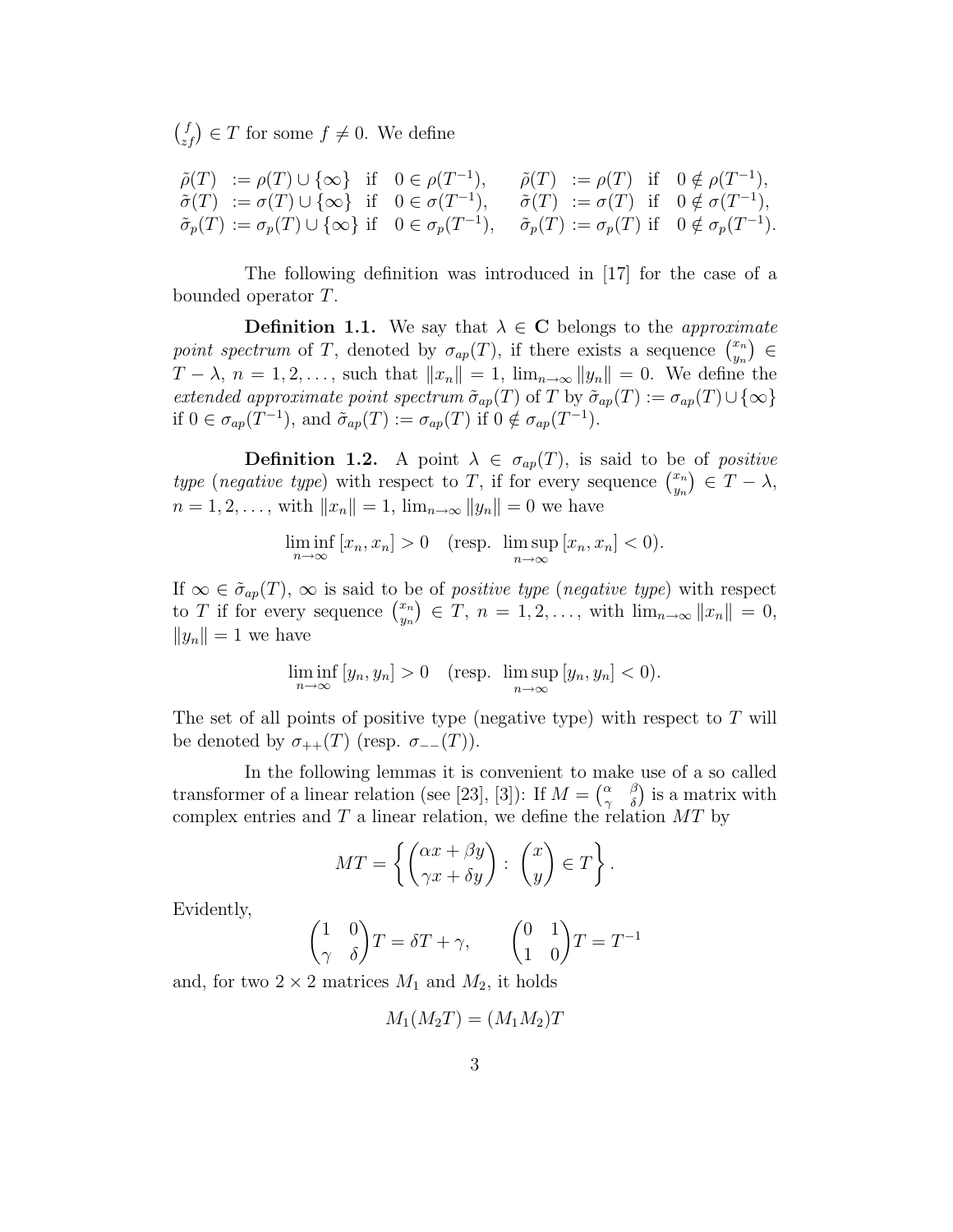$(see [3]).$ 

We assign to every matrix  $M = \begin{pmatrix} \alpha & \beta \\ \gamma & \delta \end{pmatrix}$  with  $\det M \neq 0$  the fractional linear mapping  $\Phi_M$  of  $\overline{C}$  onto itself defined by

$$
\Phi_M(z) = \frac{\delta z + \gamma}{\beta z + \alpha}.
$$

If  $\beta \neq 0$  and  $-\alpha\beta^{-1} \in \rho(T)$ , then  $\Phi_M$  is locally holomorphic on  $\tilde{\sigma}(T)$  and MT coincides with the operator  $\Phi_M(T)$  defined by extension of the Riesz-Dunford-Taylor functional calculus to closed linear relations (see [3, Section 3]). If  $M_1$  and  $M_2$  are two regular matrices, we have  $\Phi_{M_1M_2} = \Phi_{M_1} \circ \Phi_{M_2}$ .

**Lemma 1.3.** Let  $T$  be a closed linear relation and  $M$  a regular  $2 \times 2$  matrix. Then

(1.1) 
$$
\sigma_{ap}(MT) = \Phi_M(\sigma_{ap}(T)).
$$

**Proof.** It is sufficient to prove that

(1.2) 
$$
\Phi_M(\sigma_{ap}(T)) \subset \sigma_{ap}(MT),
$$

since (1.2) and the analogous relation for M replaced by  $M^{-1}$  implies (1.1). Moreover we have to verify (1.2) only for matrices M of the form  $\begin{pmatrix} 1 & 0 \\ b & a \end{pmatrix}$ ,  $a \neq 0$ , and  $\begin{pmatrix} 0 & 1 \\ 1 & 0 \end{pmatrix}$ , since every  $2 \times 2$  matrix can be written as a product of matrices of that form and regular diagonal matrices.

Let  $\lambda \in \sigma_{ap}(T)$ ,  $\lambda \neq \infty$ . Then there exists a sequence

(1.3) 
$$
\begin{pmatrix} x_n \\ y_n \end{pmatrix} \in T \quad \text{with} \quad ||x_n|| = 1, ||y_n - \lambda x_n|| \to 0.
$$

If  $M = \begin{pmatrix} 1 & 0 \\ b & a \end{pmatrix}$ ,  $a \neq 0$ , then  $MT = aT + b$  and  $\Phi_M(\lambda) = a\lambda + b$ . By

$$
aT + b - (a\lambda + b) = \left\{ \begin{pmatrix} x \\ a(y - \lambda x) \end{pmatrix} : \begin{pmatrix} x \\ y \end{pmatrix} \in T \right\}
$$

and (1.3) we have  $a\lambda + b \in \sigma_{ap}(aT + b)$ .

If  $M = \begin{pmatrix} 0 & 1 \\ 1 & 0 \end{pmatrix}$ , then  $MT = T^{-1}$  and  $\Phi_M(\lambda) = \lambda^{-1}$ . For  $\lambda \neq 0$ , we have

$$
T^{-1} - \lambda^{-1} = \left\{ \begin{pmatrix} y \\ x - \lambda^{-1}y \end{pmatrix} : \begin{pmatrix} x \\ y \end{pmatrix} \in T \right\} = \left\{ \begin{pmatrix} y - \lambda x + \lambda x \\ -\lambda^{-1}(y - \lambda x) \end{pmatrix} : \begin{pmatrix} x \\ y \end{pmatrix} \in T \right\}
$$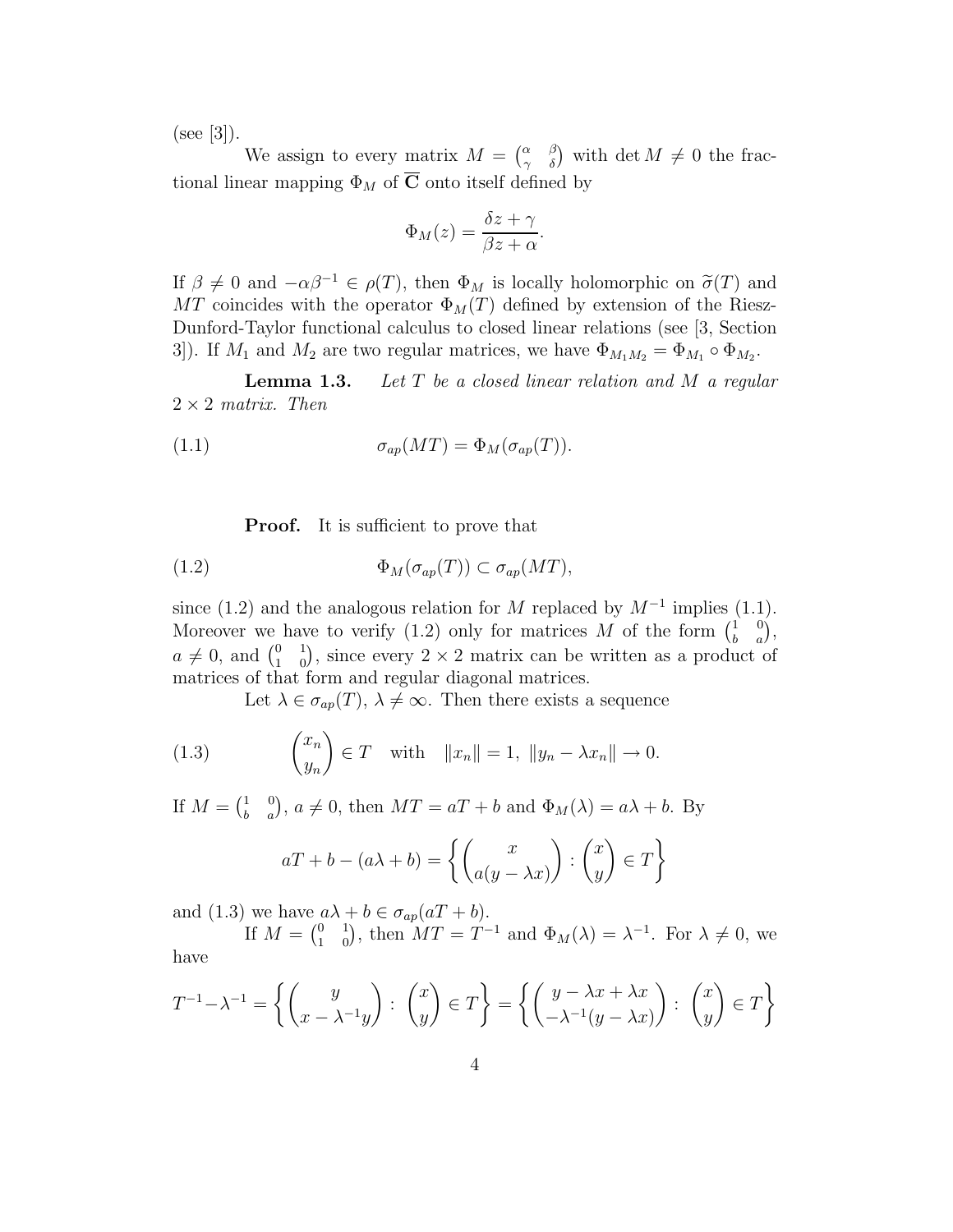which along with (1.3) gives  $\lambda^{-1} \in \sigma_{ap}(T^{-1})$ . If  $\lambda = 0$ , then  $\infty \in \sigma_{ap}(T^{-1})$ . Let now  $\infty \in \sigma_{ap}(T)$ . Then there exists a sequence

$$
\begin{pmatrix} x_n \\ y_n \end{pmatrix} \in T \quad \text{with} \quad ||y_n|| = 1, ||x_n|| \to 0.
$$

We have

$$
aT + b = \left\{ \begin{pmatrix} x \\ ay + bx \end{pmatrix} : \begin{pmatrix} x \\ y \end{pmatrix} \in T \right\}
$$

which shows that  $\infty \in \sigma_{ap}(aT+b)$ . Furthermore,  $0 \in \sigma_{ap}(T^{-1})$ , and the lemma is proved.

**Lemma 1.4.** Let  $T$  be a closed linear relation and  $M$  a regular  $2 \times 2$  matrix. Then

$$
\sigma_{++}(MT) = \Phi_M(\sigma_{++}(T)), \qquad \sigma_{--}(MT) = \Phi_M(\sigma_{--}(T)).
$$

**Proof.** We shall prove only the first relation. The second one can be proved in an analogous way. It is sufficient to prove

$$
\Phi_M(\sigma_{++}(T)) \subset \sigma_{++}(MT)
$$

for  $M = \begin{pmatrix} 1 & 0 \\ b & a \end{pmatrix}$ ,  $a \neq 0$ , and  $M = \begin{pmatrix} 0 & 1 \\ 1 & 0 \end{pmatrix}$ , similarly to the proof of Lemma 1.3.

Let  $\lambda \in \sigma_{++}(T)$ ,  $\lambda \neq \infty$ , and let  $\binom{x_n}{y_n}$  $\binom{x_n}{y_n}$  be a sequence in  $aT + b$  –  $(a\lambda + b) = a(T - \lambda)$  with  $||x_n|| = 1$ ,  $||y_n|| \to 0$ . Then, since  $\binom{x_n}{a^{-1}y_n} \in T - \lambda$ , we have  $\liminf_{n\to 0} [x_n, x_n] > 0$ , i.e.  $a\lambda + b \in \sigma_{++}(aT + b)$ .

If, in addition,  $\lambda \neq 0$  and if  $\binom{x_n}{y_n}$  $\binom{x_n}{y_n}$  is a sequence in  $T^{-1} - \lambda^{-1}$  with  $||x_n|| = 1, ||y_n|| \to 0$ , then  $\binom{y_n + \lambda^{-1}x_n}{\lambda^{y_n}}$  $\binom{+\lambda^{-1}x_n}{-\lambda y_n} \in T-\lambda$  which implies lim  $\inf_{n\to 0} [x_n, x_n]$  $> 0$ , i.e.  $\lambda^{-1} \in \sigma_{++}(T^{-1})$ . If  $\lambda = 0$  and  $\binom{x_n}{y_n}$  $\binom{x_n}{y_n}$  is a sequence in  $T^{-1}$  with  $||y_n|| =$ 1,  $||x_n|| \to 0$ , then  $\binom{y_n}{x_n}$  $\binom{y_n}{x_n} \in T$  and  $\liminf_{n \to 0} \left[ y_n, y_n \right] > 0$ , i.e.  $\infty \in \sigma_{++}(T^{-1})$ .

Now let  $\infty \in \sigma_{++}(T)$ . If  $\binom{x_n}{y_n}$  $\binom{x_n}{y_n}$  is a sequence in  $aT + b$  with  $||y_n|| = 1$ ,  $||x_n|| \rightarrow 0$ , then  $\binom{x_n}{a^{-1}(y_n-bx_n)} \in T$  and  $\liminf_{n\to 0} [y_n, y_n] > 0$ , i.e.  $\infty \in$  $\sigma_{++}(aT+b).$ 

If  $\int_{u}^{x_n}$  $\binom{x_n}{y_n}$  is a sequence in  $T^{-1}$  with  $||x_n|| = 1$ ,  $||y_n|| \to 0$ , then  $\binom{y_n}{x_n}$  $_{x_n}^{y_n}$   $\in$  T and  $\liminf_{n\to 0} [x_n, x_n] > 0$ , i.e.  $0 \in \sigma_{++}(T^{-1})$ . This proves Lemma 1.4.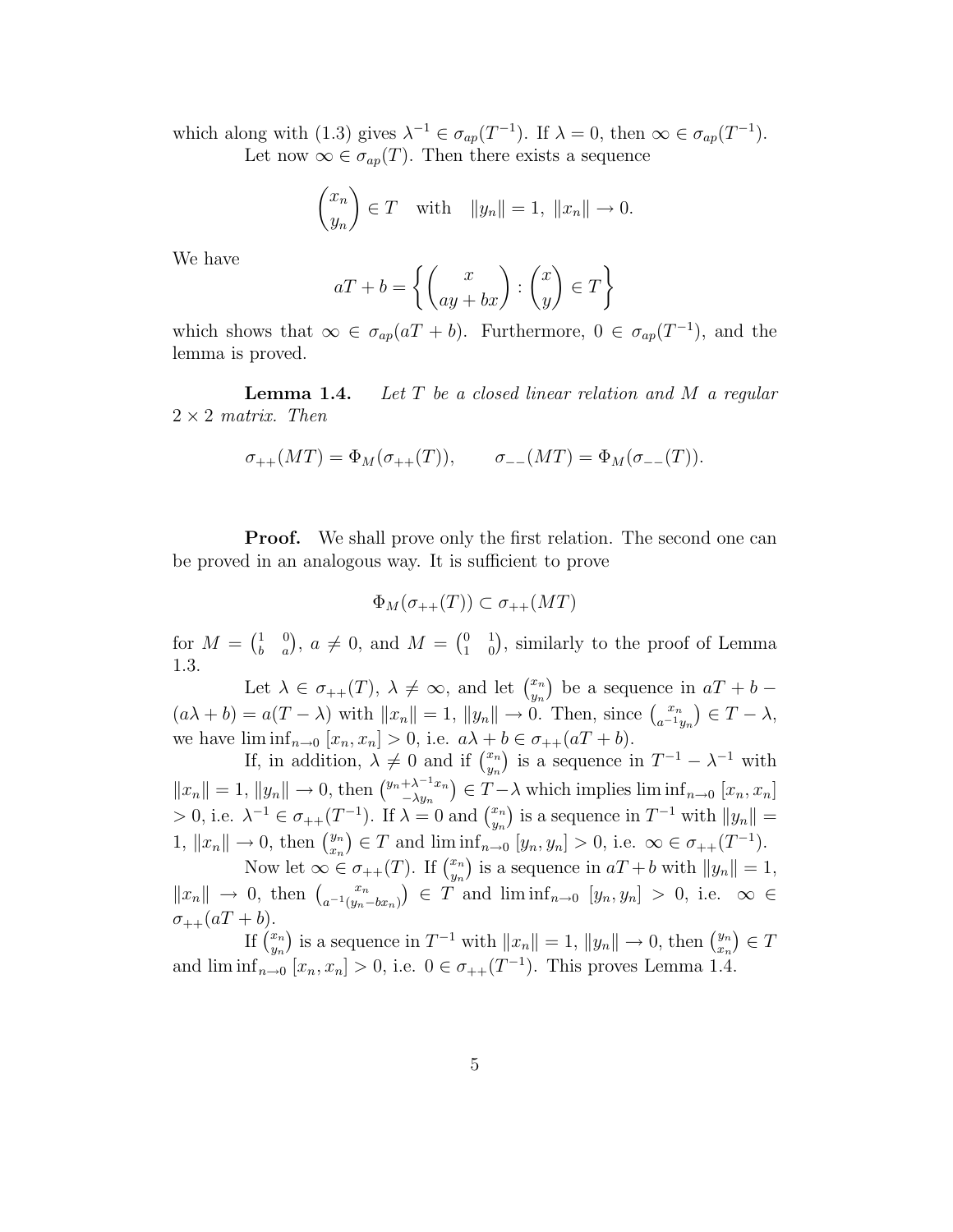## 2. Locally definite operators in Krein spaces

2.1. First we introduce the main objects of our considerations and some notation. We denote by  $\mathbb{C}^+$  and  $\mathbb{C}^-$  the open upper and the open lower half plane, respectively.  $\bf{D}$  denotes the open unit disc and  $\bf{T}$  denotes the unit circle. For every subset M of  $\overline{C}$  we set  $M^* := {\overline{\lambda} : \lambda \in M}$  and  $\hat{M} := \{ \bar{\lambda}^{-1} : \lambda \in M \}$ . For a function f defined on a set  $M \subset \overline{\mathbf{C}}$  with  $M = M^*$   $(M = \hat{M})$  we set  $f^*(\lambda) := \overline{f(\bar{\lambda})}$  (resp.  $\hat{f}(\lambda) := \overline{f(\bar{\lambda}^{-1})}$ ).

Let in this and the following sections  $\Omega$  be a domain in  $\overline{C}$  which is symmetric with respect to  $\mathbf{R}, \Omega = \Omega^*$ , such that  $\Omega \cap \overline{\mathbf{R}} \neq \emptyset$ , and  $\Omega \cap \mathbf{C}^+$  and  $\Omega \cap \mathbf{C}^-$  are simply connected.

Let A be a selfadjoint linear relation in the Krein space  $(\mathcal{H}, [\cdot, \cdot])$ such that  $\sigma(A) \cap (\Omega \setminus \overline{\mathbf{R}})$  consists of isolated points which are poles of the resolvent of A, and no point of  $\Omega \cap \overline{\mathbb{R}}$  is an accumulation point of the nonreal spectrum  $\sigma(A) \setminus \mathbf{R}$  of A.

Let  $\lambda_0 \in \Omega \cap \rho(A) \cap \mathbb{C}^+$ . Then the function  $\psi$ ,  $\psi(\lambda) := -(\lambda - \lambda)$  $\lambda_0$ )( $\lambda - \overline{\lambda}_0$ )<sup>-1</sup> is locally holomorphic on  $\tilde{\sigma}(A)$ , and the operator

$$
U := \psi(A) = -1 + (\lambda_0 - \overline{\lambda}_0)(A - \overline{\lambda}_0)^{-1}
$$

is a unitary operator in  $(\mathcal{H}, [\cdot, \cdot])$ . Evidently, the domain  $\psi(\Omega)$  is symmetric with respect to **T**,  $\psi(\Omega) \cap \mathbf{T} \neq \emptyset$ , and  $\psi(\Omega) \cap \mathbf{D}$  and  $\psi(\Omega) \cap \mathbf{D}$  are simply connected domains of  $\overline{C}$ . By the spectral mapping theorem for closed linear relations (see e.g. [3, Section 3])  $\sigma(U) \cap (\psi(\Omega) \setminus {\bf T})$  consists of isolated points which are poles of the resolvent of U, and no point of  $\psi(\Omega) \cap T$  is an accumulation point of  $\sigma(U) \setminus T$ .

Evidently, a function q is locally holomorphic on  $\sigma(U)$  if and only if  $g \circ \psi$  is locally holomorphic on  $\tilde{\sigma}(A)$ . The Riesz-Dunford-Taylor functional calculi for A (see e.g. [3, Section 3]) and U are connected by

(2.1) (g ◦ ψ)(A) = g(U).

Let  $\Delta$  be an open subset of  $\Omega \cap \overline{\mathbf{R}}$ . We shall say that A belongs to the class  $S^m(\Delta)$ ,  $m \geq 1$ , if for every closed subset  $\Delta'$  of  $\Delta$  there exist a constant M and an open neighbourhood  $\mathcal{U}$  of  $\Delta'$  in  $\overline{\mathbf{C}}$  such that

(2.2) 
$$
\|(A - \lambda)^{-1}\| \le M(|\lambda| + 1)^{2m-2} |\text{Im }\lambda|^{-m}
$$

for all  $\lambda \in \mathcal{U} \setminus \overline{\mathbf{R}}$ .

We shall say that A belongs to the class  $S^{\infty}(\Delta)$  (cf. [8, Section 1.2]), if for every closed subset  $\Delta'$  of  $\Delta$  there exist  $m \geq 1$ ,  $M > 0$  and an open neighbourhood  $\mathcal U$  of  $\Delta'$  in  $\overline{\mathbf{C}}$  such that  $(2.2)$  holds for all  $\lambda \in \mathcal U \setminus \overline{\mathbf{R}}$ .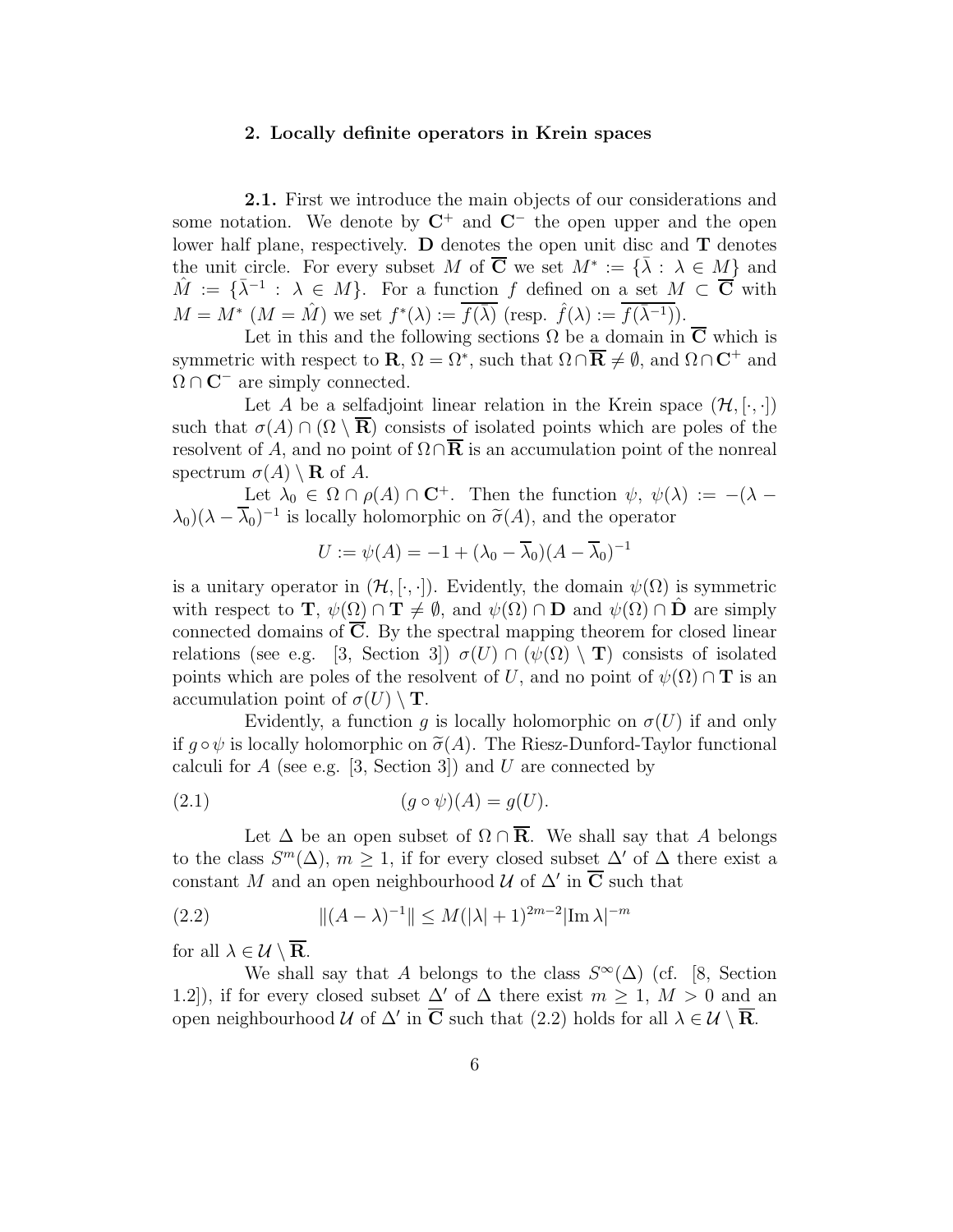Let  $\Gamma$  be an open subset of  $\psi(\Omega) \cap \mathbf{T}$ . We shall say that U belongs to the class  $S^m(\Gamma)$  (cf. [7, Section 1.2]), if for every closed subset  $\Gamma'$  of  $\Gamma$ there exist a constant M and an  $r_0 \in (0, 1)$  such that

(2.3) 
$$
||(U - re^{i\Theta})^{-1}|| \le M|1 - |r||^{-m}
$$

for all  $e^{i\Theta} \in \Gamma'$  and  $r \in [r_0, 1) \cup (1, r_0^{-1}]$ . We shall say that U belongs to the class  $S^{\infty}(\Gamma)$ , if for every closed subset  $\Gamma'$  of  $\Gamma$  there exist  $m \geq 1$ ,  $M > 0$  and  $r_0 \in (0,1)$  such that  $(2.3)$  holds for all  $e^{i\Theta} \in \Gamma'$  and  $r \in [r_0,1) \cup (1,r_0^{-1}]$ .

With the help of the relation

(2.4) 
$$
2i(\operatorname{Im}\lambda_0)\psi(\lambda)(U-\psi(\lambda))^{-1}=\lambda-\lambda_0+(\lambda-\lambda_0)(\lambda-\bar{\lambda}_0)(A-\lambda)^{-1}
$$

and the fact that, for all  $\lambda$  outside of a neighbourhood of  $\{\lambda_0, \bar{\lambda}_0\}$ , we have

(2.5) 
$$
m'|\text{Im }\lambda|(1+|\lambda|)^{-2} \leq ||\psi(\lambda)| - 1| \leq M'|\text{Im }\lambda|(1+|\lambda|)^{-2}
$$

with some positive constants  $m'$ ,  $M'$ , one easily verifies that

(2.6) 
$$
A \in S^m(\Delta) \Longleftrightarrow U \in S^m(\psi(\Delta)), m = 1, 2, ..., \infty.
$$

If A and U fulfil the conditions  $(2.2)$  and  $(2.3)$ , respectively, the Riesz-Dunford-Taylor functional calculi for A and U can be extended by continuity to some classes of functions which are not locally holomorphic on the spectrum. We recall this fact in the following subsection within a more general setting: we replace the resolvent by a holomorphic operator function.

**2.2.** Extensions of the functional calculi of  $A$  and  $U$ , and extensions of some analytic functionals connected with operator functions. Let G be an  $\mathcal{L}(\mathcal{H})$ -valued meromorphic function in  $\Omega \setminus \overline{\mathbf{R}}$  which is symmetric with respect to the real line, that is

$$
(2.7) \tG(\bar{\lambda}) = G(\lambda)^+
$$

for all points  $\lambda$  of holomorphy of G, such that no point of  $\Omega \cap \overline{\mathbf{R}}$  is an accumulation point of nonreal poles of G. Here  $G(\lambda)^+$  denotes the Krein space adjoint of  $G(\lambda)$ . Assume that  $\lambda_0 \in \Omega \cap \mathbb{C}^+$  is a point of holomorphy of G.

In the following, if M is a closed subset of  $\overline{C}$ , the linear space of all locally holomorphic functions on M will be denoted by  $H(M)$ .

Let  $\mathcal{O}^+$  be a bounded  $C^{\infty}$  domain (not necessarily simply connected) with  $\mathcal{O}^+ \subset \Omega \cap \mathbb{C}^+$  and  $\lambda_0 \in \mathcal{O}^+$  such that  $\mathcal{O}^+$  is contained in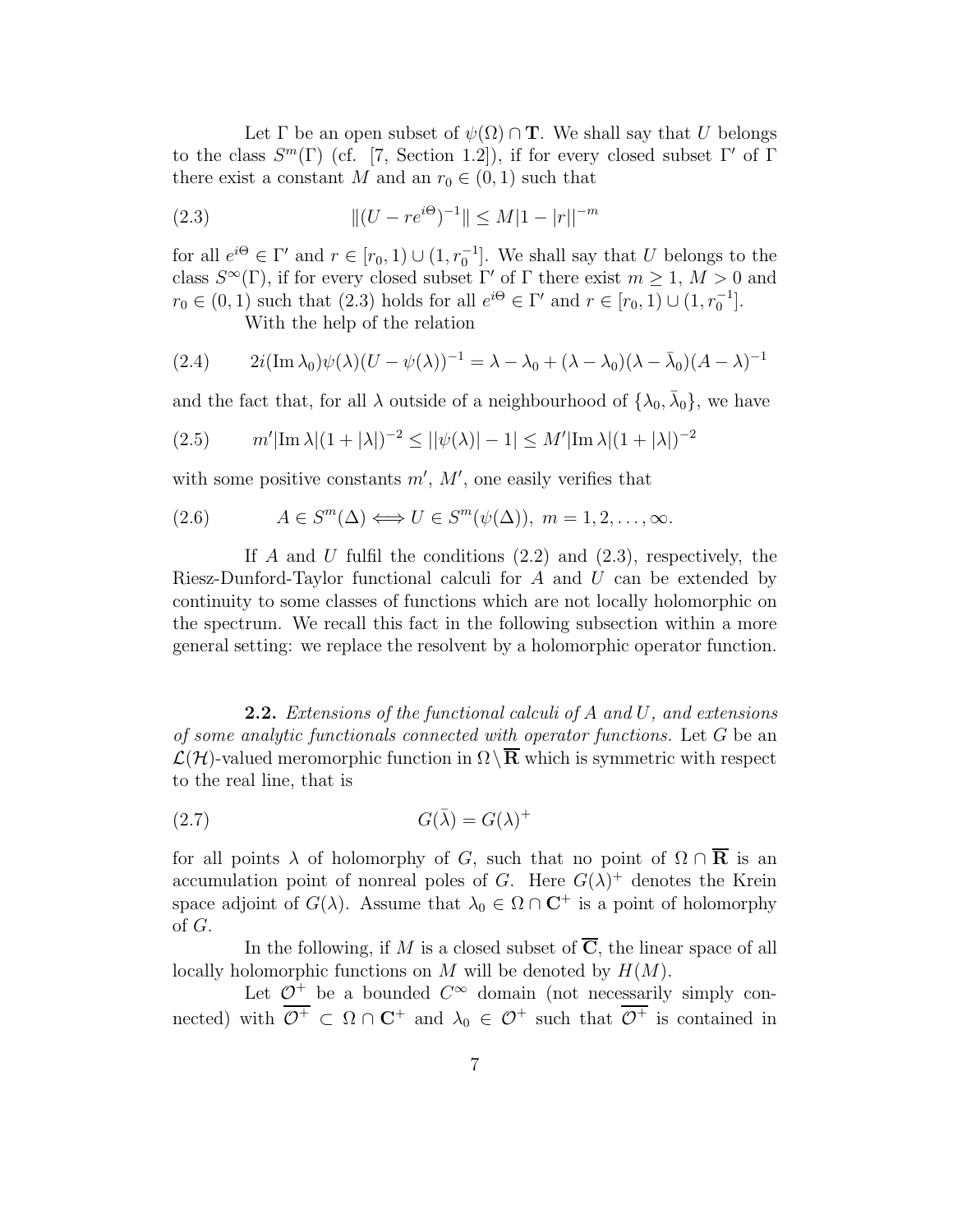the domain of holomorphy of G. Then by  $(2.7)$  G is also locally holomorphic on  $\mathcal{O}^-$ ,  $\mathcal{O}^- := (\mathcal{O}^+)^*$ . For every  $g \in H(\overline{\mathbf{C}} \setminus (\mathcal{O}^+ \cup \mathcal{O}^-))$  we define

(2.8) 
$$
S_G.g := 2i (\operatorname{Im} \lambda_0) \int_C G(\lambda) g(\lambda) (\lambda - \lambda_0)^{-1} (\lambda - \overline{\lambda_0})^{-1} d\lambda,
$$

where  $\mathcal{C} = \partial \mathcal{O}^+ \cup \partial \mathcal{O}^-$ . Evidently, for every function g locally holomorphic on

$$
(\overline{\mathbf{C}} \setminus \Omega) \cup \overline{\mathbf{R}} \cup \{\text{poles of } G\}
$$

we may find some domain  $\mathcal{O}^+$  as above and such that  $g \in H(\overline{\mathbf{C}} \setminus (\mathcal{O}^+ \cup \mathcal{O}^-))$ . Then the operator  $S_G$ , q is defined, and it does not depend on the choice of  $\mathcal{O}^+$ . It is easy to see that  $S_G.g^* = (S_G.g)^+$ .

Let F be the  $\mathcal{L}(\mathcal{H})$ -valued meromorphic function in  $\psi(\Omega \setminus \overline{\mathbf{R}})$  =  $\psi(\Omega) \setminus \mathbf{T}, \psi(\lambda) := -(\lambda - \lambda_0)(\lambda - \bar{\lambda}_0)^{-1}$ , defined by

(2.9) 
$$
F(\psi(\lambda)) = -iG(\lambda).
$$

The function  $F$  is skew symmetric with respect to the unit circle  $T$ :

$$
F(\bar{z}^{-1}) = -F(z)^+
$$

for all points z of holomorphy of F. No point of  $\psi(\Omega) \cap T$  is an accumulation point of non-unimodular poles of  $F$ . Moreover,  $F$  is holomorphic at 0 and  $\infty$ . If  $\mathcal{O}^+$  is as above, then for every  $f \in H(\overline{\mathbf{C}} \setminus \psi(\mathcal{O}^+ \cup \mathcal{O}^-))$  we define

$$
T_F.f := \int_{\psi(\mathcal{C})} F(z)f(z)(iz)^{-1}dz,
$$

where  $\psi(\mathcal{C}) = \partial \psi(\mathcal{O}^+) \cup \partial \psi(\mathcal{O}^-)$ . We have  $T_F \cdot \hat{f} = (T_F \cdot f)^+$ .

Similarly to the functional  $S_G$ , the functional  $T_F$  is defined for every function f locally holomorphic on

(2.10) 
$$
(\overline{\mathbf{C}} \setminus \psi(\Omega)) \cup \mathbf{T} \cup \{\text{poles of } F\}.
$$

A simple calculation shows that

$$
(2.11) \t\t T_F.f = S_G.(f \circ \psi)
$$

for every function  $f$  locally holomorphic on  $(2.10)$ .

If  $\lambda \in \Omega \setminus \overline{\mathbf{R}}$  and  $\zeta \in \psi(\Omega) \setminus \mathbf{T}$  are points of holomorphy of G and F, respectively, and if we set

$$
g_{\lambda}(w) := (4\pi)^{-1} (\text{Im } \lambda_0)^{-1} \left( \lambda - \text{Re } \lambda_0 + (\lambda - \lambda_0)(\lambda - \bar{\lambda}_0)(w - \lambda)^{-1} \right),
$$
  
(2.12) 
$$
h_{\zeta}(z) := (4\pi)^{-1} (z + \zeta)(z - \zeta)^{-1},
$$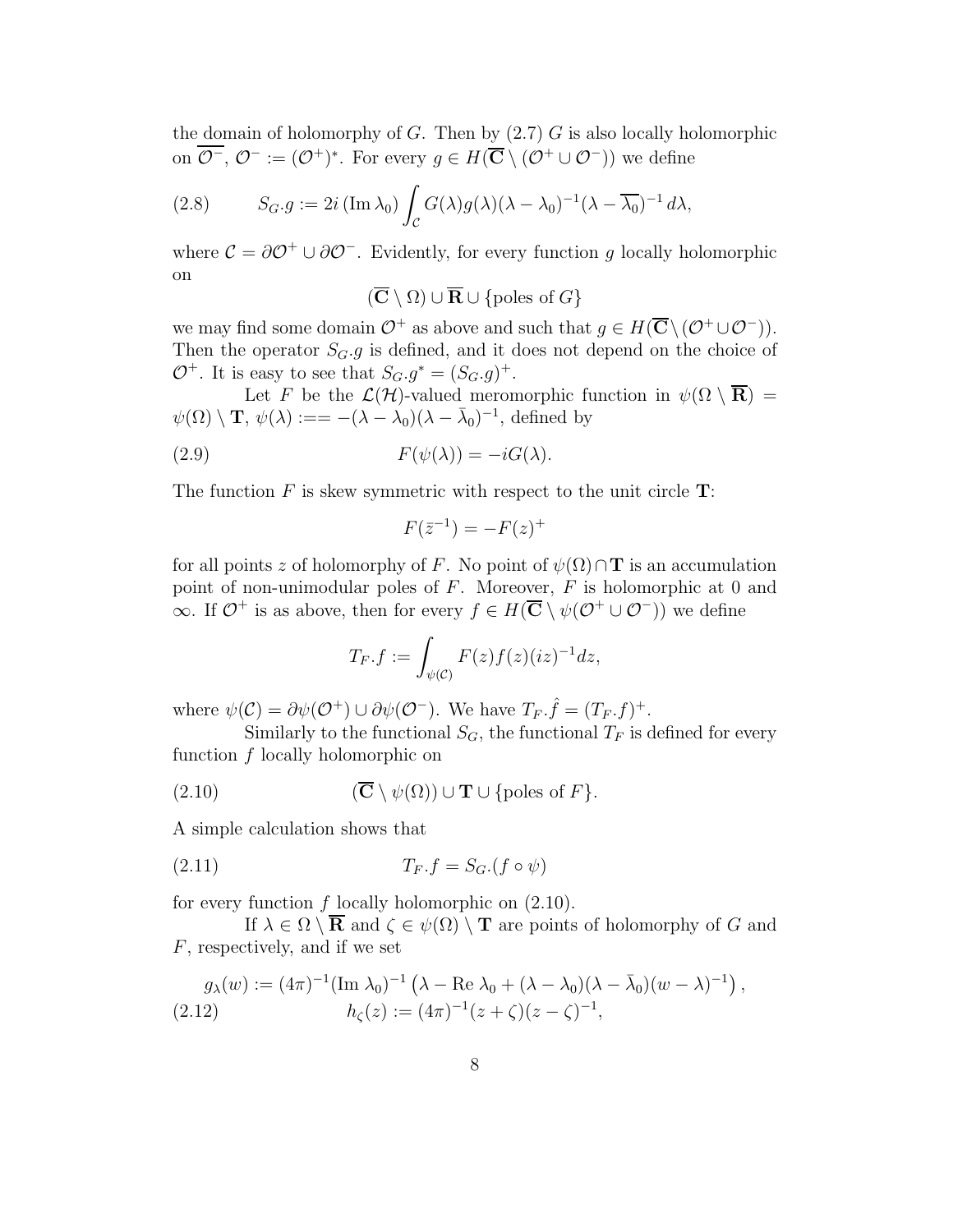then (2.13)

$$
G(\lambda) = S_G \cdot g_{\lambda} + \frac{1}{2}(G(\lambda_0) + G(\lambda_0)^+), \quad F(\zeta) = T_F \cdot h_{\zeta} + \frac{1}{2}(F(0) - F(0)^+).
$$

If  $U$  and  $A$  are as in Section 2.1, we define

(2.14) 
$$
F_U(z) := (4\pi)^{-1}(U+z)(U-z)^{-1}, \qquad z \in \rho(U),
$$

$$
(2.15) \qquad G_A(\lambda) :=
$$
  
=  $(4\pi)^{-1}(\operatorname{Im}\lambda_0)^{-1}\{(\lambda - \operatorname{Re}\lambda_0) + (\lambda - \lambda_0)(\lambda - \overline{\lambda_0})(A - \lambda)^{-1}\}, \lambda \in \rho(A),$ 

then we have

(2.16) 
$$
F_U(\psi(\lambda)) = -iG_A(\lambda), \ \lambda \in \rho(A),
$$

and a little calculation shows that  $f \mapsto T_{F_U}.f$  and  $g \mapsto S_{G_A}.g$  are the Riesz-Dunford-Taylor functional calculi for  $U$  and  $A$ , respectively, that is,  $T_{F_U}.f = f(U), S_{G_A}.g = g(A)$ . In this case the relation (2.11) follows from the functional calculus of A:  $f(U) = f(\psi(A)) = (f \circ \psi)(A)$ .

Now let again  $G$  be as at the beginning of Section 2.2 and  $F$  as in (2.9). Let  $\Delta$  be an open subset of  $\Omega \cap \mathbf{R}$ , and let  $m \geq 1$ . We shall say that the *order of growth of G near*  $\Delta$  *is*  $\leq$  *m*, if for every closed subset  $\Delta'$  of  $\Delta$ there exists a constant M and an open neighbourhood  $\mathcal{U}$  of  $\Delta'$  in  $\overline{\mathbf{C}}$  such that

$$
||G(\lambda)|| \le M(1+|\lambda|)^{2m}|\text{Im }\lambda|^{-m}
$$

for all  $\lambda \in \mathcal{U} \setminus \overline{\mathbf{R}}$ . We do not exclude the case when  $\Omega = \overline{\mathbf{C}}$  and  $\Delta = \overline{\mathbf{R}}$ .

Analogously, if  $\Gamma = \psi(\Delta)$  we shall say that the *order of growth of* F near  $\Gamma$  is  $\leq m$ , if for every closed subset  $\Gamma'$  of  $\Gamma$  there exists a constant M and an  $r_0 \in (0, 1)$  such that

$$
||F(re^{i\Theta})|| \le M|1 - |r||^{-m}
$$

for all  $e^{i\Theta} \in \Gamma'$  and  $r \in [r_0, 1) \cup (1, r_0^{-1}]$ . It is easy to verify that the order of growth of G near  $\Delta$  is  $\leq m$  if and only if the order of growth of F near  $\Gamma$  is  $\leq m$ .

We have, on account of (2.6) and (2.16),

(2.17) 
$$
A \in S^m(\Delta) \iff \text{the order of growth of } G_A \text{ near } \Delta \text{ is } \leq m \iff
$$

$$
U \in S^m(\psi(\Delta)) \iff \text{the order of growth of } F_U \text{ near } \psi(\Delta) \text{ is } \leq m.
$$

With the help of the topology which we introduce now the functional  $T_F$  will be extended in Theorem 2.1 below. Let  $\Gamma_0$  be the union of a finite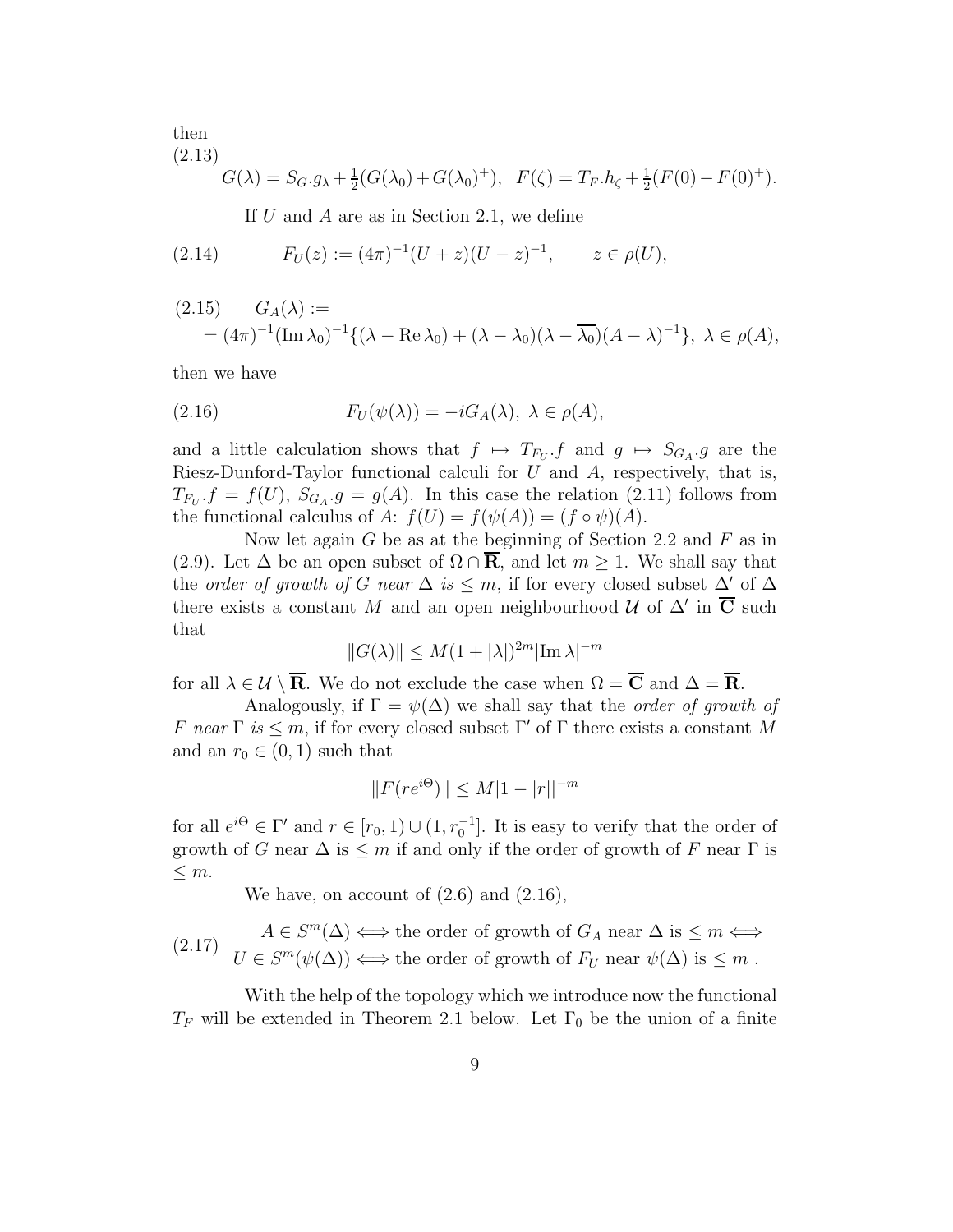number of pairwise disjoint open arcs of **T**,  $\Gamma_0 \neq \mathbf{T}$ , and let  $\delta_0 \in (0,1)$  be such that for

(2.18) 
$$
Q_0 := \{ re^{i\Theta} : e^{i\Theta} \in \Gamma_0, r \in (\delta_0, 1) \cup (1, \delta_0^{-1}) \}
$$

the function F is locally holomorphic on  $\overline{Q_0} \setminus \overline{\Gamma_0}$ .

We denote by  $D^{(p)}(\overline{C} \setminus Q_0)$ , p nonnegative integer, the linear space of all continuous complex functions f on  $\overline{C} \setminus Q_0$  such that f is locally holomorphic on  $\overline{C} \setminus (Q_0 \cup \Gamma_0)$  and the restriction  $f|T$  is a  $C^p$  function. We introduce a locally convex topology on  $D^{(p)}(\overline{C} \setminus Q_0)$ : Let  $\epsilon_0, 0 < \epsilon_0 < 1 - \delta_0$ , be such that for  $0 < \epsilon < \epsilon_0$  every component of  $\Gamma_0$  contains a point of

$$
\Gamma_{\epsilon} := \{ e^{i\Theta} \in \Gamma_0 : \, \text{dist} \left( e^{i\Theta}, \mathbf{T} \setminus \Gamma_0 \right) > \epsilon \} \subset \Gamma_0,
$$

and set

$$
Q_{\epsilon} := \{ re^{i\Theta} : e^{i\Theta} \in \Gamma_{\epsilon}, r \in (\delta_0 + \epsilon, 1) \cup (1, (\delta_0 + \epsilon)^{-1}) \}.
$$

Let  $(\epsilon_n) \subset (0, \epsilon_0)$  be a decreasing null sequence and let  $D_n^{(p)}$  be the subspace of  $D^{(p)}(\overline{C} \setminus Q_0)$  of all  $f \in D^{(p)}(\overline{C} \setminus Q_0)$  which can analytically be continued to  $\mathbf{C} \setminus (Q_{\epsilon_n} \cup \Gamma_{\epsilon_n})$  such that f is continuous on  $\mathbf{C} \setminus (Q_{\epsilon_n} \cup \Gamma_{\epsilon_n})$ . We have  $D^{(p)}(\overline{\mathbf{C}} \setminus Q_0) = \bigcup_{n=1}^{\infty} D_n^{(p)}$ . On the space  $D_n^{(p)}$  we consider the norm

$$
||f||_{n}^{(p)} := \sup \left\{ |f(z)| : z \in \overline{\mathbf{C}} \setminus \overline{(Q_{\epsilon_n} \cup \Gamma_{\epsilon_n})} \right\} +
$$
  
+ 
$$
\sup \left\{ \left| \frac{d^{\nu}}{d\Theta^{\nu}} f(e^{i\Theta}) \right| : e^{i\Theta} \in \Gamma_0, 0 \le \nu \le p \right\}, f \in D_n^{(p)}.
$$

 $(D_n^{(p)}, \|f\|_n^{(p)})$  is a Banach space. On the space  $D^{(p)}(\overline{\mathbf{C}} \setminus Q_0)$  we consider the topology of the inductive limit of the spaces  $D_n^{(p)}$ ,  $n = 1, 2, \ldots$  One verifies as in  $[16, §27,4.2]$  that this topology is separated. By well-known properties of the Abel-Poisson integral,  $H(\overline{\mathbf{C}} \setminus Q_0)$  is dense in  $D^{(p)}(\overline{\mathbf{C}} \setminus Q_0)$ .

The following theorem shows that under the growth condition on F considered above, the functional  $T_F$  can be extended by continuity to a larger class of functions (see also [11, Proposition 1.1]).

**Theorem 2.1.** Let F be as in (2.9) and let  $\Gamma$  be an open subset of  $\psi(\Omega) \cap \mathbf{T}$ . Assume that the order of growth of F near  $\Gamma$  is  $\leq m$ , m some positive integer. Let  $\Gamma_0$  be the union of a finite number of open arcs of  $T$ such that  $\overline{\Gamma}_0 \subset \Gamma$ ,  $\Gamma_0 \neq \mathbf{T}$ , and let  $Q_0$  be as in (2.18).

Then the functional  $T_F$  is a continuous linear mapping of  $H(\overline{\mathbf{C}}\backslash Q_0)$ equipped with the topology of  $D^{(m+1)}(\overline{C} \setminus Q_0)$  into  $\mathcal{L}(\mathcal{H})$ . Therefore,  $T_F$  can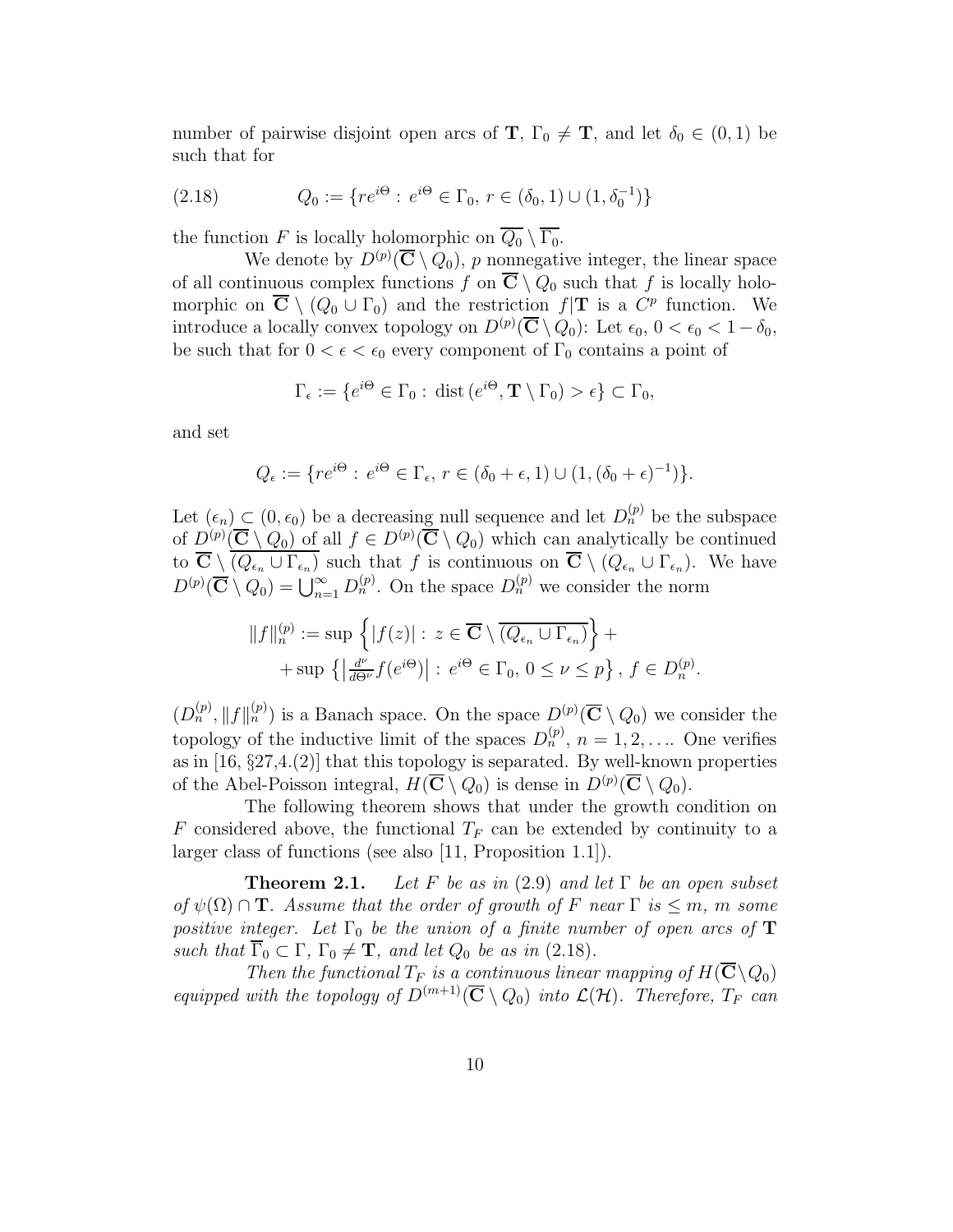be extended by continuity to  $D^{(m+1)}(\overline{C} \setminus Q_0)$ . Moreover, if the support of  $f \in D^{(m+1)}(\overline{\mathbf{C}} \setminus Q_0)$  is in  $\Gamma_0$ , we have

(2.19) 
$$
T_F.f = \lim_{r \uparrow 1} \int_{S_0} f(e^{i\Theta}) \{ F(re^{i\Theta}) - F(r^{-1}e^{i\Theta}) \} d\Theta,
$$

where  $S_0 := \{ \Theta \in [0, 2\pi) : e^{i\Theta} \in \Gamma_0 \}.$ 

**Proof.** Let H be a locally holomorphic function in  $Q_0$  such that  $H^{[m+1]}(z) = F(z)$ , where

$$
(2.20) \tH[0](z) := H(z), \tH[j](z) := iz(dH[j-1]/dz)(z), \tj = 1, 2, ....
$$

For every component  $Q_{0,k}$  of  $Q_0$  we have

$$
H^{[j-1]}(z) = H_{kj} + \int_{z_k}^z H^{[j]}(\zeta)(i\zeta)^{-1} d\zeta, \quad j = 1, 2, \dots, m+1, \quad z \in Q_{0,k},
$$

where  $z_k \in Q_{0,k}$  and  $H_{kj} \in \mathcal{L}(\mathcal{H})$ . By these relations and the assumption on F, H has continuous boundary values on  $\Gamma_0$ .

Let  $f \in D^{(m+1)}(\overline{C} \setminus Q_0)$ . There exists an  $n_0$  such that  $f \in D_n^{(m+1)}$ for all  $n \ge n_0$ . We set  $\mathcal{C}_n^+ := \partial(Q_{\epsilon_n} \cap \mathbf{D}), \, \mathcal{C}_n^- := \partial(Q_{\epsilon_n} \cap \hat{\mathbf{D}}), \, n \ge n_0 + 1$ , and define

(2.21) 
$$
\tilde{T}(f) := \int_{\mathcal{C}_n^+ \cup \mathcal{C}_n^-} (-1)^{m+1} H(z) f^{[m+1]}(z) (iz)^{-1} dz.
$$

The right hand side of (2.21) does not depend on  $n \geq n_0 + 1$ . Evidently, the restriction of  $\tilde{T}$  to  $D_{n_0}^{(m+1)}$  is continuous with respect to  $\|\cdot\|_{n_0}^{(m+1)}$ . Therefore,  $\tilde{T}$ is continuous with respect to the topology of inductive limit of  $D^{(m+1)}(\overline{\mathbf{C}}\backslash Q_0)$ .

If  $f \in H(\overline{\mathbf{C}} \setminus Q_0)$ , integration by parts applied to the right hand side of (2.21) shows that  $\hat{T}(f) = T_F f$ , and the first assertion of Theorem 2.1 is proved.

If 
$$
f \in D_{n_0}^{(m+1)}
$$
 and supp  $f \subset \Gamma_{\epsilon_{n_0}}$ , then (2.21) gives

$$
\tilde{T}(f) = (-1)^{m+1} \lim_{r \uparrow 1} \int_{\Gamma_{\epsilon_{n_0}}} (H(rz) - H(r^{-1}z)) f^{[m+1]}(z) (iz)^{-1} dz.
$$

By integration by parts we obtain

$$
\tilde{T}(f) = \lim_{r \uparrow 1} \int_{\Gamma_{\epsilon_{n_0}}} (F(rz) - F(r^{-1}z))f(z)(iz)^{-1} dz.
$$

which proves  $(2.19)$ .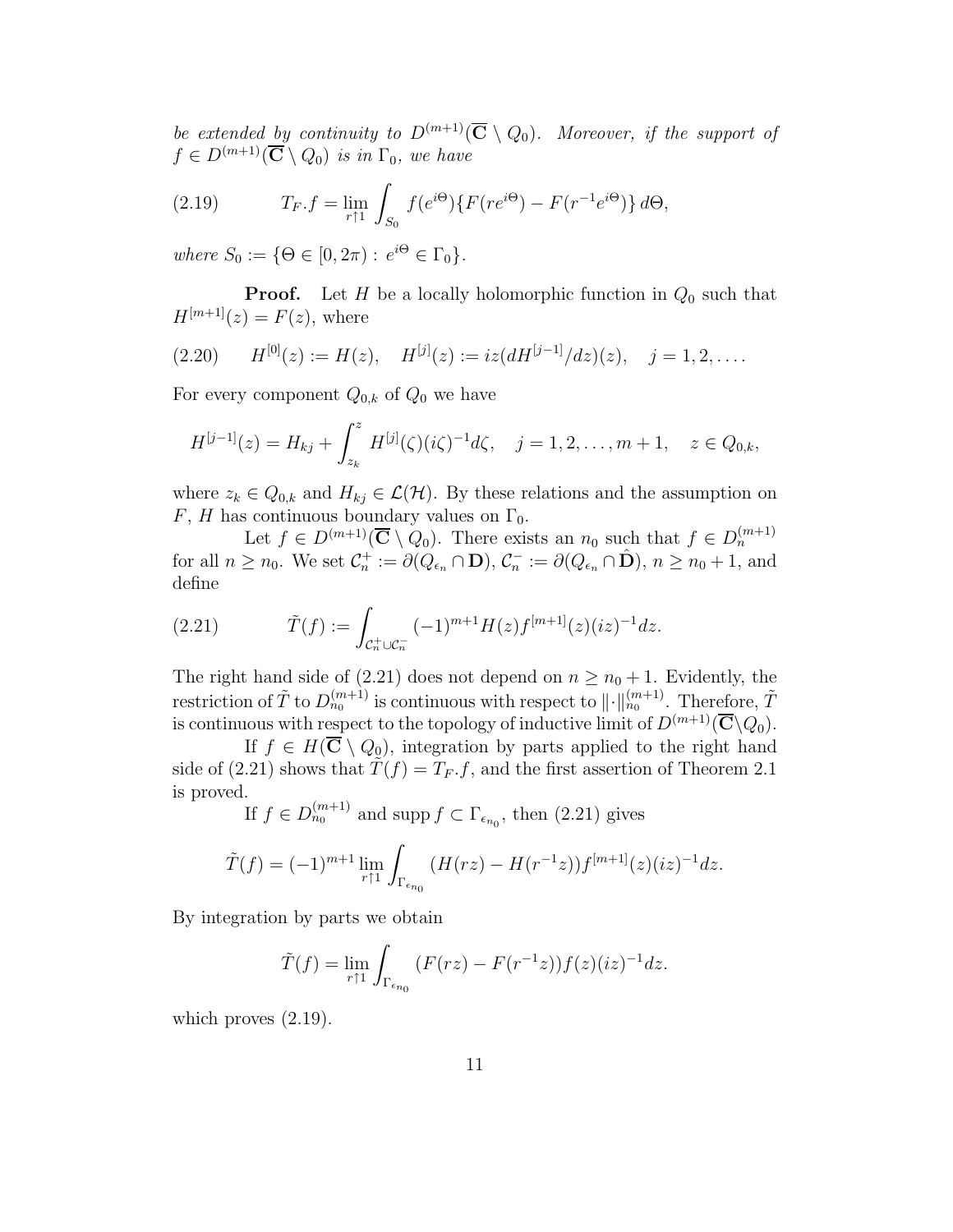**Remark 2.2.** The topology with respect to which  $T_F$  is extended in Theorem 2.1 is finer than the topology considered in [11, Section 1.1]. The extension of  $T_F$  with respect to the latter topology contains the extension considered here.

The following theorem, which is a variant of Theorem 2.1 for the case  $\Omega = \psi(\Omega) = \overline{C}$ ,  $\Gamma = T$ , is well known ([15]). For completeness we shall give a proof here.

**Theorem 2.3.** Let F be a meromorphic function in  $\overline{C} \setminus T$ ,  $F =$  $\hat{F}$ . Assume that the set P of all poles of F in  $\overline{\mathbf{C}} \setminus \mathbf{T}$  is finite,  $0, \infty \notin P$ , and that the order of growth of F near  $\mathbf{T}$  is  $\leq m$ , m some positive integer.

Then  $T_F \in \mathcal{L}(H(\mathbf{T} \cup P), \mathcal{L}(\mathcal{H}))$  is continuous with respect to the topology of  $C^{m+1}(\mathbf{T}) \times H(P)$ . Therefore,  $T_F$  can be extended by continuity to  $C^{m+1}(\mathbf{T}) \times H(P)$ . Moreover, if  $f \in C^{m+1}(\mathbf{T}) \times \{0\}$  then

$$
T_F.f = \lim_{r \uparrow 1} \int_0^{2\pi} \left( F(re^{i\theta}) - F(r^{-1}e^{i\theta}) \right) f(e^{i\theta}) d\theta.
$$

**Proof.** Let  $\chi_0 \in H(\mathbf{T} \cup P)$  be equal to one (zero) in some neighbourhood of P (resp. T). For  $\zeta \in \overline{\mathbf{C}} \setminus (\mathbf{T} \cup P)$  we define with  $h_{\zeta}$  as in (2.12)

$$
F_0(\zeta) := T_F \cdot \chi_0 h_{\zeta} + \frac{1}{2} (F(0) - F(0)^+),
$$
  
\n
$$
F_{(0)}(\zeta) := T_F \cdot (1 - \chi_0) h_{\zeta}, \quad \widetilde{F}(\zeta) := F_{(0)}(\zeta) - F_{(0)}(\infty).
$$

It is easy to see that  $F_0$  is locally holomorphic on  $\overline{\mathbf{C}} \setminus P$  and that  $F_{(0)}$  and  $\widetilde{F}$ are locally holomorphic on  $\overline{C} \setminus T$ . By (2.13) we have

(2.22) 
$$
F(\zeta) = F_0(\zeta) + F_{(0)}(\zeta) = F_0(\zeta) + F_{(0)}(\infty) + F(\zeta).
$$

Define

$$
\widetilde{F}^{[-1]}(\zeta) := \begin{cases} \n\int_0^{\zeta} \widetilde{F}(z)(iz)^{-1} dz & \text{if} \quad |\zeta| < 1 \\ \n\int_{\infty}^{\zeta} \widetilde{F}(z)(iz)^{-1} dz & \text{if} \quad |\zeta| > 1. \n\end{cases}
$$

Repeating this construction m times we obtain a function  $H := \widetilde{F}^{[-m-1]}$ locally holomorphic on  $\overline{\mathbf{C}} \setminus \mathbf{T}$  such that  $H^{[m+1]}(\zeta) = \widetilde{F}(\zeta)$ . Since the order of growth of F near **T** is  $\leq m$ , H has continuous boundary values on **T**:

$$
H_i(e^{i\theta}) := \lim_{r \uparrow 1} H_i(re^{i\theta}), \quad H_a(e^{i\theta}) := \lim_{r \uparrow 1} H_i(r^{-1}e^{i\theta}).
$$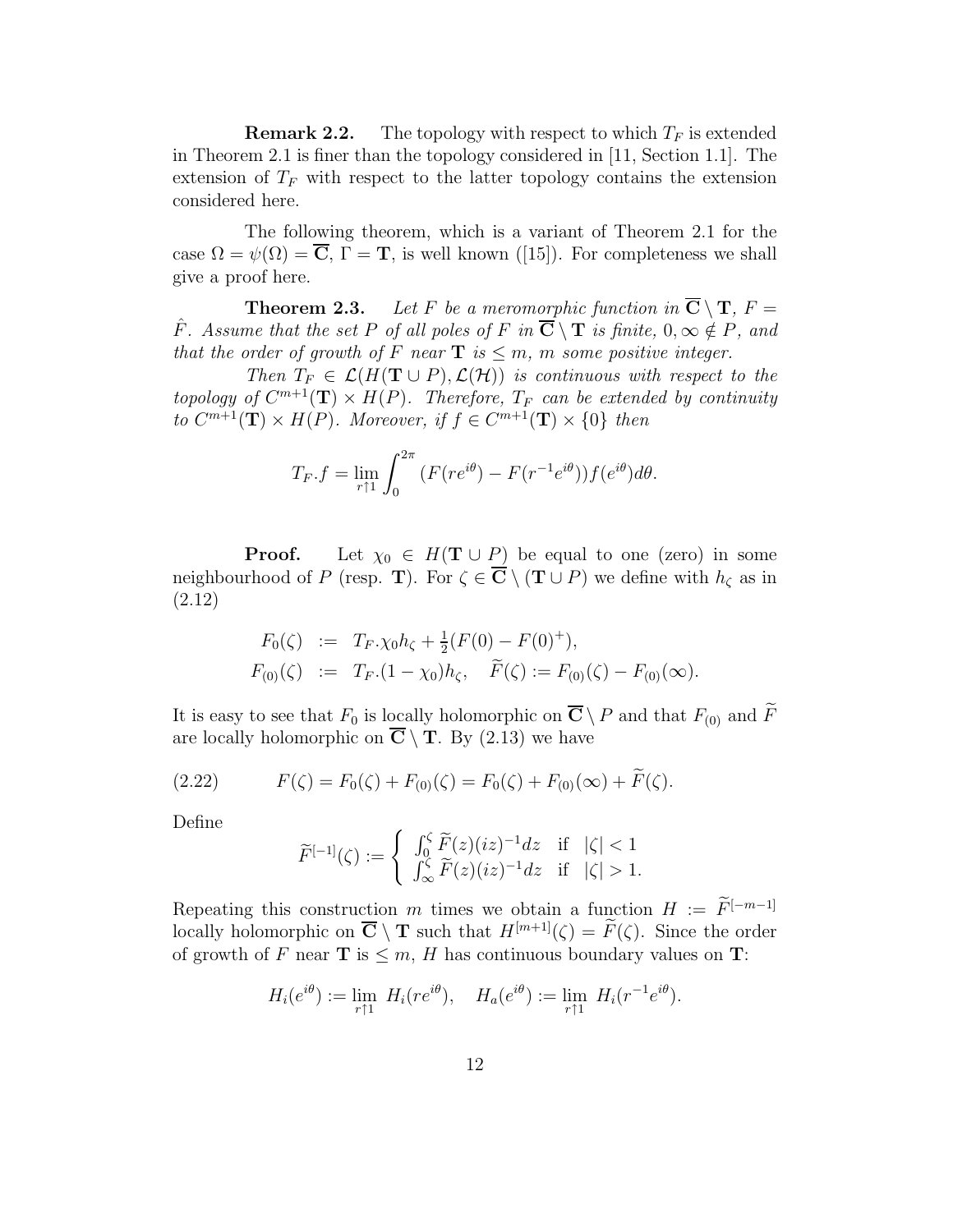Let  $f \in H(\mathbf{T} \cup P)$  and assume that f is zero on some neighbourhood of P. If f is holomorphic on the closure of  $A_r := \{z : r < |z| < r^{-1}\}\$ have

$$
T_F.f = -\int_{\partial \mathcal{A}_r} F(z)f(z)(iz)^{-1}dz
$$

and, therefore,

$$
T_F.f = -\int_{\partial A_r} \widetilde{F}(z)f(z)(iz)^{-1}dz =
$$
  
\n
$$
= -\int_{\partial A_r} H^{[m+1]}(z)f(z)(iz)^{-1}dz =
$$
  
\n(2.23)  
\n
$$
= -(-1)^{m+1} \int_{\partial A_r} H(z)f^{[m+1]}(z)(iz)^{-1}dz =
$$
  
\n
$$
= (-1)^{m+1} \int_{\mathbf{T}} (H_i(z) - H_a(z)) f^{[m+1]}(z)(iz)^{-1}dz.
$$

This implies the continuity statement of Theorem 2.3. Moreover, if  $f \in$  $C^{m+1}({\bf T}) \times \{0\}$  then, by (2.23),

$$
T_F.f = (-1)^{m+1} \lim_{r \uparrow 1} \int_{\mathbf{T}} (H(rz) - H(r^{-1}z)) f^{[m+1]}(z) (iz)^{-1} dz =
$$
  
= 
$$
\lim_{r \uparrow 1} \int_{\mathbf{T}} (\widetilde{F}(rz) - \widetilde{F}(r^{-1}z)) f(z) (iz)^{-1} dz =
$$
  
= 
$$
\lim_{r \uparrow 1} \int_0^{2\pi} (F(re^{i\theta}) - F(r^{-1}e^{i\theta})) f(e^{i\theta}) d\theta,
$$

which proves Theorem 2.3.

In the following, when we consider a functional  $T_F$  as in Theorem 2.1 and  $\Gamma$  and m are as in that theorem, the linear space of all functions f defined on  $\mathbf{T} \cup \mathcal{U}_f$ , where  $\mathcal{U}_f$  is some neighbourhood of  $(\overline{\mathbf{C}} \setminus \psi(\Omega)) \cup$ {poles of F in  $\psi(\Omega) \setminus T$ }  $\cup$  (T \ Γ), such that  $f|\mathcal{U}_f = 0$  and  $f|\Gamma$  belongs to  $C_0^k(\Gamma)$ ,  $k \geq m+1$ , will be denoted by  $C_0^k(\Gamma)$ , for the simplicity of notation.

The following lemma, which will be used below, is a consequence of Theorem 2.1.

**Lemma 2.4.** Let F be as in (2.9) and let  $\Gamma_1$  and  $\Gamma$  be open subsets of  $\psi(\Omega) \cap \mathbf{T}$  such that  $\overline{\Gamma_1} \subset \Gamma$ . Assume that the order of growth of F near  $\Gamma$  is  $\leq m$ .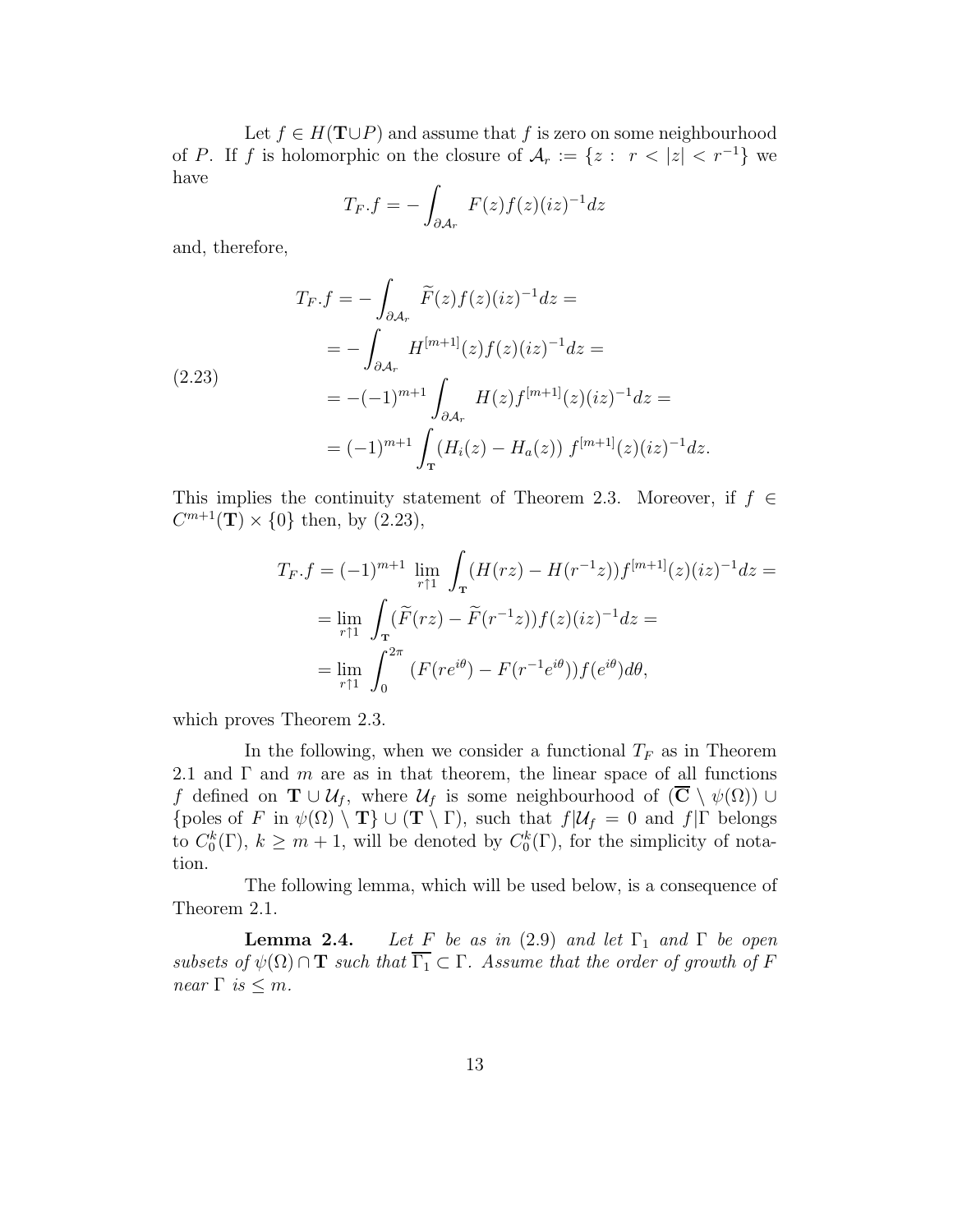Let  $\chi \in C_0^{\infty}(\Gamma)$  be equal to one on a neighbourhood of  $\overline{\Gamma}_1$  and let

$$
F_1(z) := T_F \cdot \chi h_z + \frac{1}{2}(F(0) - F(0)^+),
$$
  
\n
$$
F_2(z) := T_F.(1 - \chi)h_z
$$

(see (2.12)). Then  $F_1$  and  $F_2$  are  $\mathcal{L}(\mathcal{H})$ -valued meromorphic functions in  $\psi(\Omega) \setminus T$  with

$$
F_j(\overline{z}^{-1}) = -F_j(z)^+, \qquad z \in \psi(\Omega) \setminus \mathbf{T}, \qquad j = 1, 2,
$$

and  $F = F_1 + F_2$ .  $F_1$  is locally holomorphic on  $\overline{\mathbf{C}} \backslash \Gamma$ ,  $F_2$  is locally holomorphic on  $\overline{\Gamma}_1$  and the order of growth of  $F_1$  near  $\mathbf{T}$  is  $\leq m+2$ .

**Proof.** By the continuity properties of  $T_F$  proved in Theorem 2.1  $F_1$  is complex differentiable in some neighbourhood of any point of  $\mathbb{C} \setminus$ supp  $\chi$ . Similarly,  $F_2$  is locally holomorphic on  $\Gamma_1$ . Therefore,  $F_1$  and  $F_2$  are meromorphic functions in  $\psi(\Omega) \setminus \mathbf{T}$ .  $F = F_1 + F_2$  follows from the second relation of  $(2.13)$ . By Theorem 2.1,  $(2.19)$ , we have

$$
F_1(z) = (4\pi)^{-1} \lim_{r \uparrow 1} \int_0^{2\pi} \chi(e^{i\Theta}) \frac{e^{i\Theta} + z}{e^{i\Theta} - z} \{ F(re^{i\Theta}) - F(r^{-1}e^{i\Theta}) \} d\Theta
$$
  
 
$$
+ \frac{1}{2}(F(0) - F(0)^+).
$$

This implies that  $F_1$  is skew-symmetric with respect to **T**. Then the same is true for  $F_2$ .

Let K be a compact subset of  $\mathbb{C} \setminus \{0\}$ . Then by the definition of  $F_1$ and the local  $C^{m+1}$ -continuity of  $T_F$  there exist constants M and M' such that  $z \in K \setminus \mathbf{T}$  implies

$$
||F_1(z)|| \leq M \sup \{ |\frac{d^k}{d\Theta^k} h_z(e^{i\Theta})| : \Theta \in [0, 2\pi], k = 0, ..., m + 1 \}
$$
  
 
$$
\leq M' |1 - |z||^{m+2}.
$$

That is, the order of growth of  $F_1$  near **T** is  $\leq m+2$ .

If we set  $F(z) = F<sub>U</sub>(z)$ , Theorems 2.1 and 2.3 imply the following

**Corollary 2.5.** Let  $\Gamma$  be an open subset of  $\psi(\Omega) \cap \mathbf{T}$ , and assume that  $U \in S^m(\Gamma)$ , m some positive integer.

Let  $\Gamma_0$ ,  $\Gamma_0 \neq \mathbf{T}$ , be the union of a finite number of open arcs of **T** such that  $\overline{\Gamma}_0 \subset \Gamma$ , and let  $Q_0$  and  $S_0$  be as in (2.18) and (2.19) with  $\overline{Q}_0 \setminus \overline{\Gamma}_0 \subset \rho(U)$ . Then the Riesz-Dunford functional calculus of U can be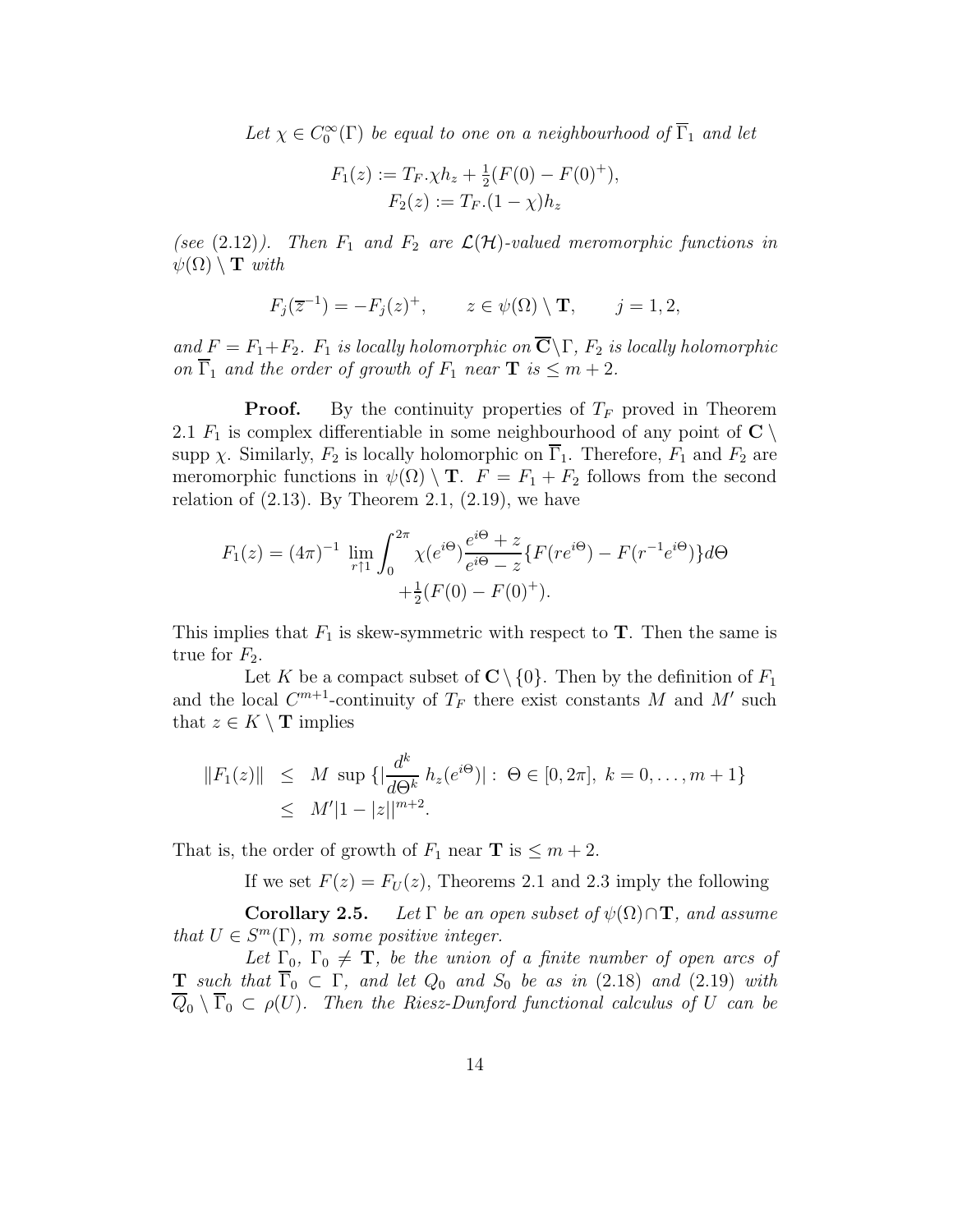extended by continuity to  $D^{(m+1)}(\overline{\mathbf{C}}\backslash Q_0)$ . If the support of  $f \in D^{(m+1)}(\overline{\mathbf{C}}\backslash Q_0)$ is in  $\Gamma_0$ , we have

$$
[f(U)x, y] = \lim_{r \uparrow 1} \int_{S_0} f(e^{i\Theta}) [\{F_U(re^{i\Theta}) - F_U(r^{-1}e^{i\Theta})\} x, y] d\Theta =
$$
  
(2.24) =  $(2\pi)^{-1} \lim_{r \uparrow 1} \int_{S_0} f(e^{i\Theta}) [U\{U - re^{i\Theta})^{-1} - (U - r^{-1}e^{i\Theta})^{-1}\} x, y] d\Theta.$ 

If  $\Omega = \overline{\mathbf{C}}$  and  $U \in S^m(\mathbf{T})$ , then the Riesz-Dunford functional calculus of U is continuous with respect to the topology of  $C^{m+1}(\mathbf{T}) \times H(\sigma(U) \setminus \mathbf{T})$ and can, therefore, be extended to this space. For  $f \in C^{m+1}(\mathbf{T}) \times \{0\}$  (2.24) holds with  $S_0 = [0, 2\pi)$ .

Remark 2.6. Compared with the functional calculus of [7] the domain of this functional calculus is smaller. On the other hand it is sufficient for the characterization of sign types.

If the order of growth of G near  $\Delta$ ,  $\Delta$  open subset of  $\Omega \cap \overline{\mathbf{R}}$ , is  $\leq m$ , we define the extension of the functional  $S_G$  by  $S_G$ .( $f \circ \psi$ ) :=  $T_F$ . (see (2.11)), where f belongs to the extended domain of  $T_F$ . If we regard  $\overline{R}$ as a real-analytic manifold in the usual way, then the restriction of  $\psi$  to  $\overline{R}$ is a real-analytic diffeomorphism of  $\overline{R}$  onto T, and therefore,  $f \circ \psi$  is  $C^m$ ,  $m = 0, 1, \ldots, \infty$ , on the open subset  $\Delta$  of  $\Omega \cap \overline{R}$  if and only if f is  $C^m$  on  $\psi(\Delta)$ . In connection with the functional  $S_G$  we will use the notation  $C_0^m(\Delta)$ ,  $\Delta \subset \Omega \cap \overline{\mathbf{R}}$ , in a way analogous to the notation  $C_0^m(\Gamma)$  introduced above.

**2.3.** Open sets of positive and negative type with respect to operator functions. Let, as at the beginning of Section 2.2, G be an  $\mathcal{L}(\mathcal{H})$ -valued meromorphic function in  $\Omega \setminus \overline{\mathbf{R}}$  with  $G(\overline{\lambda}) = G(\lambda)^+$  such that no point of  $\Omega \cap \mathbf{R}$  is an accumulation point of nonreal poles of G and G is holomorphic at  $\lambda_0$ . Now we take over a definition from [14, Section 3.1] to our slightly more general situation. Observe that if  $\lambda \in \Omega \cap \mathbb{C}^+$  is a point of holomorphy of G and if  $x \in \mathcal{H}$ , we have

$$
-i [(G(\lambda) - G(\bar{\lambda}))x, x] = 2 \operatorname{Im} [G(\lambda)x, x].
$$

**Definition 2.7.** An open subset  $\Delta \subset \Omega \cap \overline{\mathbf{R}}$  is said to be of *positive* type with respect to G, if the following conditions are fulfilled for every  $x \in \mathcal{H}$ .

(i) lim  $\inf_{\epsilon \downarrow 0} \{-i[(G(t + i\epsilon) - G(t - i\epsilon))x, x]\} \geq 0$  for almost every  $t \in$  $\Delta \setminus \{\infty\}.$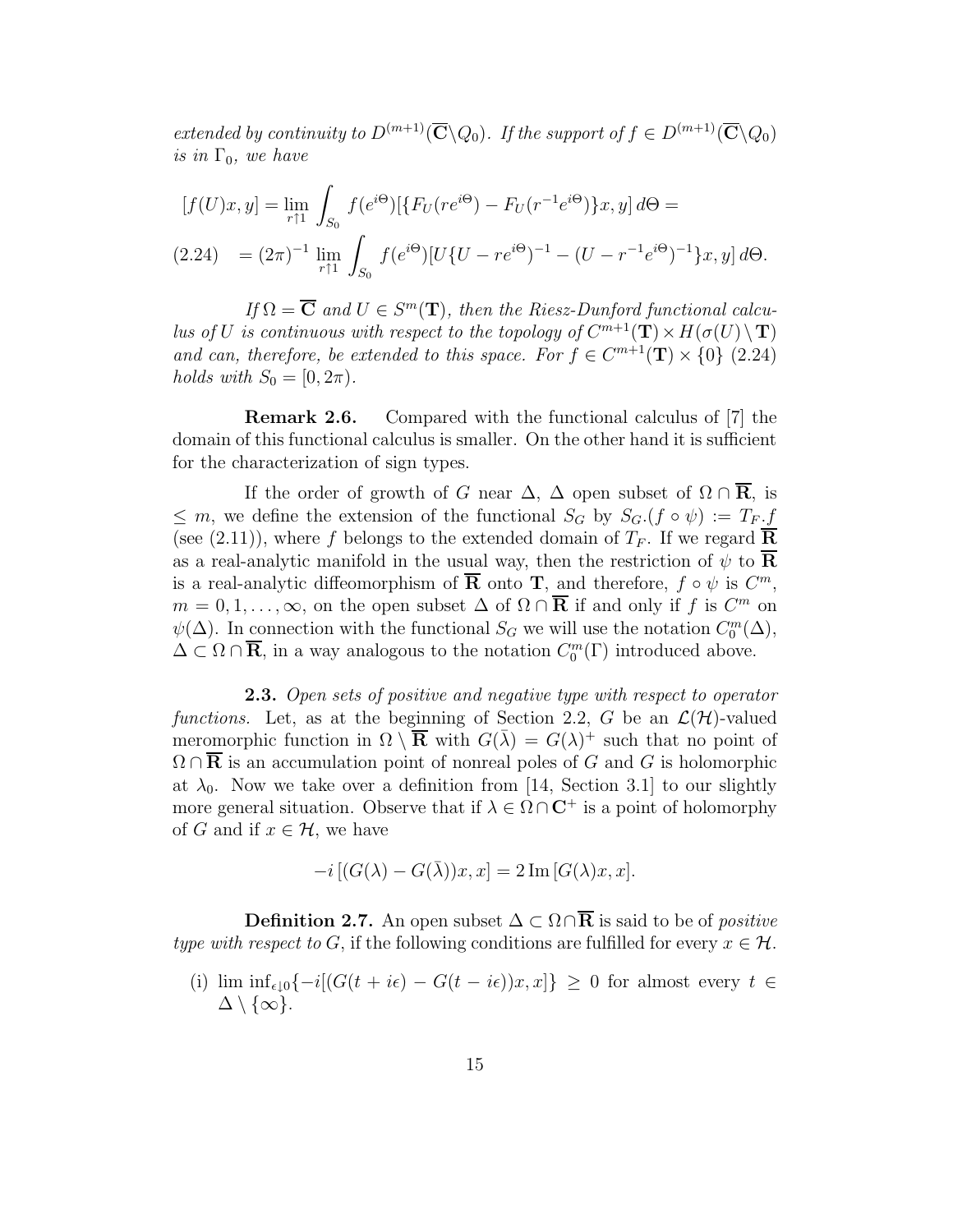(ii) For every bounded closed subset  $\Delta_0$  of  $\Delta$  and sufficiently small  $\epsilon_0 > 0$ ,

$$
\inf\{-i[(G(t+i\epsilon)-G(t-i\epsilon))x,x]: t \in \Delta_0, 0 < \epsilon \le \epsilon_0\} > -\infty.
$$
  
If  $\infty \in \Delta$ , then, in addition, for sufficiently small  $\delta_0 > 0$ ,  $\epsilon_0 > 0$ ,

$$
\inf \{-i[(G(-(t+i\epsilon)^{-1})-G(-(t-i\epsilon)^{-1})x,x]: -\delta_0 \le t \le \delta_0, 0 < \epsilon \le \epsilon_0\}
$$

 $> -\infty$ .

An open subset  $\Delta \subset \Omega \cap \overline{\mathbf{R}}$  is said to be of *negative type with respect* to G if  $\Delta$  is of positive type with respect to  $-G$ .  $\Delta$  is said to be of *definite* type with respect to G if  $\Delta$  is of positive type or of negative type with respect to G.

**Lemma 2.8.** If G is as above and  $\Delta$  is an open subset of  $\Omega \cap \overline{\mathbf{R}}$ the following assertions are equivalent.

- (a)  $\Delta$  is of positive type with respect to G.
- (b) (a) holds, and, for every  $x \in \mathcal{H}$ , the angular limit  $\lim_{\text{Im }\lambda>0, \lambda \to t} [G(\lambda)x, x]$ exists and belongs to  $\mathbf{C}^+ \cup \overline{\mathbf{R}}$  for almost every  $t \in \Delta$ .
- (c) If  $x \in \mathcal{H}$  and if  $(\lambda_n)$  is a sequence of points of holomorphy of G in  $\Omega \cap \mathbf{C}^+$  which converges in  $\overline{\mathbf{C}}$  to a point of  $\Delta$ , then

$$
\liminf_{n \to \infty} \{-i[(G(\lambda_n) - G(\overline{\lambda_n}))x, x]\} \ge 0.
$$

(d) If  $x \in \mathcal{H}$ ,  $\Delta_1$  is an open subset of  $\Delta$  with  $\overline{\Delta_1} \subset \Delta$ , and if  $\alpha > 0$ , there exists an open set  $\overline{C}$  in  $\overline{C}$ ,  $\Delta_1 \subset \overline{O}$ , such that

$$
\inf\{-i[(G(\lambda)-G(\overline{\lambda}))x,x]:\,\lambda\in\mathcal{O}\setminus\overline{\mathbf{R}}\} > -\alpha.
$$

If (a) - (d) are true, then for every open subset  $\Delta_1$  of  $\Delta$  with  $\overline{\Delta_1} \subset \Delta$ , there exists an open set  $\mathcal O$  in  $\overline{\mathbf{C}}$ ,  $\Delta_1 \subset \mathcal O$ , such that

$$
\sup\{\|G(\lambda)\||\operatorname{Im}\lambda|(1+|\lambda|)^{-1}:\,\lambda\in\mathcal{O},\,\operatorname{Im}\lambda\neq 0\}<\infty.
$$

We shall prove this lemma with the help of a similar lemma for  $\mathcal{L}(\mathcal{H})$ -valued meromorphic functions F in  $\psi(\Omega) \setminus \mathbf{T}$  with  $F(\bar{z}^{-1}) = -F(z)^+$ such that no point of  $\psi(\Omega) \cap T$  is an accumulation point of poles of F in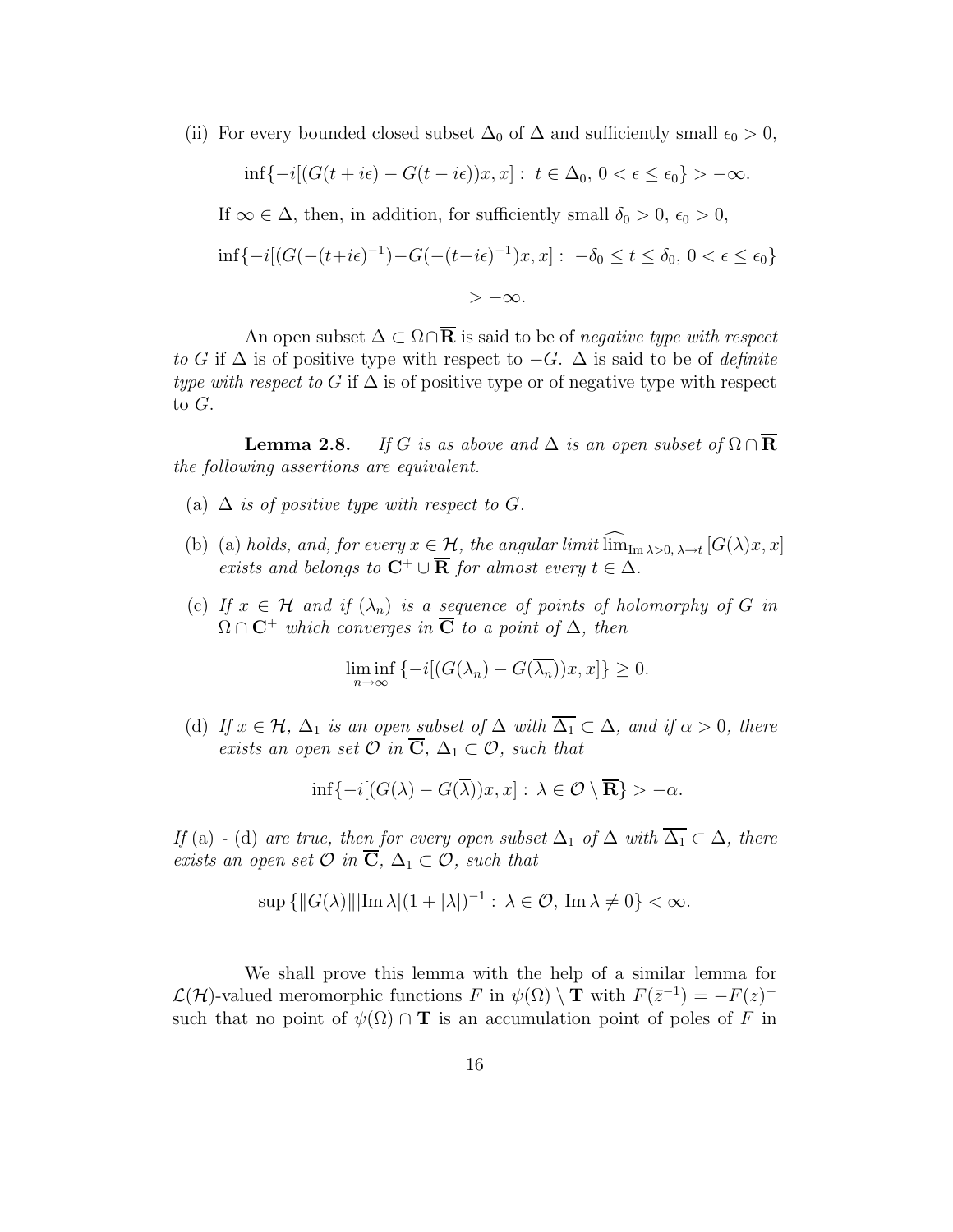$\psi(\Omega)$  T and F is holomorphic at 0. For these functions, which are connected by (2.9) with those considered in Definition 2.7, we introduce similar notions (cf. [12, Lemma 1.7]). Observe that if  $z \in \psi(\Omega) \cap \mathbf{D}$  is a point of holomorphy of F and  $x \in \mathcal{H}$ , we have

$$
[(F(z) - F(\bar{z}^{-1}))x, x] = 2 \operatorname{Re}[F(z)x, x].
$$

**Definition 2.7'.** An open set  $\Gamma \subset \psi(\Omega) \cap \mathbf{T}$  is said to be of *positive* type with respect to F if the following conditions are fulfilled for every  $x \in \mathcal{H}$ .

- (i')  $\liminf_{r \uparrow 1} [(F(re^{i\Theta}) F(r^{-1}e^{i\Theta}))x, x] \ge 0$  for almost every  $e^{i\Theta} \in \Gamma$ .
- (ii') inf  $\{[(F(re^{i\Theta}) F(r^{-1}e^{i\Theta}))x, x] : e^{i\Theta} \in \gamma, r \in (1 \delta, 1)\} > -\infty$  for every closed subarc  $\gamma$  of  $\Gamma$  and sufficiently small  $\delta > 0$ .

An open set  $\Gamma \subset \psi(\Omega) \cap T$  is said to be of *negative type with respect* to F if  $\Gamma$  is of positive type with respect to  $-F$ .  $\Gamma$  is said to be of *definite* type with respect to F if  $\Gamma$  is of positive type or of negative type with respect to  $F$ .

**Lemma 2.8'.** Let F be as above and  $\Gamma$  an open subset of  $\psi(\Omega) \cap \mathbf{T}$ . Then the following assertions are equivalent.

- (a')  $\Gamma$  is of positive type with respect to F.
- (b') (a') holds, and, for every  $x \in \mathcal{H}$ , the angular limit  $\lim_{|z| < 1, z \to s} [F(z)x, x]$ exists and has nonnegative real part for almost every  $s \in \psi(\Delta)$ .
- (c') If  $x \in \mathcal{H}$  and if  $(z_n) \subset \psi(\Omega) \cap \mathbf{D}$  is a convergent sequence of points of holomorphy of F with  $\lim_{n\to\infty} z_n \in \Gamma$ , then

$$
\liminf_{n \to \infty} \left[ (F(z_n) - F(\bar{z}_n^{-1}))x, x \right] \ge 0.
$$

(d') If  $x \in \mathcal{H}$ ,  $\gamma'$  is a closed subarc of  $\Gamma$  and if  $\alpha > 0$ , there exists  $a \delta \in (0,1)$ such that

$$
\inf\{[(F(re^{i\Theta}) - F(r^{-1}e^{i\Theta}))x, x]: e^{i\Theta} \in \gamma', r \in (1 - \delta, 1)\} > -\alpha.
$$

If these assertions hold, then for every closed subarc  $\gamma'$  of  $\Gamma$  and every  $r_0 \in$  $(0, 1)$  such that  $1 - r_0$  is sufficiently small,

$$
(2.25) \qquad \sup\left\{ \|F(re^{i\Theta})\| |1-r| : e^{i\Theta} \in \gamma', r \in [r_0, 1) \cup (1, r_0^{-1}] \right\} < \infty.
$$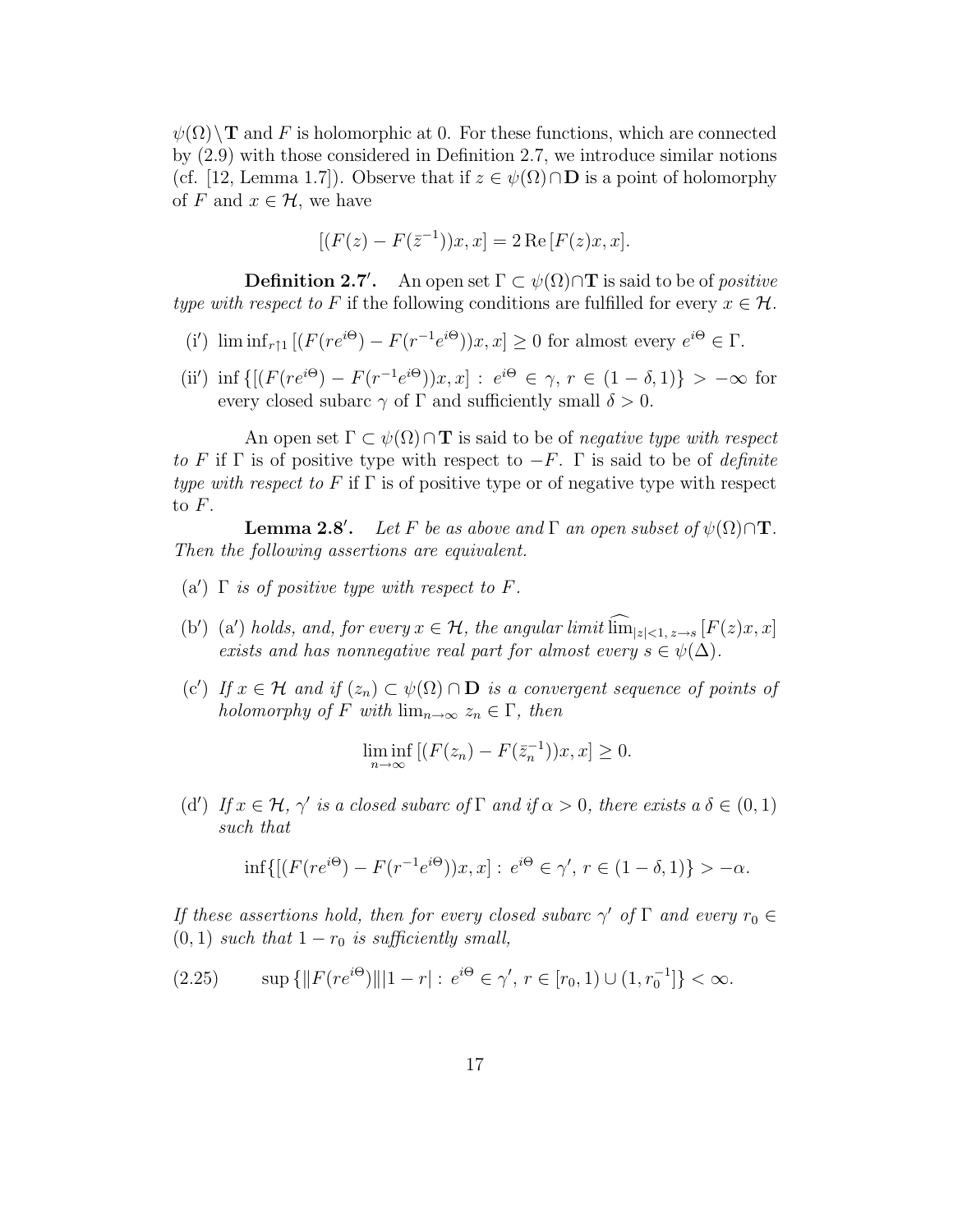Proof of Lemmas 2.8 and 2.8'. 1. We first prove Lemma 2.8'. It is easy to see that  $(c')$  and  $(d')$  are equivalent. Evidently,  $(c')$  and  $(d')$  imply  $(a')$ . In order to prove Lemma 2.8' it is sufficient to show that  $(a')$  implies (b′ ), (d′ ) and (2.25).

Assume that (a') holds. Let  $\gamma'$  be a compact subarc of  $\Gamma$ , and let  $\gamma_0$  and  $\gamma_1$  be open arcs in  $\Gamma$  such that  $\gamma' \subset \gamma_0$ ,  $\bar{\gamma}_0 \subset \gamma_1$  and  $\bar{\gamma}_1 \subset \Gamma$ . We fix some  $\epsilon_0 > 0$  such that

$$
V_1 := \{ re^{i\Theta} : r \in [1 - \epsilon_0, 1) \cup (1, (1 - \epsilon_0)^{-1}], e^{i\Theta} \in \bar{\gamma}_1 \}
$$

consists of points of holomorphy of F. The function  $f(z) := [F(z)x, x]$ ,  $z \in V_1$ , satisfies the relation  $f(\bar{z}^{-1}) = -\overline{f(z)}$ ,  $z \in V_1$ . By (a') there exists an  $M \in {\bf R}$  such that

$$
\text{Re}\left\{f(z) + M\right\} =
$$
\n
$$
(2.26) \quad \text{Re}\left\{f(z) - F(\bar{z}^{-1})\right\}x, x\right\} + M \ge 0, \quad z \in V_1 \cap \mathbf{D}.
$$

Let now  $\mathcal{O}_0$  be a simply connected  $C^{\infty}$  subdomain of  $V_1 \cap \mathbf{D}$  such that  $\gamma_0$ is contained in the boundary of  $\mathcal{O}_0$ . Let  $\chi$  be a conformal mapping of **D** onto  $\mathcal{O}_0$ . Then, by (2.26),  $f \circ \chi + M$  is a holomorphic function on **D** with nonnegative real part. This implies that there is a positive measure  $\mu$  on  $[-\pi, \pi], \mu({-\pi}) = 0$ , and  $\beta \in \mathbf{R}$  such that

$$
(f \circ \chi)(w) + M = i\beta + \int_{-\pi}^{\pi} \frac{e^{it} + w}{e^{it} - w} d\mu(t), \ w \in \mathbf{D}.
$$

As a consequence,

(2.27) 
$$
(f \circ \chi)(w) = i\beta + \int_{-\pi}^{\pi} \frac{e^{it} + w}{e^{it} - w} d\nu(t), w \in \mathbf{D},
$$

where  $d\nu(t) = d\mu(t) - M(2\pi)^{-1}dt$ . Therefore, the function  $f \circ \chi$  has angular limits at almost every point of T. Then, by well-known differentiability properties of  $\chi$ ,  $f(z) = [F(z)x, x]$  has angular limits at almost every point of  $\gamma_0$ . In view of  $(a')$ , these angular limits have nonnegative real part at almost every point of  $\gamma_0$ , which implies (b'). For almost every point  $w_0$  of the open arc  $\chi^{-1}(\gamma_0)$  we have

(2.28) 
$$
\lim_{w \to w_0} \operatorname{Re} (f \circ \chi)(w) \ge 0.
$$

Let g be a nonnegative continuous function on **T** with supp  $g \subset \chi^{-1}(\gamma_0)$ . By

$$
\operatorname{Re}(f \circ \chi)(w) = \int_{-\pi}^{\pi} \operatorname{Re} \left\{ \frac{e^{it} + w}{e^{it} - w} \right\} d\nu(t)
$$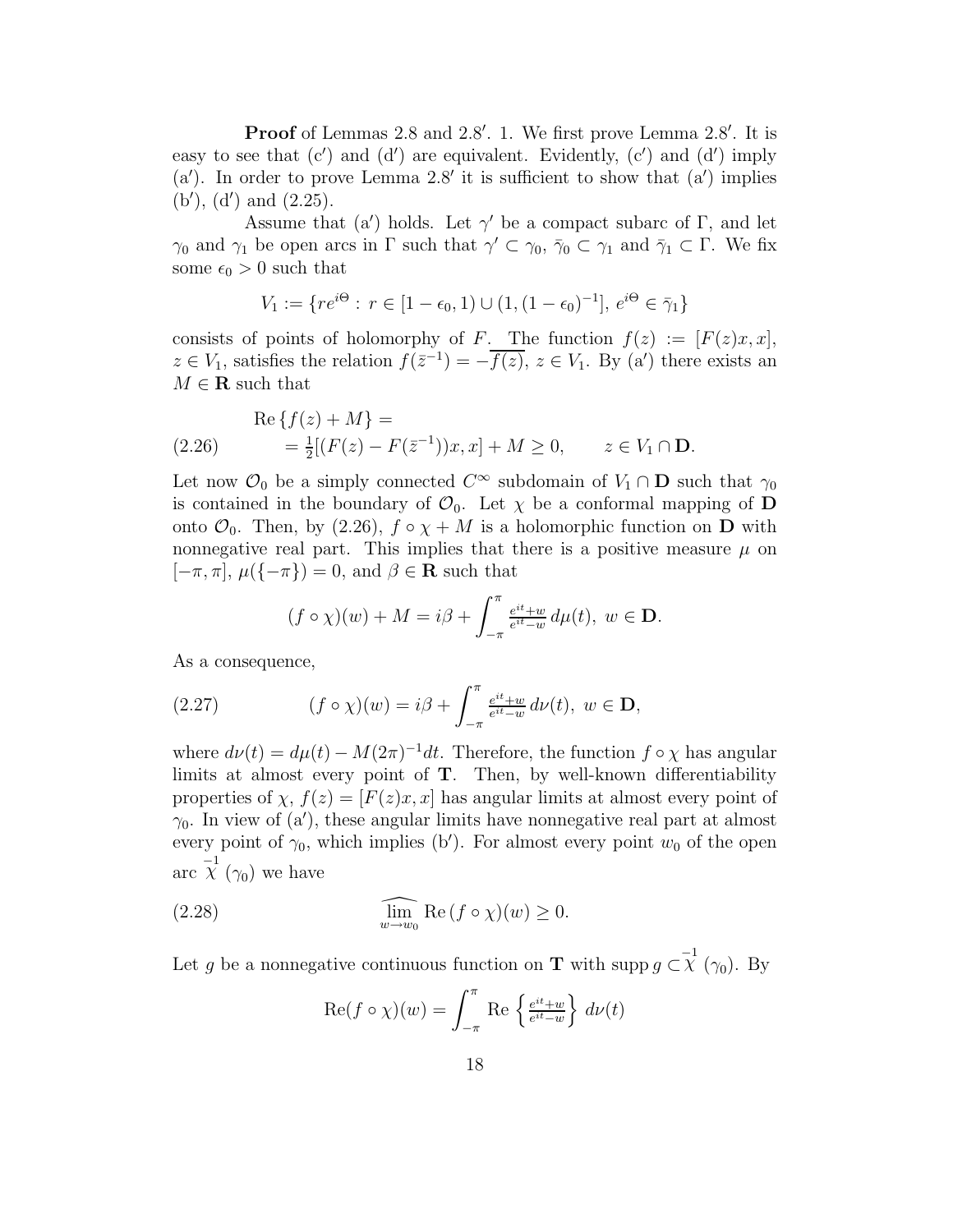and a well-known result (see e.g. [5, Chapter 3]) we have

(2.29) 
$$
\lim_{r \uparrow 1} (2\pi)^{-1} \int_{-\pi}^{\pi} g(e^{it}) \operatorname{Re} (f \circ \chi)(re^{it}) dt = \int_{-\pi}^{\pi} g(e^{it}) d\nu(t).
$$

As Re  $(f \circ \chi)$  is bounded from below, and by (2.28) the left hand side of (2.29) is nonnegative. Therefore, the measure  $d\nu(t)$  is positive on  $\{t \in [-\pi, \pi]:$  $e^{it} \in \chi^{-1}(\gamma_0)$ .

Define  $h(e^{it})$  to be equal to one if  $e^{it} \in \chi^{-1}(\gamma_0)$  and equal to zero if  $e^{it} \in \mathbf{T} \setminus \mathcal{X}^{-1}(\gamma_0)$ . Then the real part of the first term on the right hand side of

$$
(f \circ \chi)(w) = \int_{-\pi}^{\pi} \frac{e^{it} + w}{e^{it} - w} h(e^{it}) d\nu(t) +
$$

$$
+ \int_{-\pi}^{\pi} \frac{e^{it} + w}{e^{it} - w} (1 - h(e^{it})) d\nu(t), \quad w \in \mathbf{D}.
$$

is nonnegative for all  $w \in \mathbf{D}$ . The last term is locally holomorphic on  $\chi^{-1}(\gamma_0)$ and has zero real part on  $\chi^{-1}(\gamma_0)$ . This implies (d').

From (2.27) we derive, for every  $x \in \mathcal{H}$  and  $\gamma'$  and  $\epsilon_0$  as above,

 $\sup\left\{\left|\left[F(re^{it})x,x\right]\right|\left|1-r\right|\colon e^{it}\in\gamma',\,r\in[1-\epsilon_0,1)\cup(1,(1-\epsilon_0)^{-1}]\right\}<\infty.$ 

Then the principle of uniform boundedness gives the last assertion of Lemma 2.8′ .

2. In order to prove Lemma 2.8 we define an  $\mathcal{L}(\mathcal{H})$ -valued meromorphic function F on  $\psi(\Omega) \setminus T$  by  $i F \circ \psi = G$  and set  $\Gamma := \psi(\Delta)$ . Then, evidently, (b)  $\Leftrightarrow$  (b'), (c)  $\Leftrightarrow$  (c'), (d)  $\Leftrightarrow$  (d'), (b)  $\Rightarrow$  (a). It is sufficient to show that (a) implies (b). Assume that (a) holds. Then condition (ii) of Definition 2.7 implies condition (ii') of Definition 2.7', which implies, by part 1 of this proof, that the angular limits of  $[F(z)x, x]$ ,  $x \in \mathcal{H}$ , exist at almost every point of Γ. It follows that the angular limits of  $[G(\lambda)x, x]$  exist for almost every point of  $\Delta$ . Hence (a) implies (b).

Let, in the rest of Section 2.3 F be the  $\mathcal{L}(\mathcal{H})$ -valued meromorphic function on  $\psi(\Omega) \setminus T$  defined by  $i \in \mathcal{F} \circ \psi = G$ . As a consequence of Lemmas 2.8 and 2.8′ we obtain the following

**Lemma 2.9.** The open set  $\Delta \subset \Omega \cap \overline{\mathbf{R}}$  is of positive type with respect to G if and only if  $\psi(\Delta)$  is of positive type with respect to F.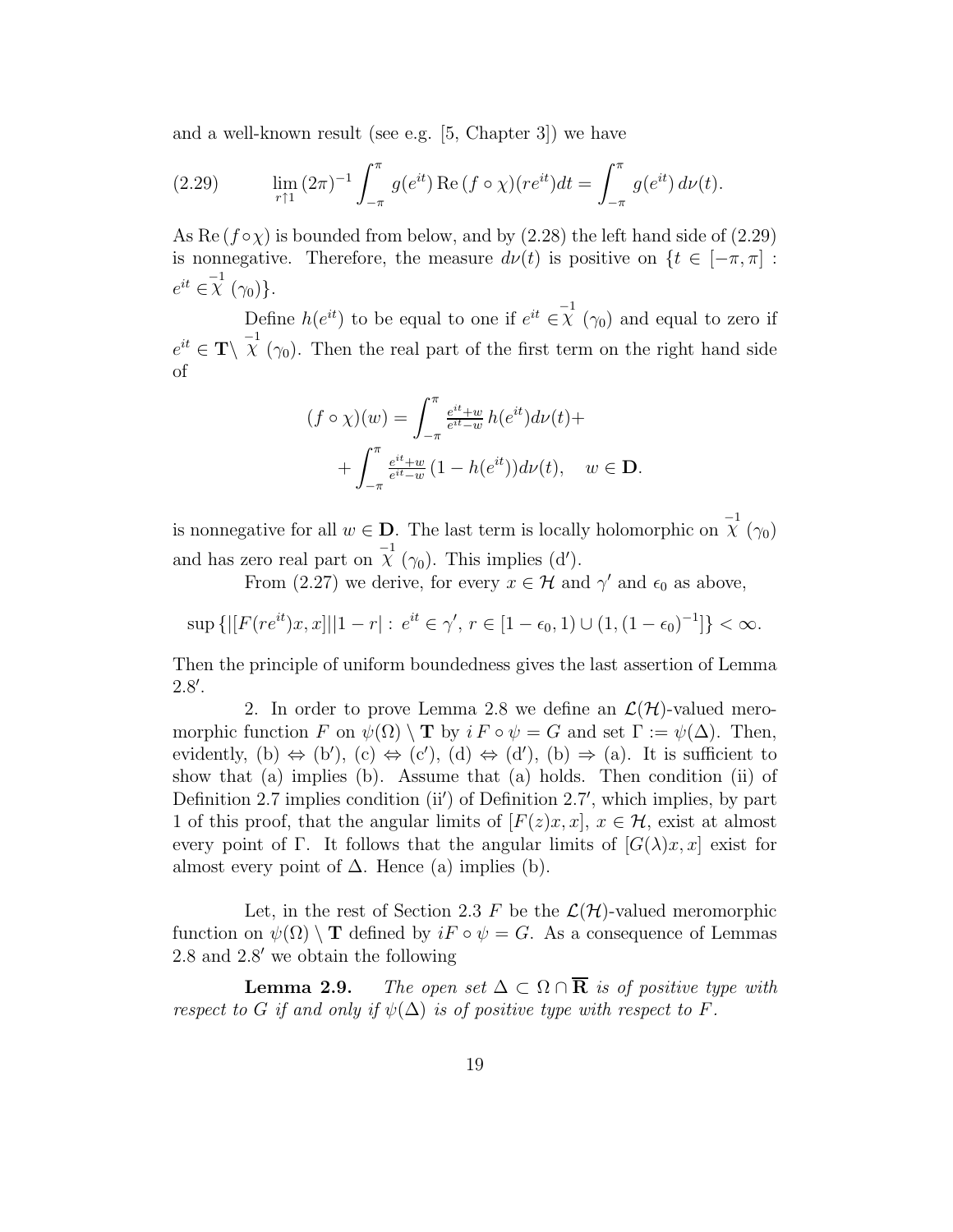With the help of Definition 2.7′ we can characterize the local positivity of the functional  $T_F$  considered in Section 2.1:

**Lemma 2.10.** If  $\Gamma$  is an open subset of  $\psi(\Omega) \cap \mathbf{T}$ , the following conditions are equivalent.

- ( $\alpha$ )  $\Gamma$  is of positive type with respect to F.
- (β) The order of growth of F near  $\Gamma$  is  $\leq m$  for some integer m, and  $[(T_F.f)x, x] \geq 0$  for every nonnegative function  $f \in C_0^{\infty}(\Gamma)$  and any  $x \in \mathcal{H}$ .

**Proof.** 1. Assume that  $(\alpha)$  holds. Then by the last assertion of Lemma 2.8' the order of growth of F near  $\Gamma$  is  $\leq$  1. Let  $x \in \mathcal{H}$  and let  $f \in C_0^{\infty}(\Gamma)$  be nonnegative. If  $S := \{ \Theta \in [0, 2\pi) : e^{i\Theta} \in \Gamma \}$ , then, by Theorem 2.1,

$$
[(T_F. f)x, x] = \lim_{r \uparrow 1} \int_{S_0} f(e^{i\Theta}) [\{ F(re^{i\Theta}) - F(r^{-1}e^{i\Theta}) \} x, x] d\Theta,
$$

and Lemma 2.8', (d') implies  $[(T_F.f)x, x] \ge 0$ .

2. Assume that  $(\beta)$  holds. We show that F satisfies condition  $(d')$ of Lemma 2.8'. By Lemma 2.4 with  $\overline{\Gamma}_1 = \gamma'$  and a nonnegative function  $\chi$ it is sufficient to prove that for every  $x \in \mathcal{H}$ ,  $\alpha > 0$  there exists a  $\delta \in (0,1)$ such that

(2.30) 
$$
\inf \{ [T_F, \chi(h_{re^{i\Theta}} - h_{r^{-1}e^{i\Theta}})x, x] : e^{i\Theta} \in \gamma', r \in (1 - \delta, 1) \} > -\alpha.
$$

A simple calculation shows that  $h_{re^{i\Theta}}(z) - h_{r^{-1}e^{i\Theta}}(z)$  is nonnegative for  $r \in$  $(0, 1)$  and  $z \in \mathbf{T}$ . Then  $(\beta)$  implies that the left hand side of  $(2.30)$  is nonnegative and Lemma 2.10 is proved.

**2.4.** Local spectral functions. Here and in the following  $\Omega$ ,  $\Delta$ ,  $\Gamma$ , A and U are as in Section 2.1. We denote by  $\mathcal{B}(\Delta)$  the Boolean ring of all finite unions of connected subsets of  $\Delta$  whose boundary points (in **R**) belong to  $\Delta$ .

**Definition 2.11.** We shall say that A has a spectral function on  $\Delta$ if there exists a strongly  $\sigma$ -additive homomorphism E of  $\mathcal{B}(\Delta)$  into a Boolean ring of selfadjoint projections of  $\mathcal H$  such that the following holds for every  $\delta \in \mathcal{B}(\Delta).$ 

(i) If  $T(A-z)^{-1} = (A-z)^{-1}T$  for a bounded operator T and some  $z \in \rho(A)$ (hence, for all  $z \in \rho(A)$ ), then  $TE(\delta) = E(\delta)T$ .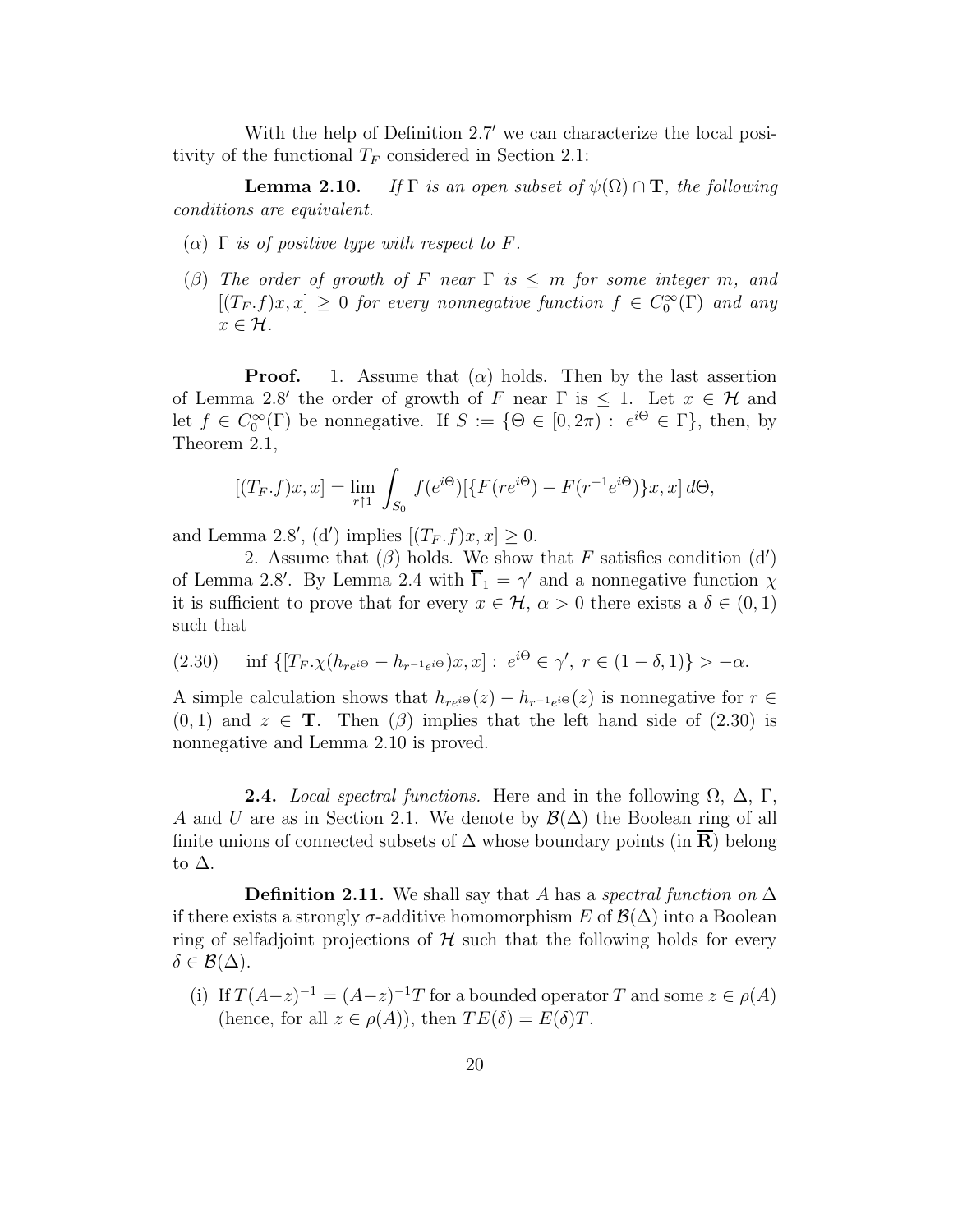(ii)  $\widetilde{\sigma}(A|E(\delta)\mathcal{H}) \subset \widetilde{\sigma}(A) \cap \overline{\delta}$  and  $\widetilde{\sigma}(A|(1 - E(\delta))\mathcal{H}) \subset \widetilde{\sigma}(A) \setminus \delta^0$ , where  $\delta^0$ is the interior of  $\delta$  with respect to the topology of  $\overline{\mathbf{R}}$ .

The uniqueness of the spectral function on  $\Delta$  can be shown in the same way as for a bounded operator A. For the convenience of the reader we give a proof here.

**Lemma 2.12.** The operator A cannot have more than one spectral function on  $\Delta$ .

**Proof.** Assume A has the spectral functions E and E' on  $\Delta$ . Let  $\delta$ ,  $\delta_1$ ,  $\delta_2$ ,..., be closed sets in  $\mathcal{B}(\Delta)$  such that the sequence  $(\delta_n)$  is decreasing,  $\bigcap {\delta_n : n = 1, 2, \ldots} = \delta$ , and  $\delta \subset \delta_n^0$  holds for every *n*. By (i) the spectral functions  $E$  and  $E'$  commute. By (ii) for any n the spectra of  $\psi(A)|E(\delta)$ H and  $\psi(A)|(1 - E'(\delta_n))$ H are disjoint. It follows that the spectrum of  $\psi(A)|E(\delta)(1 - E'(\delta_n))\mathcal{H}$  is empty and, hence,  $E(\delta)(1 - E'(\delta_n)) = 0$ . By the  $\sigma$ -additivity of E' we obtain  $E(\delta)E'(\delta) = E(\delta)$ . In the same way we show  $E(\delta)E'(\delta) = E'(\delta)$ , and it follows that  $E(\delta) = E'(\delta)$ .

We shall extend this local spectral function, in three consecutive steps, to larger classes of Borel subsets of C.

First we extend E to the Boolean ring  $\mathcal{B}(\Delta)$  of all Borel subsets  $\delta$ of  $\Delta$  such that  $\delta \subset \Delta$ : For any  $x, y \in \mathcal{H}$ ,  $[E(\cdot)x, y]$  has a unique extension to  $\mathcal{B}(\Delta)$  which is  $\sigma$ -additive (see [4, Corollary III.5.9]). Making use of the weak sequential completeness of the Hilbert space we find (with the help of transfinite induction) that even the operator function  $E$  has a unique extension to  $\widetilde{\mathcal{B}}(\Delta)$ . It is well known that the extended spectral function is strongly  $\sigma$ -additive (see e.g. [4, Theorem IV.10.1]), and it is easy to see that all the properties of the spectral function mentioned above are preserved under this extension. For Borel sets  $\delta$  with  $\bar{\delta} \subset \Delta$  we have  $E(\delta) = E(\delta \cap \Delta)$  $\widetilde{\sigma}(A)$ ).

The second extension is only a formal one: We extend E from a Boolean ring of Borel subsets of  $\Delta$  to some Boolean algebra of Borel sets in  $\overline{C}$ : Consider the Boolean algebra

$$
\mathcal{D}_0(\widetilde{\sigma}(A) \setminus \Delta) :=
$$
  
= {b Borel set in  $\overline{C}$  :  $\overline{b} \cap (\widetilde{\sigma}(A) \setminus \Delta) = \emptyset$  or  $b^0 \supset \widetilde{\sigma}(A) \setminus \Delta$  }.

The sets of  $\mathcal{D}_0(\tilde{\sigma}(A) \setminus \Delta)$  contain either the whole set  $\tilde{\sigma}(A) \setminus \Delta$  or no point of  $\widetilde{\sigma}(A) \setminus \Delta$ . Let  $b \in \mathcal{D}_0(\widetilde{\sigma}(A) \setminus \Delta)$ . If  $\overline{b} \cap (\widetilde{\sigma}(A) \setminus \Delta) = \emptyset$ , we set

$$
E(b) := E(b \cap \tilde{\sigma}(A)),
$$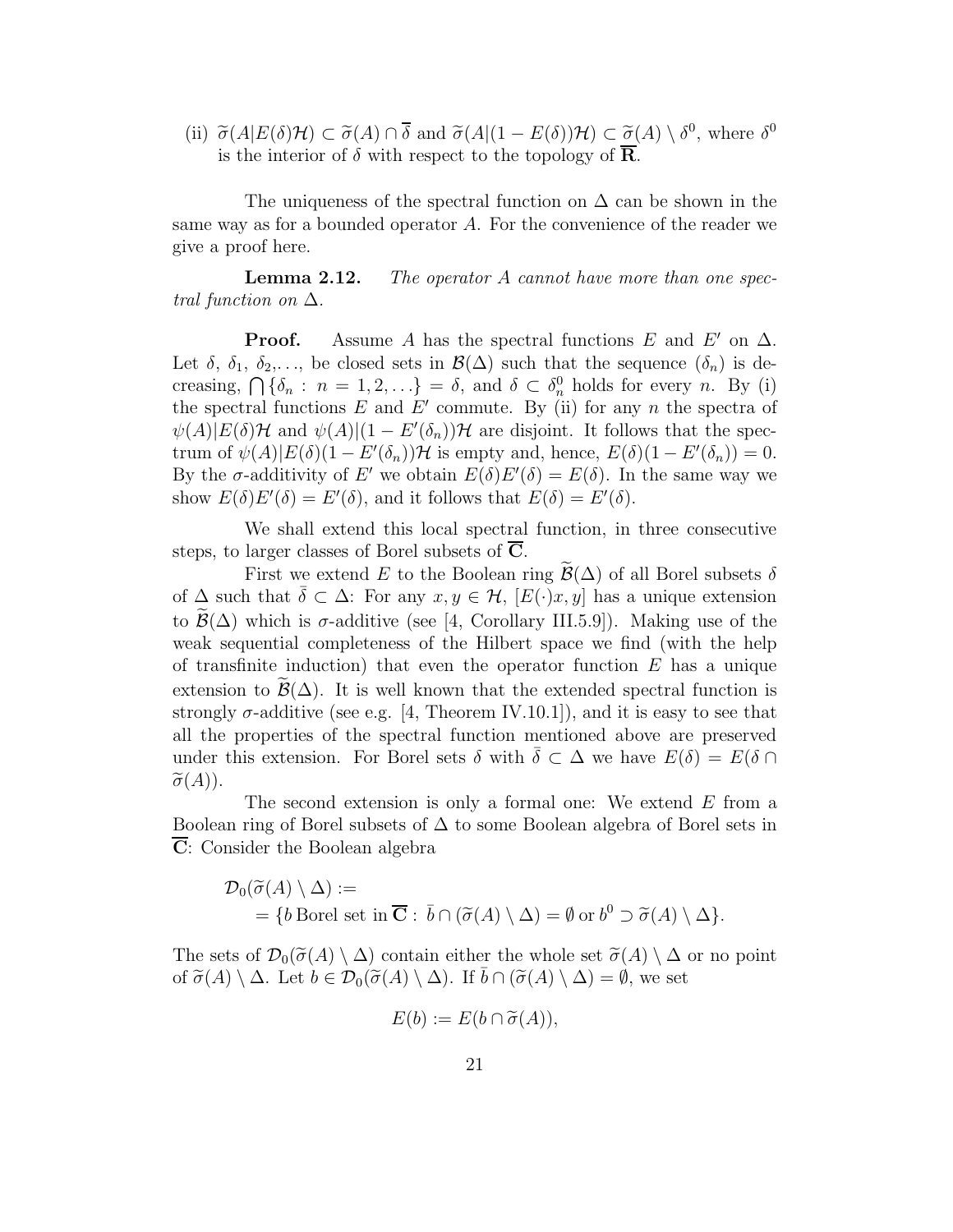and if  $b^0 \supset \widetilde{\sigma}(A) \setminus \Delta$ , we have  $(\overline{\mathbf{C}} \setminus b) \cap (\widetilde{\sigma}(A) \setminus \Delta) = \emptyset$  and we set

$$
E(b) := 1 - E((\overline{\mathbf{C}} \setminus b) \cap \widetilde{\sigma}(A)).
$$

Evidently, E defined on  $\mathcal{D}_0(\tilde{\sigma}(A)\setminus \Delta)$  is a strongly  $\sigma$ -additive homomorphism of  $\mathcal{D}_0(\tilde{\sigma}(A) \setminus \Delta)$  to a Boolean algebra of selfadjoint projections of H with the properties (i) and (ii).

With the help of the Riesz-Dunford-Taylor projections the spectral function E can be further extended to a Boolean algebra of Borel sets which may contain only a part of the set  $\tilde{\sigma}(A)\setminus\Delta$  of "possible spectral singularities". The following theorem was proved by B. Nagy in [22] for a closed operator A. The proof in [22] is also valid for a closed linear relation, and it is easy to see that condition (i) of Definition 2.11 is preserved under this extension.

**Theorem 2.13.** The spectral function E on  $\Delta$  of A can be extended to a strongly  $\sigma$ -additive homomorphism of the Boolean algebra

$$
\mathcal{A}(\widetilde{\sigma}(A) \setminus \Delta) :=
$$
  
= {b Borel set of  $\overline{\mathbf{C}}$  :  $\partial(b \cap \widetilde{\sigma}(A)) \cap (\widetilde{\sigma}(\Delta) \setminus \Delta) = \emptyset^1$ }

to a Boolean algebra of projections of  $\mathcal H$  such that the conditions (i) and (ii) of Definition 2.11 are fulfilled. This extension is unique.

Moreover,  $b = b^* \in \mathcal{A}(\widetilde{\sigma}(A) \setminus \Delta)$  implies that  $E(b)$  is selfadjoint.

The uniqueness statement can also be verified along the lines of Lemma 2.12. The fact that  $b = b^*$  implies the selfadjointness of  $E(b)$  is a consequence of the construction in [22].

**Remark 2.14.** Let  $\Delta'$  be a connected open subset of  $\Omega \cap \overline{\mathbf{R}}$  and e a subset of  $\Delta'$  which has no point of accumulation in  $\Delta'$ . Assume that A has a spectral function E on  $\Delta := \Delta' \setminus e$ . Then all connected subsets  $\delta'$  of  $\Delta'$ whose boundary points (in  $\overline{\mathbf{R}}$ ) belong to  $\Delta' \setminus e$  are elements of  $\mathcal{A}(\widetilde{\sigma}(A) \setminus \Delta)$ , i.e.  $E(\delta')$  is defined.

In the same way, replacing A,  $\overline{R}$  and  $\Delta$  by  $U = \psi(A)$ , **T** and  $\Gamma = \psi(\Delta)$ , the notion of a spectral function of U on  $\Gamma$  can be defined. For the convenience of the reader we repeat the definition. Let  $\mathcal{B}(\Gamma)$  be the Boolean ring of all finite unions of connected subsets of  $\Gamma$  whose boundary points (in **T**) belong to  $\Gamma$ .

Definition 2.11<sup>'</sup>. We shall say that  $U$  has a spectral function on Γ if there exists a strongly  $\sigma$ -additive homomorphism F of  $\mathcal{B}(\Gamma)$  into a

<sup>&</sup>lt;sup>1</sup>Here  $\partial b'$  denotes the boundary of  $b' \subset \tilde{\sigma}(A)$  with respect to the relative topology of  $\widetilde{\sigma}(A)$ .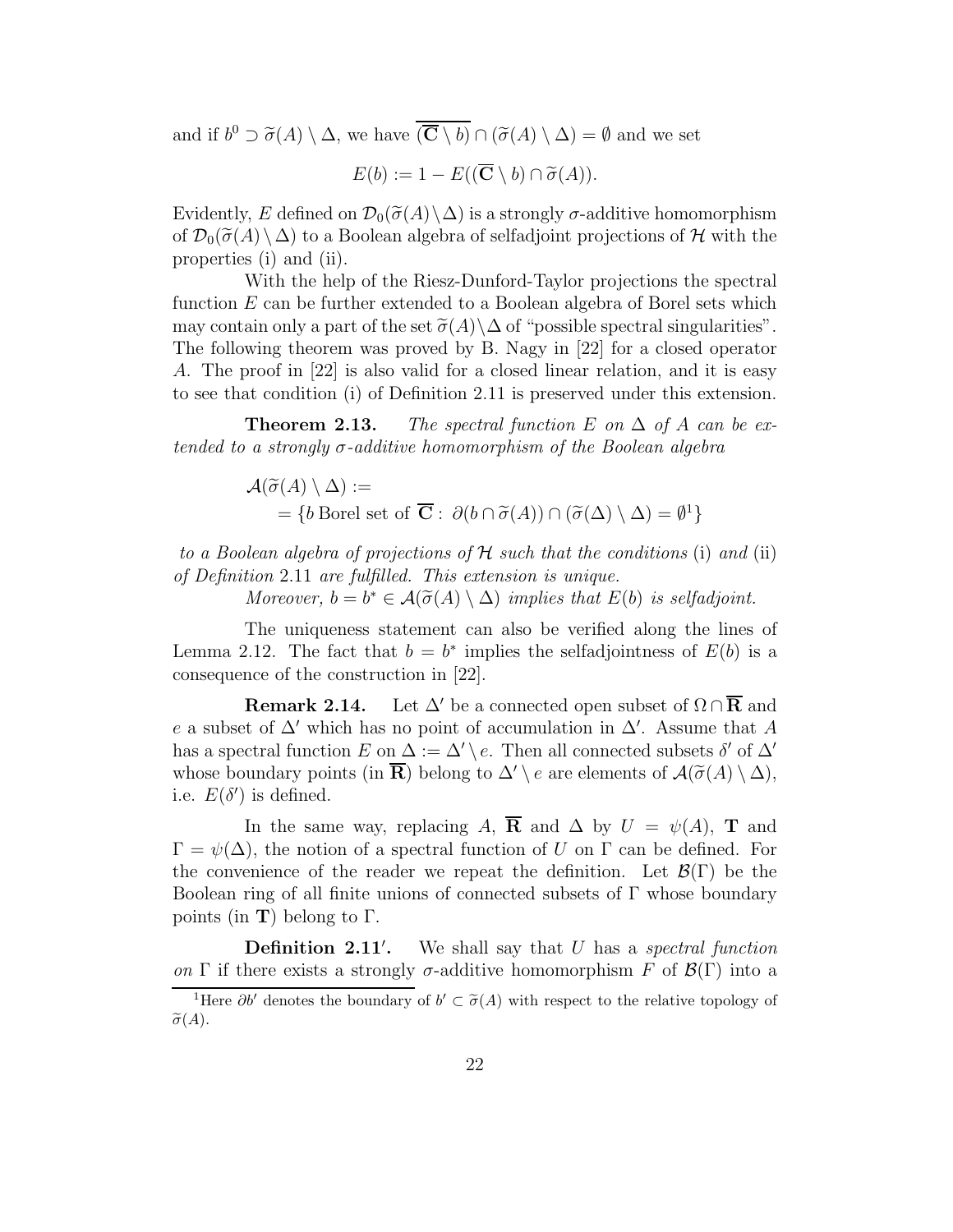Boolean ring of selfadjoint projections of  $H$  such that the following holds for every  $\gamma \in \mathcal{B}(\Gamma)$ .

- (i') If  $TU = UT$  for a bounded operator T, then  $TF(\gamma) = F(\gamma)T$ .
- (ii')  $\sigma(U|F(\gamma)H) \subset \sigma(U) \cap \overline{\gamma}$  and  $\sigma(U|(1 F(\gamma))H) \subset \sigma(U) \setminus \gamma^0$ , where  $\gamma^0$ is the interior of  $\gamma$  with respect to the topology of **T**.

A spectral function of U on  $\Gamma$  is uniquely determined. This is proved in the same way as in Lemma 2.12.

The selfadjoint relation A has a spectral function E on  $\Delta$  if and only if U has a spectral function F on  $\Gamma$ , and we have

$$
F(\psi(\delta)) = E(\delta)
$$

for all  $\delta \in \mathcal{B}(\Delta)$ . This is an immediate consequence of the spectral mapping theorem for linear relations.

**2.5.** Local definiteness. The following theorem is the main result of this paper.

**Theorem 2.15.** Let  $\Omega$ ,  $A$ ,  $\psi$  and U be as at the beginning of Section 2.1 and let  $\Delta$  be an open subset of  $\Omega \cap \overline{\mathbf{R}}$ . Then the following assertions are equivalent.

- (1)  $\Delta \subset \widetilde{\rho}(A) \cup \sigma_{++}(A)$ .
- (1')  $\psi(\Delta) \subset \rho(U) \cup \sigma_{++}(U)$ .
- (2)  $\Delta$  is of positive type with respect to the function

$$
\lambda \longmapsto \lambda - \operatorname{Re} \lambda_0 + (\lambda - \lambda_0)(\lambda - \overline{\lambda_0})(A - \lambda)^{-1}.
$$

(2')  $\psi(\Delta)$  is of positive type with respect to the function

$$
z \longmapsto (U+z)(U-z)^{-1} = -1 + 2U(U-z)^{-1}.
$$

- (3)  $A \in S^1(\Delta)$  and (2) holds.
- (3')  $U \in S^1(\psi(\Delta))$  and (2') holds.
- (4)  $A \in S^{\infty}(\Delta)$  and for every nonnegative  $g \in C_0^{\infty}(\Delta)$  we have  $[g(A)x, x] \geq$  $0, x \in \mathcal{H}$ .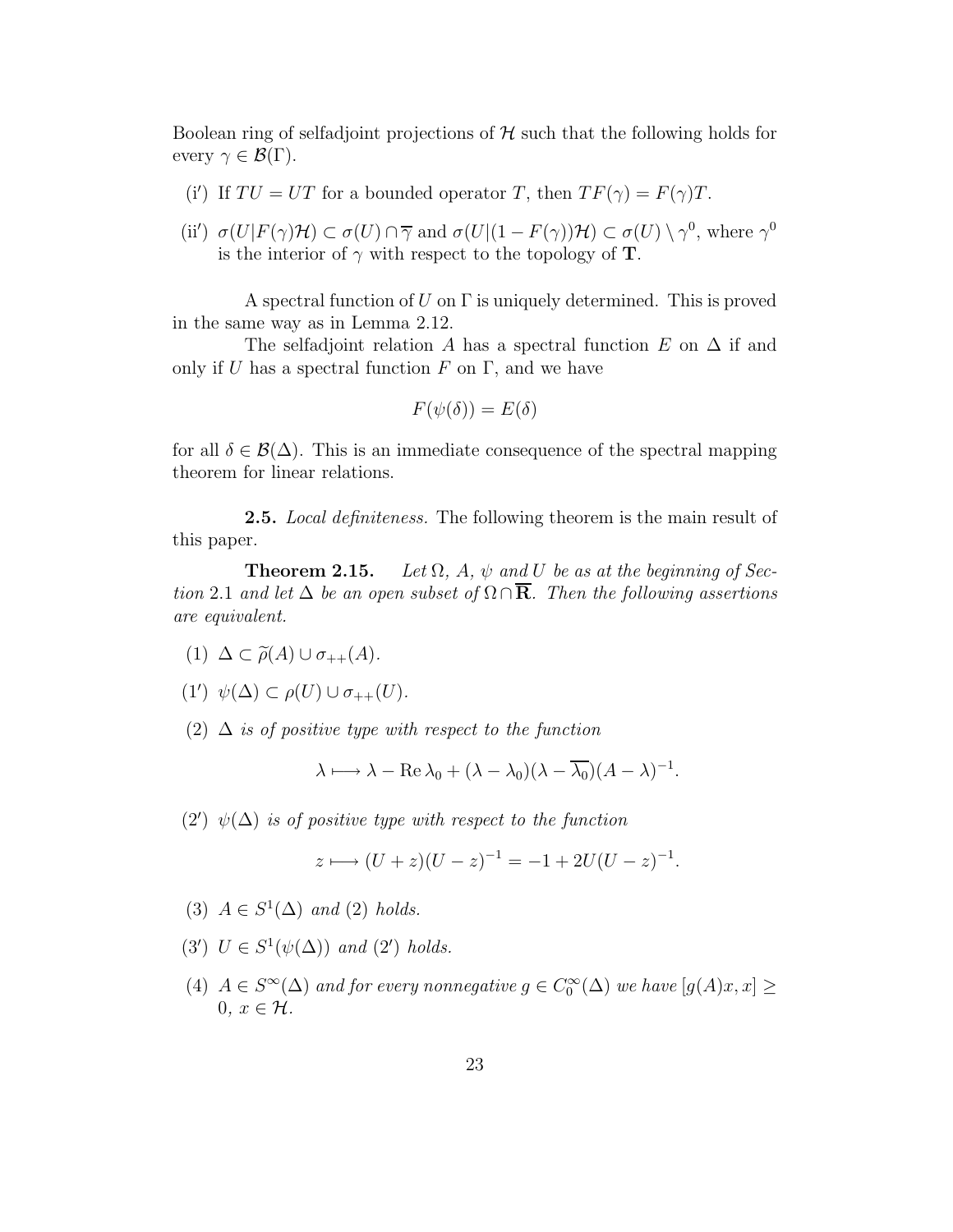- (4')  $U \in S^{\infty}(\psi(\Delta))$  and for every nonnegative  $f \in C_0^{\infty}(\psi(\Delta))$  we have  $[f(U)x, x] > 0, x \in \mathcal{H}.$
- (5) A has a spectral function E on  $\Delta$ , and for all  $\delta \in \mathcal{B}(\Delta)$  we have  $[E(\delta)x, x] > 0, x \in \mathcal{H}.$
- (5') U has a spectral function F on  $\psi(\Delta)$ , and for all  $\gamma \in \mathcal{B}(\psi(\Delta))$  we have  $[F(\gamma)x, x] > 0, x \in \mathcal{H}.$
- (6) For every open subset  $\Delta_0$  of  $\Delta$  which is a finite union of connected subsets of  $\Delta$  with  $\overline{\Delta}_0 \subset \Delta$ , there exists a nonnegative selfadjoint projection  $E_0$  in H which commutes with every bounded operator that commutes with the resolvent of A, such that the diagonal representation of A,

$$
A = A \cap (E_0 \mathcal{H})^2 + A \cap ((1 - E_0)\mathcal{H})^2
$$

has the following properties.

- (i)  $\widetilde{\sigma}(A \cap (E_0 \mathcal{H})^2) \subset \widetilde{\sigma}(A) \cap \overline{\Delta}_0$ ,  $\widetilde{\sigma}(A \cap ((1 E_0) \mathcal{H})^2) \subset \widetilde{\sigma}(A) \setminus \Delta_0$ .
- (ii) The boundary points of  $\Delta_0$  (in  $\overline{\mathbf{R}}$ ) are no eigenvalues of A ∩  $(E_0\mathcal{H})^2$ .
- (6') For every open subset  $\Gamma_0$  of  $\psi(\Delta)$  which is a finite union of arcs with  $\overline{\Gamma}_0 \subset \psi(\Delta)$ , there exists a nonnegative selfadjoint projection  $F_0$  in H which commutes with every bounded operator that commutes with  $U$ , such that the diagonal representation

$$
U=\left(\begin{array}{cc}U_0&0\\0&U_{(0)}\end{array}\right)
$$

with respect to the decomposition  $\mathcal{H} = F_0\mathcal{H} + (1-F_0)\mathcal{H}$  has the following properties.

- (i')  $\sigma(U_0) \subset \sigma(U) \cap \overline{\Gamma}_0$ ,  $\sigma(U_{(0)}) \subset \sigma(U) \setminus \Gamma_0$ .
- (ii') The boundary points of  $\Gamma_0$  (in **T**) are no eigenvalues of  $U_0$ .

Similar equivalences hold for all positivity and nonnegativity conditions in (1) - (6′ ) replaced by the corresponding negativity and nonpositivity conditions.

**Proof.** (1)  $\Leftrightarrow$  (1'): This equivalence follows from the spectral mapping theorem for linear relations (see [3, Section 3]) and Lemma 1.4 with  $M =$  $\begin{pmatrix} -\overline{\lambda_0} & 1 \\ \lambda_0 & -1 \end{pmatrix}$  $\setminus$  $\cdot$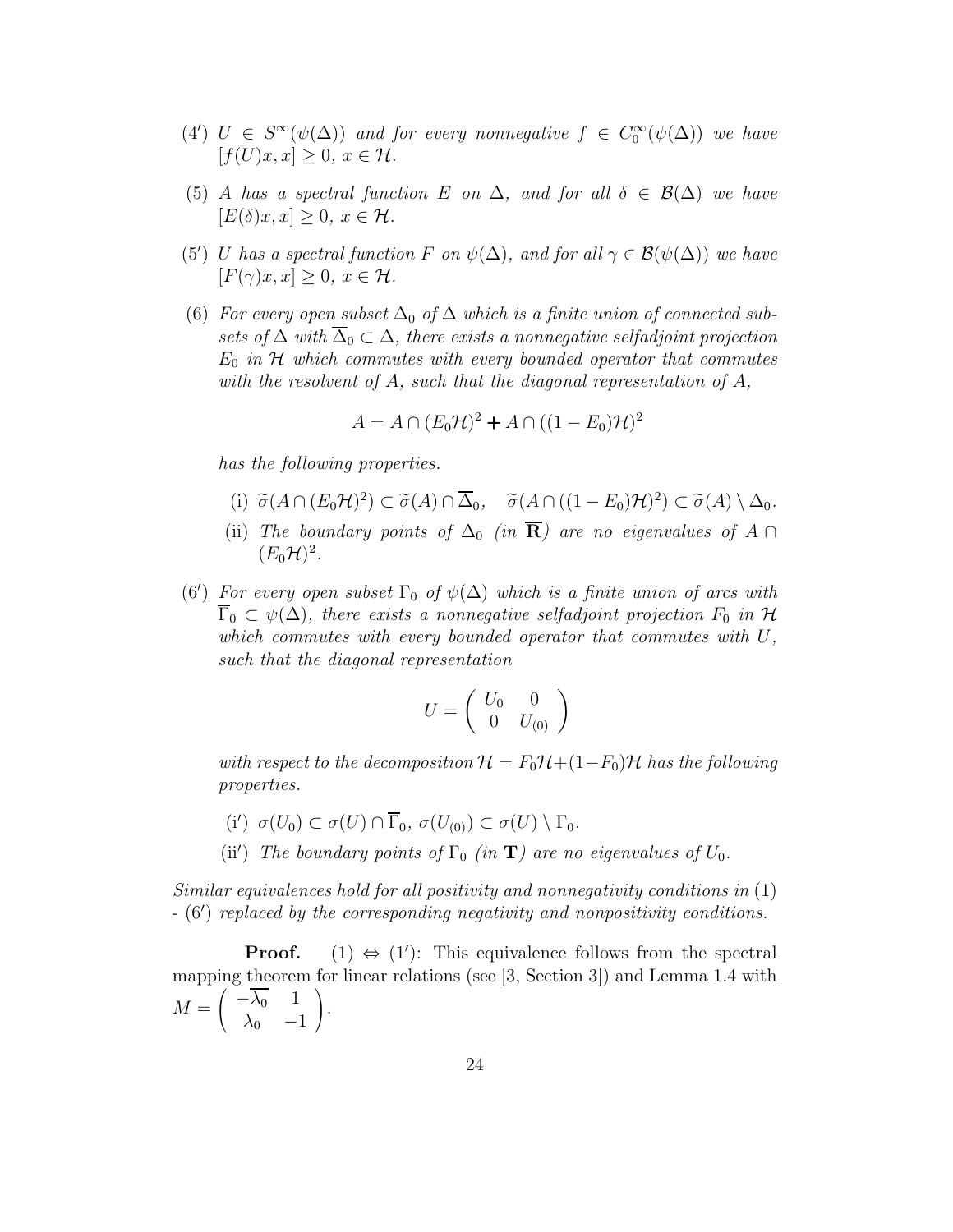$(1') \Rightarrow (2')$ : Assume that  $(2')$  is not true. Then there exist an  $x \in \mathcal{H}$ , a  $\beta$  < 0 and two convergent sequences  $(e^{i\Theta_n}) \subset \psi(\Delta)$  and  $(r_n) \subset (0,1)$  such that  $r_n e^{i\Theta_n} \in \rho(U)$ ,  $\lim_{n\to\infty} e^{i\Theta_n} =: e^{i\Theta} \in \psi(\Delta)$ ,  $\lim_{n\to\infty} r_n = 1$  and

(2.31) 
$$
[U\{(U-r_ne^{i\Theta_n})^{-1}-(U-r_n^{-1}e^{i\Theta_n})^{-1}\}x,x]\leq \beta.
$$

We have

$$
[U\{(U - r_n e^{i\Theta_n})^{-1} - (U - r_n^{-1} e^{i\Theta_n})^{-1}\}x, x] =
$$
  
\n
$$
= (r_n - r_n^{-1})e^{i\Theta_n}[U(U - r_n e^{i\Theta_n})^{-1}(U - r_n^{-1} e^{i\Theta_n})^{-1}x, x] =
$$
  
\n
$$
= (r_n - r_n^{-1})e^{i\Theta_n}[(U - r_n e^{i\Theta_n})^{-1}x, (1 - r_n^{-1} e^{-i\Theta_n}U)^{-1}x, x] =
$$
  
\n
$$
= (1 - r_n^2)[(U - r_n e^{i\Theta_n})^{-1}x, (U - r_n e^{i\Theta_n})^{-1}x].
$$

Hence (2.31) implies  $\alpha_n := ||(U - r_n e^{i\Theta_n})^{-1}x|| \to \infty$  for  $n \to \infty$ and, hence,  $e^{i\Theta} \in \sigma(U)$ .

If 
$$
x_n := \alpha_n^{-1} (U - r_n e^{i\Theta_n})^{-1} x
$$
, then  $||x_n|| = 1$  and

$$
||(U - e^{i\Theta})x_n|| = \alpha_n^{-1}||x + (r_n e^{i\Theta_n} - e^{i\Theta})(U - r_n e^{i\Theta_n})^{-1}x|| \to 0.
$$

By  $(2.31)$  and  $(2.32)$  we have

$$
\liminf_{n \to \infty} [x_n, x_n] \le 0.
$$

Therefore,  $(1')$  is not true.

 $(2)$  ⇔  $(2')$ : We have

$$
(U + \psi(\lambda))(U - \psi(\lambda))^{-1} =
$$
  
=  $-i(\text{Im }\lambda_0)^{-1}\{\lambda - \text{Re }\lambda_0 + (\lambda - \lambda_0)(\lambda - \overline{\lambda_0})(A - \lambda)^{-1}\}$ 

for every  $\lambda \in \rho(A) \cap \Omega$ . By Lemma 2.9 this relation implies the equivalence  $(2) \Leftrightarrow (2')$ .

 $(2') \Rightarrow (3')$ : Assume that  $(2')$  holds. Then the last assertion of Lemma 2.8′ applied to

$$
F(z) = (U + z)(U - z)^{-1} = -1 + 2U(U - z)^{-1}
$$

gives  $U \in S^1(\psi(\Delta)).$ 

(3)  $\Leftrightarrow$  (3'): That  $A \in S^1(\Delta)$  is equivalent to  $U \in S^1(\psi(\Delta))$  was shown at the end of Section 2.1.

 $(3') \Rightarrow (4')$ : By Lemma 2.10 applied to  $F(z) = F<sub>U</sub>(z)$  condition (2'), which is equivalent to (3'), implies (4'). Or, more directly, if  $x \in \mathcal{H}$ ,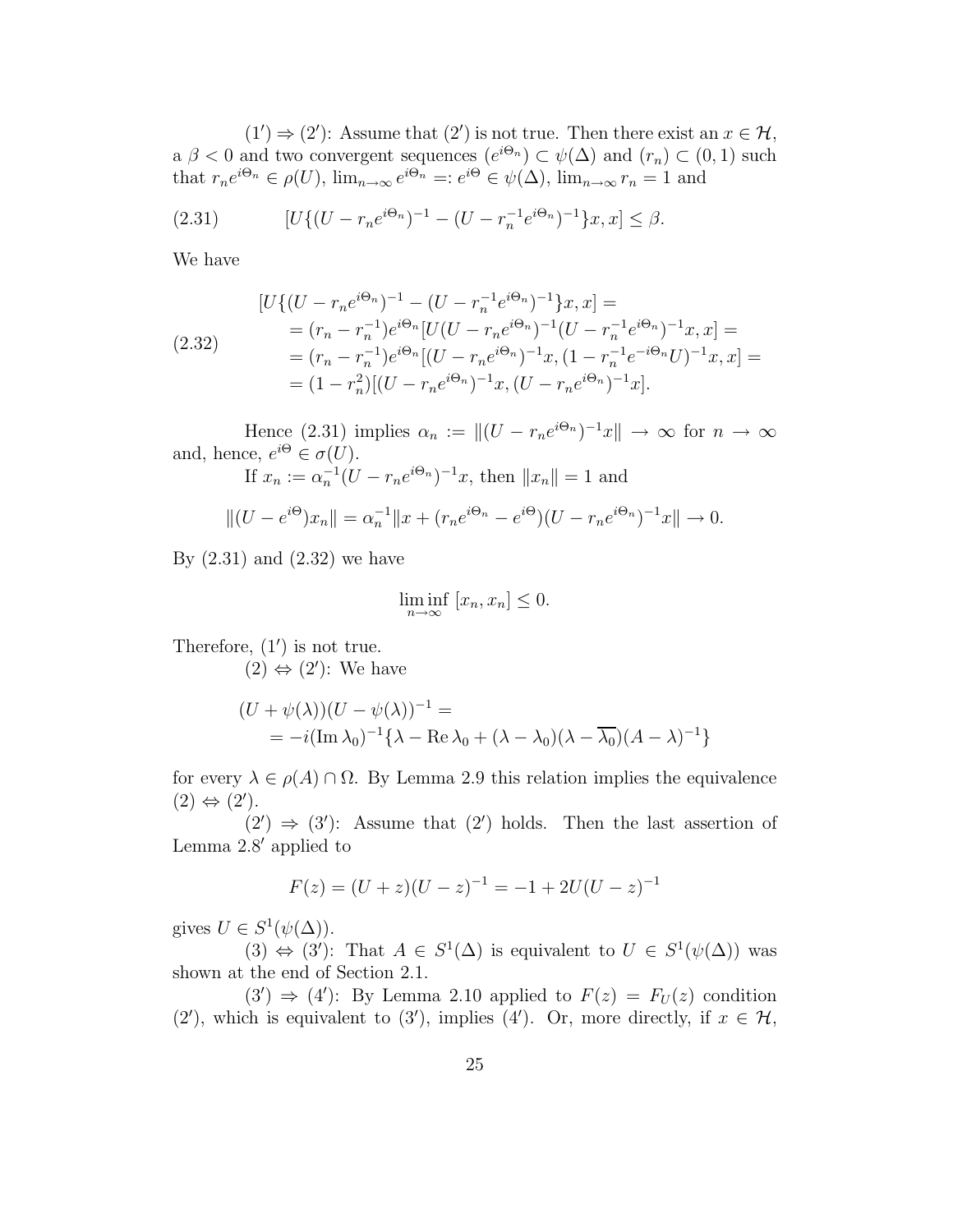$f \in C_0^{\infty}(\psi(\Delta))$  and  $\Gamma_0$  is the union of a finite number of closed subarcs of  $\psi(\Delta)$  such that supp  $g \subset \Gamma_0$ , then Lemma 2.8' applied to  $F_U(z)$  shows that for every  $\alpha > 0$  there exists a  $\delta \in (0,1)$  such that

$$
\inf \{ [U\{ (U-re^{i\Theta})^{-1} - (U-r^{-1}e^{i\Theta})^{-1} \}x, x] : e^{i\Theta} \in \Gamma_0, r \in (1-\delta, 1) \} > -\alpha.
$$

Then  $(2.24)$  gives  $[f(U)x, x] \geq 0$ .

 $(4) \Leftrightarrow (4')$ : It was proved at the end of Section 2.1 that  $A \in S^{\infty}(\Delta)$ and  $U \in S^{\infty}(\psi(\Delta))$  are equivalent. If f runs through all nonnegative functions in  $C_0^{\infty}(\psi(\Delta))$  then  $g = f \circ \psi$  runs through all nonnegative functions in  $C_0^{\infty}(\Delta)$ , and for these functions we have  $f(U) = g(A)$ .

 $(4') \Rightarrow (5')$ : Assume that  $(4')$  holds. Let  $f_n \in C_0^{\infty}(\psi(\Delta))$ ,  $n =$ 1, 2, ..., such that supp  $f_n \subset K$ , where K is some compact subset of  $\psi(\Delta)$ , and assume that the sequence  $(f_n)$  converges uniformly to a continuous function f. Let  $\chi \in C_0^{\infty}(\psi(\Delta))$  be a positive function and equal to one on a neighbourhood of K. Then for any  $\epsilon > 0$  there exists an N such that for  $n, m \geq N$  we have

$$
-\epsilon \left[ \chi(U)x, x \right] \le \left[ (f_n(U) - f_m(U))x, x \right] \le \epsilon [\chi(U)x, x]
$$

for all  $x \in \mathcal{H}$ . Hence  $f_n(U)$  converges with respect to the operator norm. Therefore the functional calculus for U can be extended to  $C_0^0(\psi(\Delta))$ .

Let  $(h_n)$  be a sequence of uniformly bounded functions belonging to  $C_0^0(\psi(\Delta))$  with supp  $h_n \subset K$ ,  $n = 1, 2, \ldots$ , for some compact subset K of  $\psi(\Delta)$ , and assume that the sequence  $(h_n)$  is pointwise convergent. Then  $(h_n(U))$  converges to a bounded operator in the weak sense. In this way we extend the functional calculus of U to the linear set  $B_0(\psi(\Delta))$  of all bounded functions h which are zero outside of a compact subset of  $\psi(\Delta)$  and which can be approximated by continuous functions with respect to pointwise convergence. It is easy to see that this extension of the functional calculus remains linear, multiplicative and positive. Moreover, it is continuous with respect to pointwise convergence of uniformly bounded functions and the weak operator topology.

If  $\gamma_0 \in \mathcal{B}(\psi(\Delta))$  then the indicator function  $\chi_{\gamma_0}$  of  $\gamma_0$  belongs to  $B_0(\psi(\Delta))$ , and we define

$$
F(\gamma_0) := \chi_{\gamma_0}(U).
$$

Then we have  $[F(\gamma_0)x, x] \geq 0$  for every  $x \in \mathcal{H}$ . From the linearity and multiplicativity of the extended functional calculus it follows that  $F$  fulfils the homomorphism property of the spectral function. The strong  $\sigma$ -additivity of  $F$  is a consequence of the continuity of the extended functional calculus mentioned above and the fact that weakly convergent monotone sequences of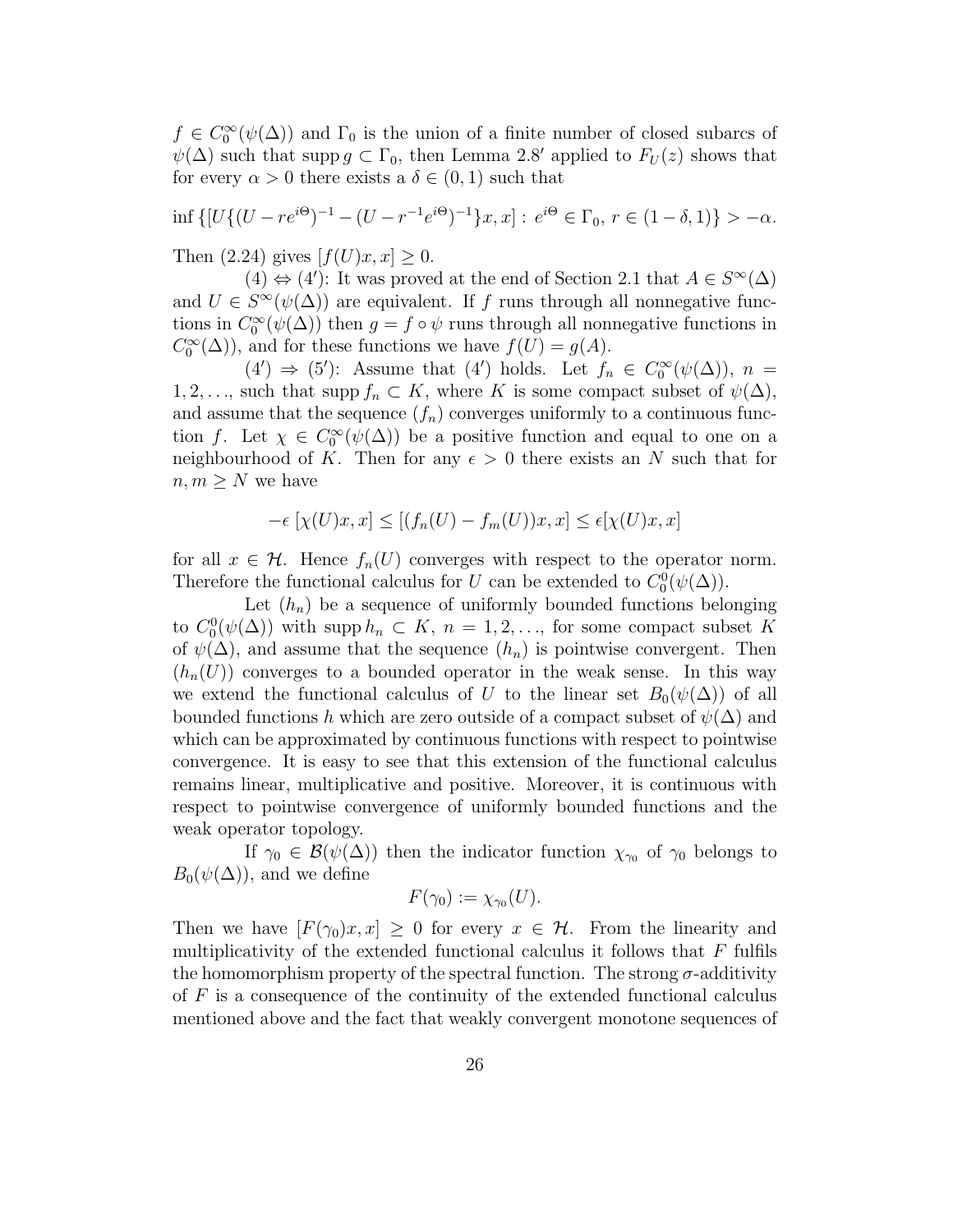bounded selfadjoint operators in a Krein space converge in the strong sense. That  $F$  satisfies condition (i') of Definition 2.11' follows immediately from the definition of F.

That (ii′ ) (in Definition 2.11′ ) holds can be verified in the following way, which is well known: If  $z_0 \notin \overline{\gamma_0}$ , then the function h defined by  $h(z) :=$  $(z-z_0)^{-1}\chi_{\gamma_0}(z)$  belongs to  $B_0(\psi(\Delta))$  and we have

$$
(U - z_0)h(U) = h(U)(U - z_0)F(\gamma_0) = F(\gamma_0).
$$

Therefore,  $z_0 \notin \sigma(U|F(\gamma_0)H)$ .

Let now  $z_0$  be a point of  $\gamma_0$  but no boundary point of  $\gamma_0$  (in **T**), and let k be a function from  $C_0^{\infty}(\psi(\Delta))$  with support contained in the interior of  $\gamma_0$  such that k is equal to one in some neighbourhood of  $z_0$ . Then  $h(z) :=$  $(1 - k(z))(z - z_0)^{-1}$  belongs to the domain of the functional calculus of U and we have

$$
(U - z_0)h(U)(1 - F(\gamma_0)) = h(U)(U - z_0)(1 - F(\gamma_0)) = 1 - F(\gamma_0)
$$

and, therefore,

$$
z_0 \notin \sigma(U|(1 - F(\gamma_0))\mathcal{H}).
$$

 $(5) \Leftrightarrow (5')$ : See end of Section 2.4.

 $(5') \Rightarrow (6')$ : If  $(5')$  holds and  $\Gamma_0$  is as in  $(6')$ , then  $F_0 := F(\Gamma_0)$  has the required properties.

 $(6) \Leftrightarrow (6')$ : Assume that  $(6)$  holds. If  $\Gamma_0$  is as in  $(6')$  we set  $F_0 := E_0$ where  $E_0$  is a selfadjoint projection associated with  $\Delta_0$ ,  $\psi(\Delta_0) = \Gamma_0$ . Then (6′ ) follows from

$$
U = \psi(A) = -1 + (\lambda_0 - \bar{\lambda_0})(A - \bar{\lambda_0})^{-1}
$$

and the spectral mapping theorem.

If (6') holds and if  $\Delta_0$  is as in (6), we set  $E_0 := F_0$  where  $F_0$  is a selfadjoint projection associated with  $\psi(\Delta_0)$ . Then (6) follows from

$$
A = \left\{ \left( \begin{array}{c} (U+1)x \\ (\bar{\lambda}_0 U + \lambda_0)x \end{array} \right) : x \in \mathcal{H} \right\}
$$

and the spectral mapping theorem.

 $(6') \Rightarrow (1')$ : Assume that  $(6')$  holds. Let  $z_0 \in \psi(\Delta)$  belong to  $\sigma(U)$ , and choose  $\Gamma_0$  in (6') so that  $z_0 \in \Gamma_0$ . Then there exists a sequence  $(x_n) \subset \mathcal{H}$ ,  $n = 1, 2, \ldots$ , with  $x_n = u_n + v_n$ ,  $u_n \in F_0\mathcal{H}$ ,  $v_n \in (1 - F_0)\mathcal{H}$ ,  $||u_n||^2 + ||v_n||^2 = 1$ and

$$
\lim_{n \to \infty} ||(U_0 - z_0)u_n|| = 0, \qquad \lim_{n \to \infty} ||(U_{(0)} - z_0)v_n|| = 0.
$$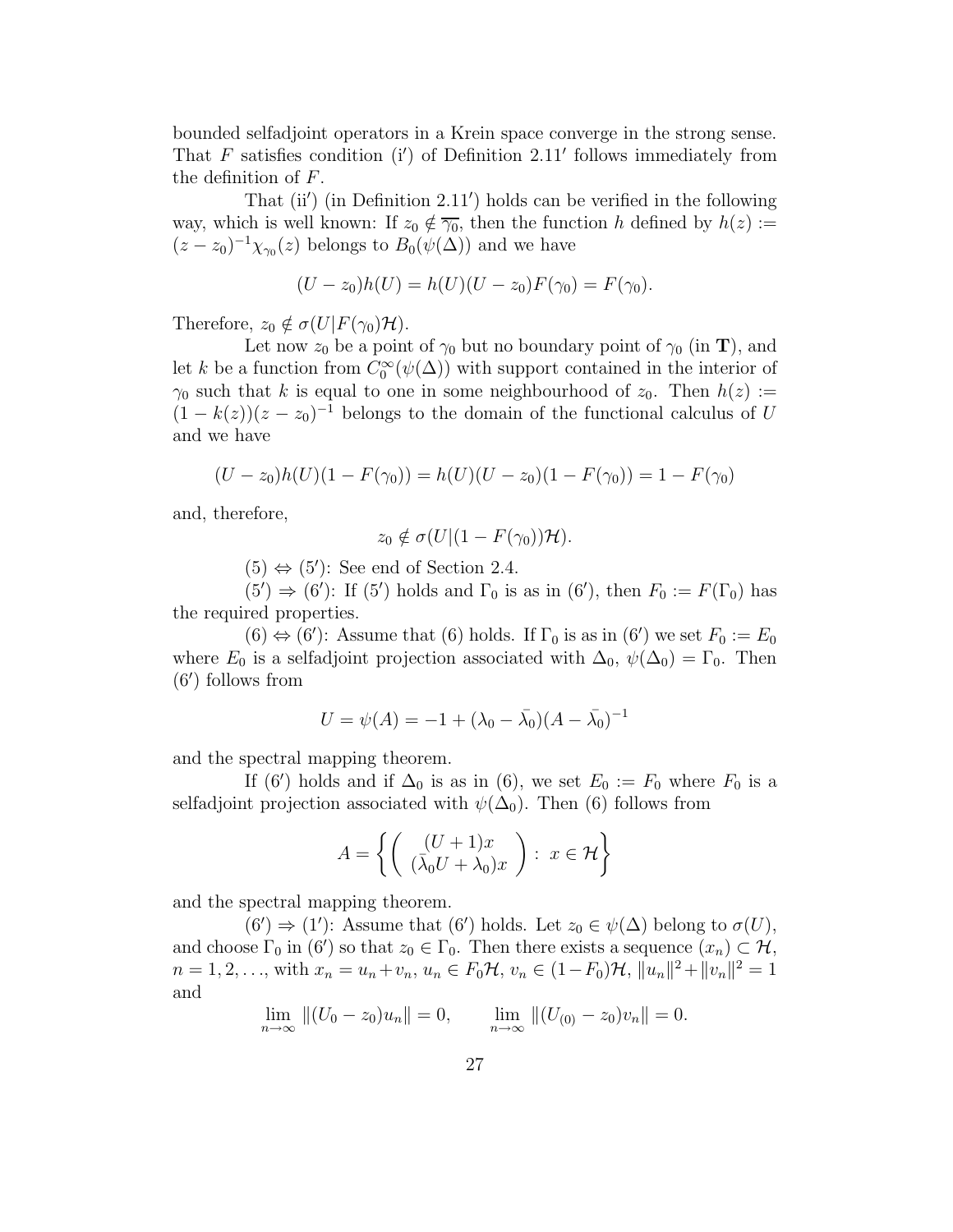By the second relation of (i') we have  $\lim_{n\to\infty} ||v_n|| = 0$  and, therefore,  $\lim_{n\to\infty} ||u_n|| = 1.$   $(F_0\mathcal{H}, [\cdot, \cdot])$  is a Hilbert space and there exists an  $\alpha > 0$ such that  $[u, u] \ge \alpha ||u||^2$  for all  $u \in F_0\mathcal{H}$ . This implies

$$
\liminf_{n \to \infty} [x_n, x_n] = \liminf_{n \to \infty} ([u_n, u_n] + [v_n, v_n]) \ge
$$
  
\n
$$
\ge \alpha \lim_{n \to \infty} ||u_n|| + \lim_{n \to \infty} [v_n, v_n] \ge \alpha,
$$

and Theorem 2.15 is proved.

Remark 2.16. Let assertion (6) of Theorem 2.15 be true, and let  $E_0(\cdot)$  be the spectral function of the selfadjoint linear relation  $A \cap (E_0 \mathcal{H})^2$  in the Hilbert space  $(E_0\mathcal{H}, [\cdot, \cdot])$ . Define, for any connected subset  $\delta$  of  $\overline{\mathbf{R}}$  with  $\delta \subset \Delta_0$ ,

$$
E(\delta) := E_0(\delta) E_0.
$$

It is easy to see that  $E(\cdot)$  possesses all characterizing properties of the local spectral function of A on  $\Delta_0$  and, hence (see Lemma 2.12), coincides with the local spectral function of A on  $\Delta_0$ . The local spectral function of U and the spectral function of  $U_0$  (see condition  $(6')$ ) are related in a similar way.

In the case when  $\Delta$  in Theorem 2.15 is finite the function in condition (2) can be replaced by the resolvent of A.

**Theorem 2.17.** Let  $\Omega$  and A be as at the beginning of Section 2.1 and  $\Delta$  be an open subset of  $\Omega \cap \overline{R}$  such that  $\infty \notin \Delta$ . Then any of the conditions (1) - (6') of Theorem 2.15 is equivalent to  $\Delta$  being of positive type with respect to the resolvent of A.

**Proof.** We prove that  $\Delta$  is of positive type with respect to the resolvent of A if and only if condition (2) of Theorem 2.15 holds. Let  $x \in \mathcal{H}$ . Then for  $t \in \Delta$  the angular limit  $\lim_{\text{Im } >0, \lambda \to t} [(A - \lambda)^{-1}x, x]$  exists and belongs to  $C^+ \cup R$  if and only if the angular limit

$$
\lim_{\text{Im}\,z_0,\,\lambda\to t} \left[ \{ \lambda - \text{Re}\,\lambda_0 + (\lambda - \lambda_0)(\lambda - \bar{\lambda}_0)(A - \lambda)^{-1} \} x, x \right]
$$

exists and belongs to  $\mathbb{C}^+ \cup \mathbb{R}$ .

Assume that either  $\Delta$  is of positive type with respect to the resolvent of A or with respect to

$$
\lambda \mapsto \lambda - \operatorname{Re} \lambda_0 + (\lambda - \lambda_0)(\lambda - \bar{\lambda}_0)(A - \lambda)^{-1}.
$$

We set  $g(\lambda) := (\lambda - \lambda_0)(\lambda - \bar{\lambda}_0)$ . Then, by the last assertion of Lemma 2.8, for t in a compact subset of  $\Delta$  and  $\epsilon \in (0, \epsilon_0]$  for sufficiently small  $\epsilon_0 > 0$ , the expressions

$$
||(g(t + i\epsilon) - g(t))(A - (t + i\epsilon))^{-1}||
$$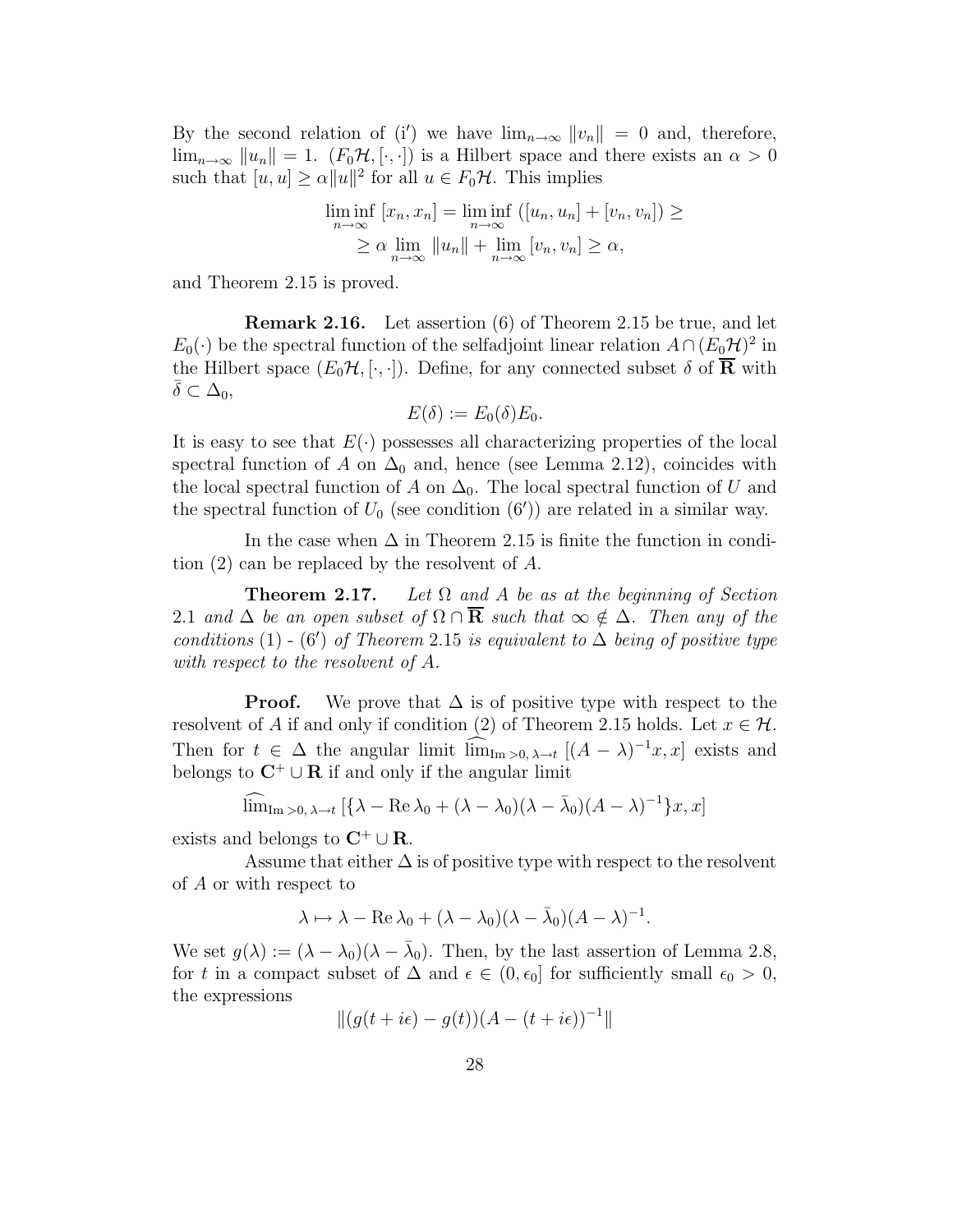and

$$
\|(g(t-i\epsilon)-g(t))(A-(t-i\epsilon))^{-1}\|
$$

are uniformly bounded. Therefore, if  $t + i\epsilon$  runs through that points,

$$
\inf \left\{-i\left[\left(g(t+i\epsilon)(A-(t+i\epsilon))^{-1}-g(t-i\epsilon)(A-(t-i\epsilon))^{-1}\right)x,x\right]\right\}
$$

is finite if and only if

$$
\inf \left\{ -ig(t) \left[ \left( (A - (t + i\epsilon))^{-1} - (A - (t - i\epsilon))^{-1} \right) x, x \right] \right\}
$$

is finite. Then applying Lemma 2.8, (a)  $\Leftrightarrow$  (b), completes the proof of Theorem 2.17.

**Definition 2.18.** If A and U are as in Theorem 2.15 and  $\Delta$  is an open subset of  $\Omega \cap \overline{\mathbf{R}}$ , then  $\Delta (\psi(\Delta))$  is said to be of *positive type with respect* to  $A$  (resp.  $U$ ) if one of the equivalent conditions  $(1)$  -  $(6')$  is satisfied. Open sets of *negative type* are defined in an analogous way.  $\Delta(\psi(\Delta))$  is said to be of definite type with respect to A (resp. U) if  $\Delta$  (resp.  $\psi(\Delta)$ ) is of positive type or of negative type with respect to  $A$  (resp.  $U$ ).

# 3. Locally definitizable operators in Krein spaces

**3.1.** Definitizable and locally definitizable operators and operator functions. We recall that a selfadjoint linear relation A (a unitary operator U) in the Krein space H with  $\rho(A) \neq \emptyset$  is called *definitizable* if there exists a rational function  $r = r^*$  (resp.  $q = \hat{q}$ ) all poles of which belong to  $\tilde{\rho}(A)$ (resp.  $\tilde{\rho}(U)$ ), such that

$$
[r(A)x, x] \ge 0 \quad (\text{resp. } [q(U)x, x] \ge 0) \quad \text{for all} \quad x \in \mathcal{H}.
$$

In the case of a selfadjoint relation this definition is equivalent to that in [3, Section 4].

The functions r and q are called *definitizing* functions for A and U, respectively. If  $\lambda_0 \in \rho(A) \cap \mathbf{C}^+$ , and  $U = \psi(A)$ ,  $\psi(\lambda) := -(\lambda - \lambda_0)(\lambda - \bar{\lambda}_0)^{-1}$ , then  $A$  is definitizable if and only if  $U$  is definitizable. The rational function r is definitizing for A if and only if the function q with  $q \circ \psi = r$  is definitizing for  $U$ .

We also recall the corresponding notions for operator functions. Let G be an **R**-symmetric function meromorphic in  $\mathbb{C}\setminus\mathbb{R}$  and let F be a **T**-skewsymmetric function meromorphic in  $\overline{C} \setminus T$  such that 0 and  $\infty$  are points of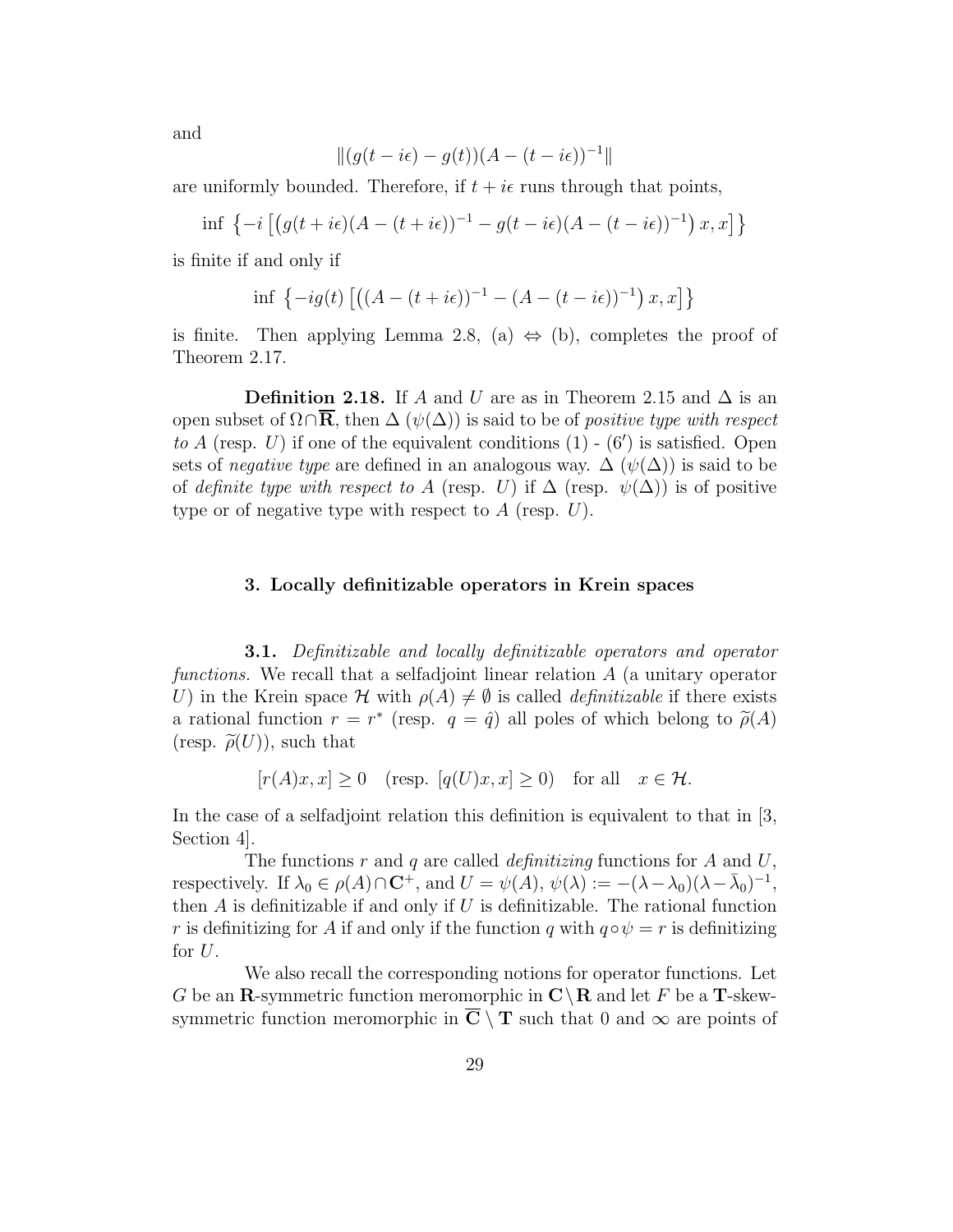holomorphy of  $F$ .  $G$  is called a Nevanlinna function if  $G$  is holomorphic in  $\mathbb{C} \setminus \mathbb{R}$  and, for every  $x \in \mathcal{H}$  and every  $\lambda \in \mathbb{C}^+$ , Im  $[G(\lambda)x, x] \geq 0$  holds. F is called a Caratheodory function if F is holomorphic in  $\mathbb{C} \setminus \mathbb{T}$  and for every  $x \in \mathcal{H}$  and every  $z \in \mathbf{D}$ , Re  $[F(z)x, x] \geq 0$  holds.  $G(F)$  is called *definitizable* if there exists a rational function  $r = r^*$  (resp.  $q = \hat{q}$ ) such that the poles of r (resp. q) are points of holomorphy of G (resp. F) and rG (resp.  $qF$ ) is the sum of a Nevanlinna function (resp. a Caratheodory function) and a meromorphic function in  $\overline{C}$ . r and q are called *definitizing* functions for G and F, respectively. If  $\lambda_0 \in \mathbb{C}^+$  is a point of holomorphy of G and  $\psi$  is as above then by the definitions given above  $G$  is definitizable if and only if  $F := -iG \circ \psi^{-1}$  is definitizable. For more details on definitizable operator functions see [12] and [14].

For operators local versions of definitizability were introduced in [7] and [8]. The definition of local definitizability in Definition 3.3 below will slightly differ from that in [7] and [8]: Here we include a condition on the nonreal or non-unimodular spectrum. Definition 3.3 will be formulated with the help of the resolvent. It is natural, similarly to the considerations of Section 2, to introduce first locally definitizable operator functions with the help of the characteristic "local definitizability properties" of the resolvents of definitzable operators. The concept of locally definitizable operator function (Definitions 3.1 and 3.1′ below) is also a localization of the notion of definitizable operator function (see Proposition 3.2 below). Let  $\Omega$ ,  $\lambda_0 \in \Omega \cap \mathbb{C}^+$ and  $\psi$  be as in Section 2.1.

**Definition 3.1.** An  $\mathcal{L}(\mathcal{H})$ -valued meromorphic function G in  $\Omega \setminus \mathbf{R}$ symmetric with respect to **R** is called *definitizable in*  $\Omega$  if the following holds.

- (α) No point of  $\Omega \cap \mathbf{R}$  is an accumulation point of nonreal poles of G, and for every finite union  $\Delta_0$  of open connected subsets of  $\Omega \cap \overline{\mathbf{R}}$  with  $\overline{\Delta_0} \subset \Omega \cap \overline{\mathbf{R}}$  there exists a positive integer m such that the order of growth of G near  $\Delta_0$  is  $\leq m$ .
- ( $\beta$ ) Every point  $\lambda \in \Omega \cap \overline{\mathbf{R}}$  has an open connected neighbourhood  $I_{\lambda}$  in  $\overline{\mathbf{R}}$ such that both components of  $I_{\lambda} \setminus \{\lambda\}$  are of definite type with respect to G.

Definition 3.1′ An  $\mathcal{L}(\mathcal{H})$ -valued meromorphic function F in  $\psi(\Omega) \setminus T$  skew-symmetric with respect to T is called *definitizable in*  $\psi(\Omega)$  if the following holds.

 $(\alpha')$  No point of  $\psi(\Omega) \cap T$  is an accumulation point of non-unimodular poles of F, and for every finite union  $\Gamma_0$  of open arcs of  $\psi(\Omega) \cap \mathbf{T}$  with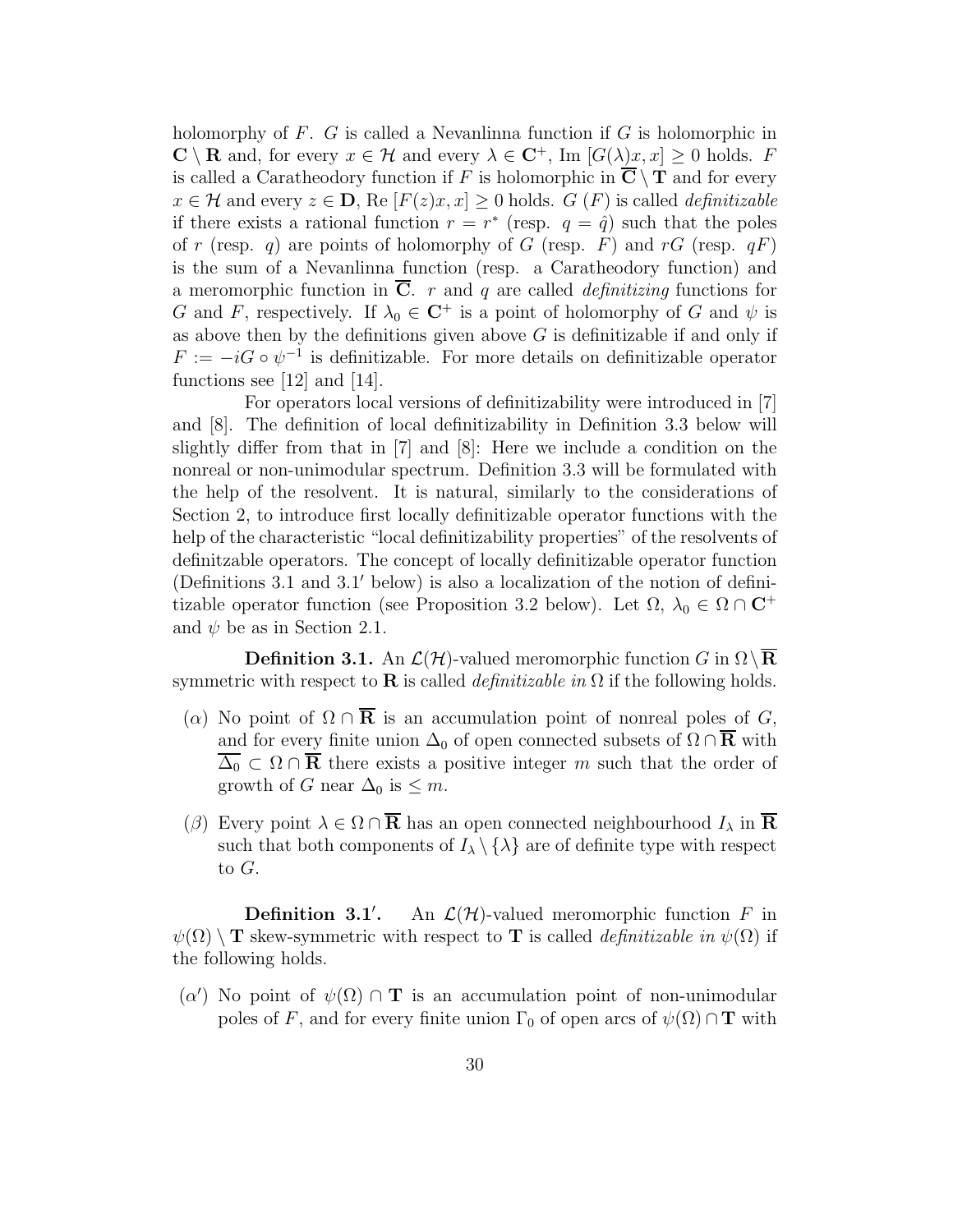$\overline{\Gamma}_0 \subset \psi(\Omega) \cap \mathbf{T}$  there exists a positive integer m such that the order of growth of F near  $\Gamma_0$  is  $\leq m$ .

 $(\beta')$  Every point  $z \in \psi(\Omega) \cap \mathbf{T}$  has an open connected neighbourhood  $I_z$ in **T** such that both components of  $I_z \setminus \{z\}$  are of definite type with respect to F.

In Theorem 3.6 below we shall make use of the following proposition from [12, Proposition 2.2]. For the convenience of the reader we will give a direct proof here.

**Proposition 3.2.** An  $\mathcal{L}(\mathcal{H})$ -valued meromorphic function F in  $\overline{\mathbf{C}} \setminus \mathbf{T}$  skew-symmetric with respect to  $\mathbf{T}$  which is holomorphic at 0 and  $\infty$ , is definitizable in  $\overline{C}$  if and only if it is definitizable.

**Proof.** 1. Let F be definitizable,  $q = \hat{q}$  a rational function and H a Caratheodory function such that the poles of  $q$  are points of holomorphy of F and  $qF - H$  can be continued analytically to an  $\mathcal{L}(\mathcal{H})$ -valued function meromorphic in  $\overline{C}$ . Evidently, F has only a finite number of poles in  $\overline{C} \setminus T$ . By the integral representation of Caratheodory functions (see also Lemma 2.8', (2.25)) the order of growth of H near **T** is  $\leq$  1. Hence there exists an integer m such that the order of growth of F near **T** is  $\leq m$ .

Assume that  $\gamma_0$  is an open arc of **T** such that q has no pole in  $\gamma := \overline{\gamma}_0$  and q is positive on  $\gamma$ . Let  $x \in \mathcal{H}$ . In order to verify that condition (ii′ ) of Definition 2.7′ is fulfilled it is sufficient to show that

(3.1) 
$$
\inf \left\{ \left| \left[ (p(re^{i\Theta})H(re^{i\Theta}) - p(r^{-1}e^{i\Theta})H(r^{-1}e^{i\Theta}))x, x \right] : \right. \\e^{i\Theta} \in \gamma, \ r \in (1 - \delta, 1) \right\} > -\infty
$$

with  $p = q^{-1}$  and for some  $\delta > 0$ . We have

(3.2)  
\n
$$
[(p(re^{i\Theta})H(re^{i\Theta}) - p(r^{-1}e^{i\Theta})H(r^{-1}e^{i\Theta}))x, x] =
$$
\n
$$
= (p(re^{i\Theta}) - p(e^{i\Theta}))[H(re^{i\Theta})x, x] -
$$
\n
$$
- (p(r^{-1}e^{i\Theta}) - p(e^{i\Theta}))[H(r^{-1}e^{i\Theta})x, x] +
$$
\n
$$
+ p(e^{i\Theta})[(H(re^{i\Theta}) - H(r^{-1}e^{i\Theta}))x, x].
$$

There is a  $\delta > 0$  such that the first two terms on the right hand side of (3.2) are uniformly bounded for  $e^{i\Theta} \in \gamma$  and  $r \in (1 - \delta, 1)$ . The third term on the right hand side of (3.2) is nonnegative for  $e^{i\Theta} \in \gamma$  and all  $r \in (0,1)$ .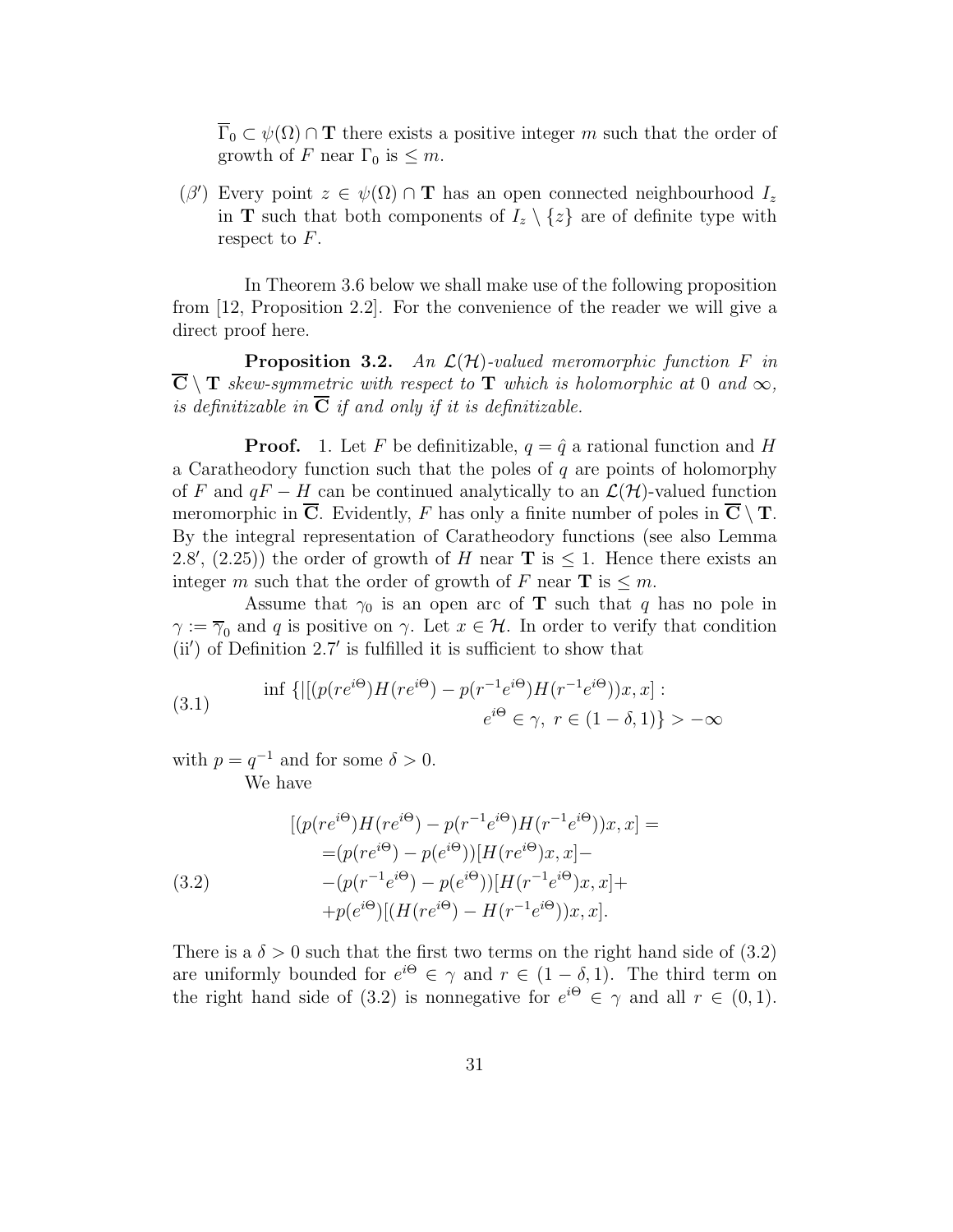Therefore, (3.1) holds. Let  $\mu$  be a positve measure on  $[-\pi, \pi]$  and  $\beta \in \mathbb{R}$ such that

$$
[H(z)x, x] = i\beta + \int_{-\pi}^{\pi} \frac{e^{it} + z}{e^{it} - z} d\mu(t), \quad z \in \mathbf{D}.
$$

If  $\mu$  has no mass at  $e^{i\Theta} \in \gamma$  then the first two terms on the right hand side of (3.2) converge to zero if  $r \uparrow 1$ . Therefore condition (i) of Definition 2.7' is fulfilled, and  $\gamma_0$  is an arc of positive type with respect to F. If q is negative on  $\gamma$  a similar reasoning applies. Then it follows that F is definitizable in C.

2. Let F be definitizable in  $C$  and let P be the finite set of all poles of F in  $\overline{\mathbf{C}} \setminus \mathbf{T}$ ,  $0, \infty \notin P$ . We decompose F as in  $(2.22)$ :  $F = F_0 + F_{(0)}$ . Let  $g_0 = \hat{g}_0$  be a rational function with the following properties.

- (i) The set  $P(g_0)$  of all poles of  $g_0$  is contained in  $\overline{\mathbf{C}} \setminus (\mathbf{T} \cup P)$ .
- (ii)  $g_0$  is positive on **T**.
- (iii)  $g_0F_0$  is locally holomorphic on P.

 $F_{(0)}$  is locally holomorphic on  $\overline{C} \setminus T$ . Let the order of growth of  $F_{(0)}$  near **T** be  $\leq m$ . We denote by e a finite subset of **T** such that all connected components of  $\mathbf{T} \setminus e$  are of definite type with respect to  $F_{(0)}$ . Let  $g_{(0)} = \hat{g}_{(0)}$ be a rational function with the following properties.

- (i') The set  $P(g_{(0)})$  of all poles of  $g_{(0)}$  is contained in  $\overline{\mathbf{C}} \setminus (\mathbf{T} \cup P)$ .
- (ii') All points of e are zeros of  $g_{(0)}$  at least of order  $m + 2$ .
- (iii') For any component  $\gamma$  of  $\mathbf{T} \setminus e$  the following holds: If  $\gamma$  is of positive type with respect to  $F_{(0)}$ , then  $g_{(0)}$  is positive on  $\gamma$ , otherwise  $g_{(0)}$  is negative on  $\gamma$ .

Let  $(\phi_n)$  be a sequence of functions in  $C^{\infty}(\mathbf{T})$  which converges to  $g_{(0)}$ in  $C^{m+1}(\mathbf{T})$  such that for every  $n = 1, 2, ..., \phi_n$  is nonnegative (nonpositive) on those components of  $\mathbf{T} \setminus e$  where  $g_{(0)}$  is positive (resp. negative) and  $\phi_n$  is zero in a neighbourhood of e. Then, by Lemma 2.10, for every nonnegative function  $f \in C^{\infty}(\mathbf{T})$  we have

$$
[(T_{F_{(0)}}.\phi_n g_0 f)x, x] \ge 0, \quad x \in \mathcal{H},
$$

and, therefore,

 $[(T_{F_{(0)}}.g_{(0)}g_0f)x, x] \geq 0, \quad x \in \mathcal{H}.$ 

Then the operator function K defined by

$$
K(z) := T_{F_{(0)}} g h_z \text{ with } g = g_0 g_{(0)}, \quad z \in \overline{\mathbf{C}} \setminus \mathbf{T},
$$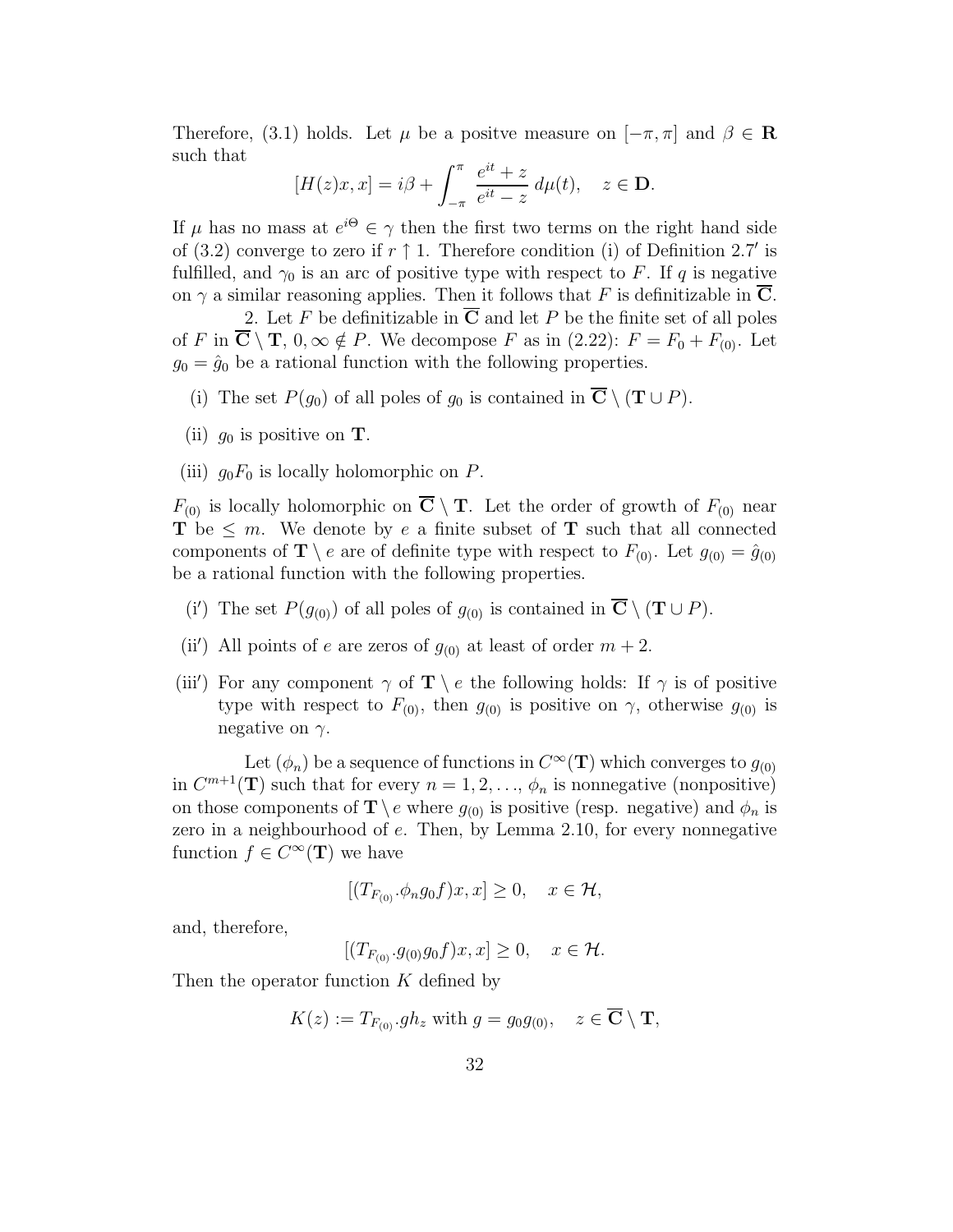is a Caratheodory function.

For  $\zeta \in \mathbf{T}$  and all points z of holomorphy of q, we have

(3.3)  

$$
g(\zeta)h_z(\zeta) = \frac{1}{4\pi}g(\zeta)\frac{\zeta + z}{\zeta - z} =
$$

$$
= \tilde{g}(\zeta, z) + \frac{1}{4\pi}g(z)\frac{\zeta + z}{\zeta - z},
$$

where

$$
\tilde{g}(\zeta, z) := \begin{cases} \frac{1}{4\pi} \frac{g(\zeta) - g(z)}{\zeta - z} (\zeta + z) & \text{if } \zeta \neq z \\ \frac{1}{2\pi} g'(\zeta) \zeta & \text{if } \zeta = z. \end{cases}
$$

It is easy to see that

$$
z \longmapsto \tilde{g}(\cdot, z) \in C^{m+1}(\mathbf{T})
$$

is complex differentiable in  $\overline{\mathbf{C}} \setminus (P(g_0) \cup P(g_{(0)})).$ 

Applying  $T_{F_{(0)}}$  to both sides of  $(3.3)$  gives

(3.4) 
$$
K(z) = T_{F_{(0)}}.\tilde{g}(\cdot,z) + g(z)F_{(0)}(z).
$$

This shows that  $z \mapsto T_{F_{(0)}}$   $\tilde{g}(\cdot, z)$  is meromorphic in  $\overline{C}$ . Every pole of this function is a pole of  $q$ . It follows that

$$
gF = gF_0 + gF_{(0)} = K + g_0g_{(0)}F_0 - T_{F_{(0)}}.\tilde{g}(\cdot, z).
$$

Since  $g_0g_{(0)}F_0-T_{F_{(0)}},\tilde{g}(\cdot,z)$  is a meromorphic function in  $\overline{C}$  the poles of which are contained in  $P(g_0) \cup P(g_{(0)}) \subset \overline{\mathbf{C}} \setminus (\mathbf{T} \cup P)$ , F is definitizable.

**Definition 3.3.** The selfadjoint relation  $A$  (the unitary operator U) is called *definitizable over*  $\Omega$  (resp.  $\psi(\Omega)$ ), if  $\sigma(A) \cap (\Omega \setminus \overline{\mathbf{R}})$  (resp.  $\sigma(U) \cap$  $(\psi(\Omega) \setminus {\bf T})$  consists of isolated points which are poles of the resolvent and the function

$$
\lambda \longmapsto \lambda - \text{Re } \lambda_0 + (\lambda - \lambda_0)(\lambda - \overline{\lambda}_0)(A - \lambda)^{-1} =: G_A(\lambda)
$$
  
(resp.  $z \longmapsto (U + z)(U - z)^{-1} =: F_U(z)$ )

is definitizable in  $\Omega$  (resp.  $\psi(\Omega)$ ).

**Remark 3.4.** By (2.17) the growth conditions for  $G_A$  and  $F_U$ contained in Definition 3.3 are equivalent to  $A \in S^{\infty}(\Omega \cap \overline{\mathbf{R}})$  and  $U \in$  $S^{\infty}(\psi(\Omega) \cap \mathbf{T})$ , respectively. Conditions equivalent to the "sign" conditions for  $G_A$  and  $F_U$  are expressed in Theorem 2.15 in terms of A and U. That the isolated spectral points mentioned in Definition 3.3 are poles of the resolvent is also a consequence of the last condition.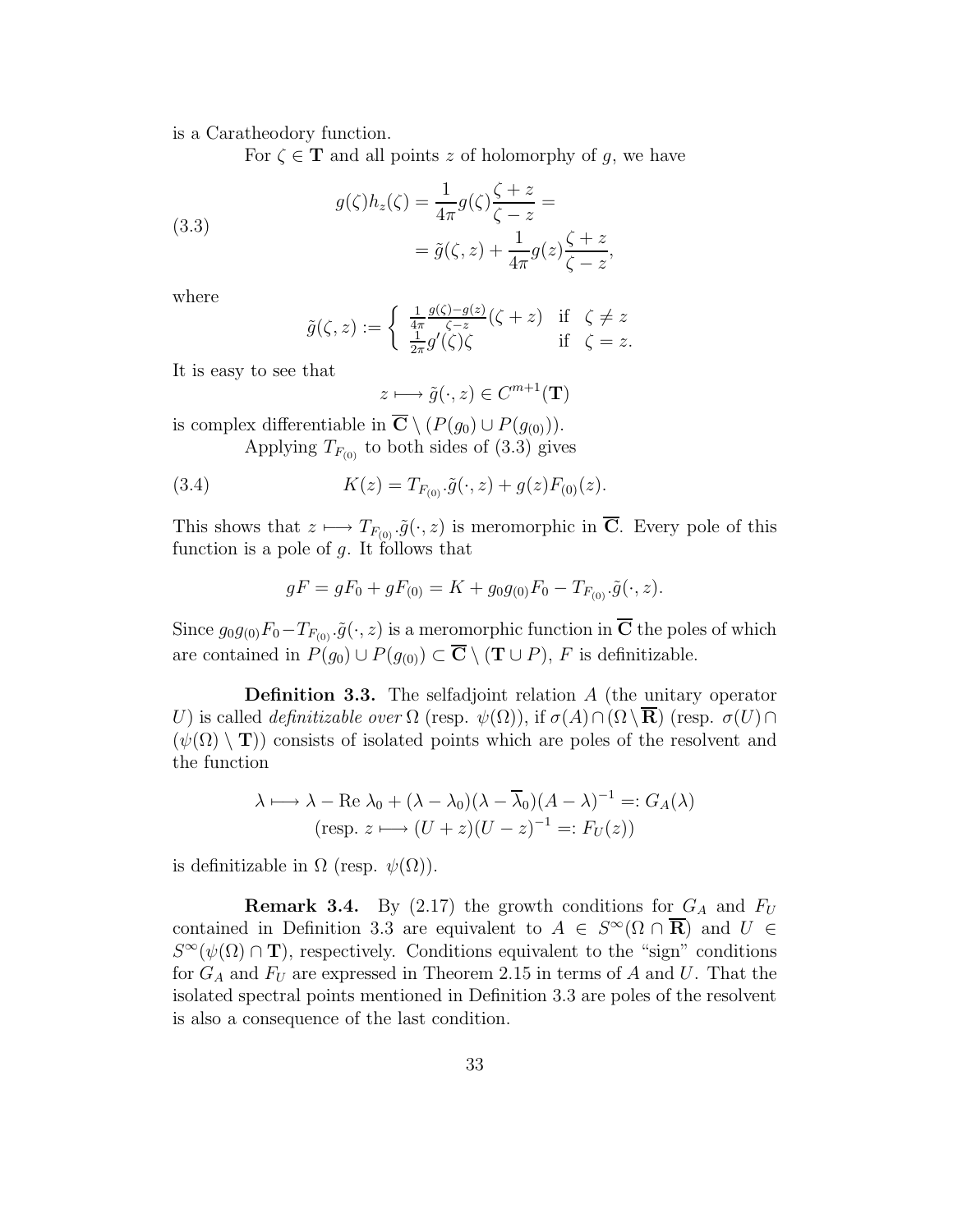**Remark 3.5.** Let  $\Delta$  be an open subset of  $\overline{R}$  and let A be a selfadjoint operator such that  $\sigma(A) \setminus \overline{\mathbf{R}}$  has no more than a finite number of nonreal accumulation points. Then A is definitizable over  $\Delta$  in the sense of [8] if for every **R**-symmetric domain  $\Omega$  with  $\Omega \cap \overline{\mathbf{R}} = \Delta$  such that  $\Omega \cap \mathbf{C}^+$  is simply connected and  $\sigma(A) \cap (\Omega \setminus \mathbf{R}) = \emptyset$ , A is definitizable over  $\Omega$ . This is a direct consequence of the definitions and Remark 3.4.

We first consider selfadjoint linear relations definitizable over  $\overline{C}$  and show that these relations are just the definitizable ones.

**Theorem 3.6.** Let A be a selfadjoint relation in H with  $\rho(A) \neq$  $\emptyset$ , let  $\lambda_0 \in \rho(A) \cap \mathbf{C}^+$  and let  $U = \psi(A) = -1 + (\lambda_0 - \bar{\lambda}_0)(A - \bar{\lambda}_0)^{-1}$ . Then the following assertions are equivalent.

- (1) A is definitizable.
- (1′ ) U is definitizable.
- (2) A is definitizable over  $\overline{\mathbf{C}}$ .
- (2') U is definitizable over  $\overline{\mathbf{C}}$ .
- (3) The function  $G_A$  (see Definition 3.3) is definitizable.
- (3') The function  $F_U$  (see Definition 3.3) is definitizable.

**Proof.** The assertions  $(1)$  and  $(1')$  are equivalent, see the beginning of this section. In view of  $F_U \circ \psi = -iG_A$  it follows from Theorem 2.15 and the considerations of Section 2 that (2) and (2′ ) are equivalent. That (3) and (3′ ) are equivalent is an immediate consequence of the definitions. It was shown in Proposition 3.2 that  $(2')$  is equivalent to  $(3')$ . That  $(1')$  implies  $(3')$  is a consequence of [14, Theorem 1.7]. By [14, Theorem 1.9]  $(3')$  implies  $(1')$ .

**3.2.** Let  $\mathcal{H}$  be the orthogonal sum of two Krein spaces  $\mathcal{H}_1$  and  $\mathcal{H}_2$ ,  $\mathcal{H} = \mathcal{H}_1[+] \mathcal{H}_2$ , and let  $\Omega$  be as above. If  $A_1$  and  $A_2$  are selfadjoint linear relations in  $\mathcal{H}_1$  and  $\mathcal{H}_2$ , respectively, such that  $A_1$  is definitizable,  $\rho(A_2) \neq \emptyset$  and the resolvent of  $A_2$  is meromorphic in  $\Omega$ , then by Theorem 3.6 the selfadjoint linear relation  $A_1[+]A_2$  is definitizable over  $\Omega$ . Such an orthogonal sum is not far away from the most general case of a selfadjoint linear relation definitizable over  $\Omega$ . With the help of Theorem 3.6 it is easy to characterize locally definitizable relations: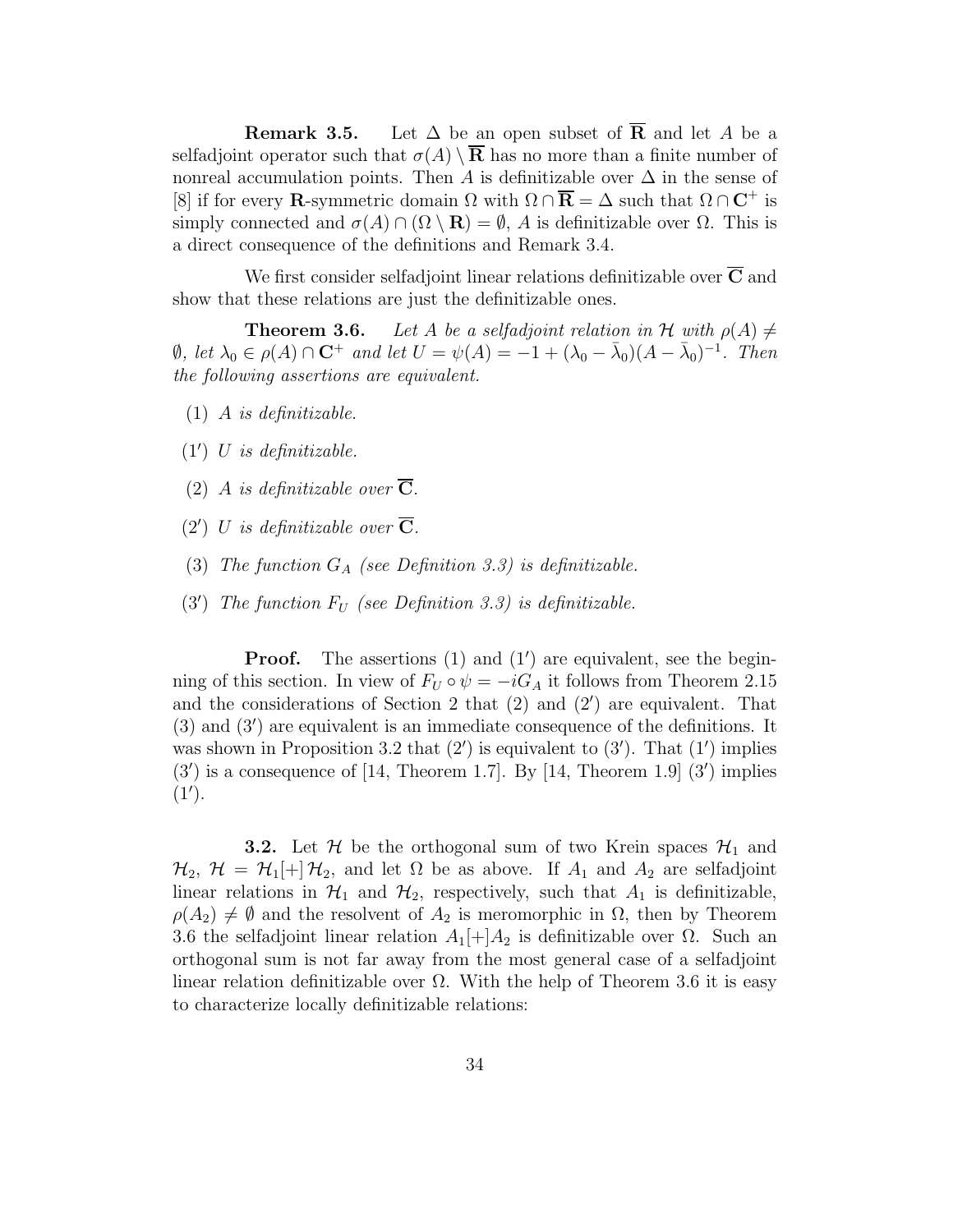**Theorem 3.7.** Let  $\Omega$ ,  $\lambda_0$ ,  $\psi$ , A and U be as at the beginning of Section 2.1. Then the following assertions are equivalent.

- (1) A is definitizable over  $\Omega$ .
- (1') U is definitizable over  $\psi(\Omega)$ .
- (2) For every closed set  $K \subset \Omega \cap \overline{\mathbf{R}}$  there exist an open subset  $\Delta_0$  of  $\Omega \cap \overline{\mathbf{R}}$ which is a finite union of open connected sets, such that  $K \subset \Delta_0$ ,  $\Delta_0 \subset \Omega \cap \mathbf{R}$ , and a selfadjoint projection  $E_0$  in H which commutes with every bounded operator that commutes with the resolvent of A such that the corresponding diagonal representation of A,

$$
A = A \cap (E_0 \mathcal{H})^2 + A \cap ((1 - E_0) \mathcal{H})^2,
$$

has the following properties.

- (o)  $A \cap (E_0 \mathcal{H})^2$  is definitizable.
- (i)  $\widetilde{\sigma}(A \cap (E_0 \mathcal{H})^2) \subset \widetilde{\sigma}(A) \cap \overline{\Delta}_0$ ,  $\widetilde{\sigma}(A \cap ((1 E_0)\mathcal{H})^2) \subset \widetilde{\sigma}(A) \setminus \Delta_0$ .
- (ii) The boundary points of  $\Delta_0$  (in  $\overline{\mathbf{R}}$ ) are no eigenvalues of A ∩  $(E_0\mathcal{H})^2$ .
- (2') For every closed set  $K' \subset \psi(\Omega) \cap \mathbf{T}$  there exist an open subset  $\Gamma_0$  of  $\psi(\Omega) \cap \mathbf{T}$  which is a finite union of open arcs, such that  $K' \subset \Gamma_0$ ,  $\overline{\Gamma}_0 \subset \psi(\Omega) \cap \mathbf{T}$ , and a selfadjoint projection  $F_0$  in H which commutes with every bounded operator that commutes with U such that the corresponding diagonal representation of U,

$$
U = \left( \begin{array}{cc} U_0 & 0 \\ 0 & U_{(0)} \end{array} \right),
$$

with respect to the decomposition  $\mathcal{H} = F_0\mathcal{H} + (1-F_0)\mathcal{H}$  has the following properties.

- $(o')$  U<sub>0</sub> is definitizable.
- (i')  $\sigma(U_0) \subset \sigma(U) \cap \overline{\Gamma}_0$ ,  $\sigma(U_{(0)}) \subset \sigma(U) \setminus \Gamma_0$ .
- (ii') The boundary points of  $\Gamma_0$  are no eigenvalues of  $U_0$ .

**Proof.** That the assertions  $(1)$ ,  $(1')$  are equivalent follows from what was proved in Section 2. Evidently, (2) is equivalent to (2') with  $E_0 =$  $F_0$ . It remains to prove that  $(1')$  and  $(2')$  are equivalent.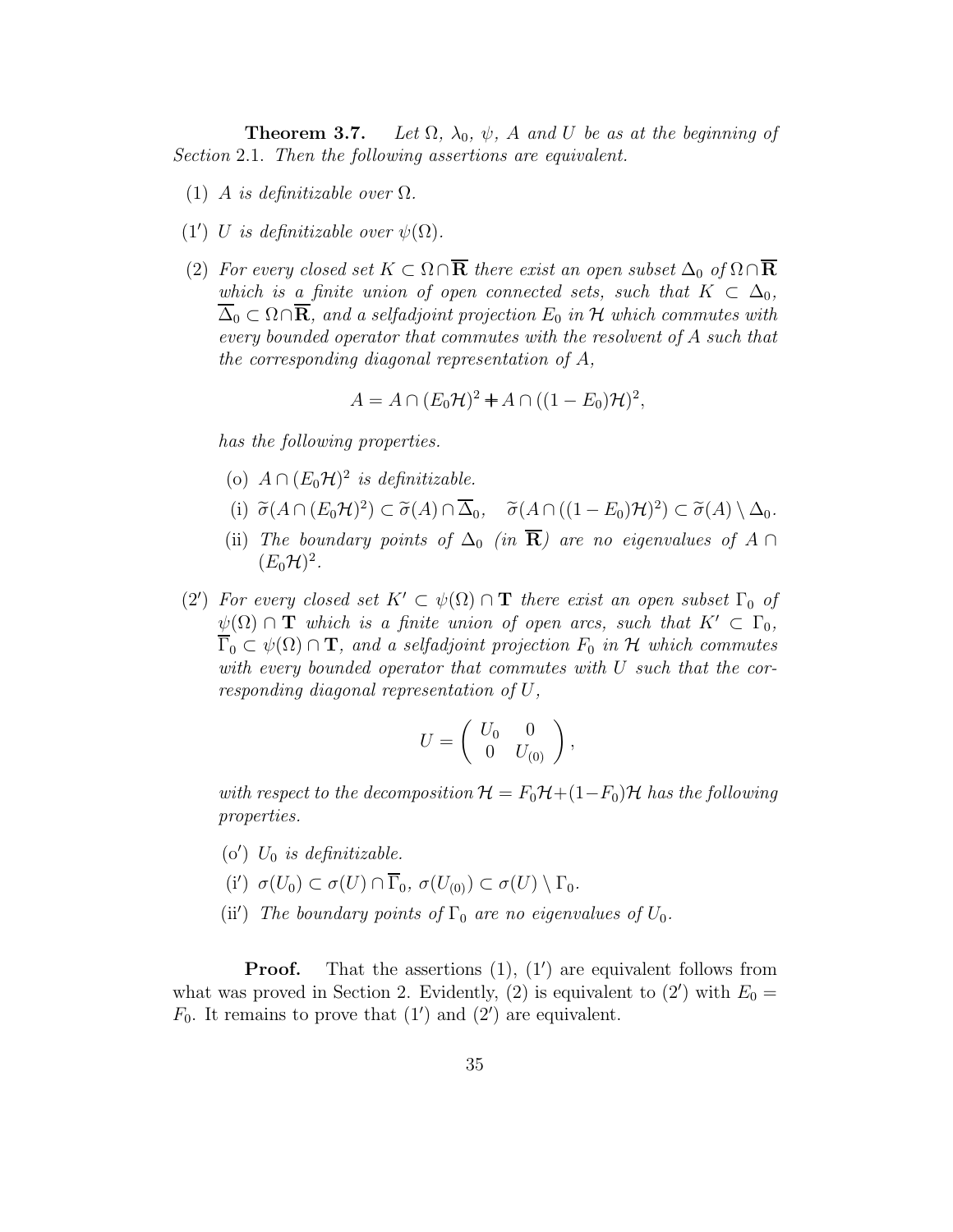Assume that (1′ ) holds. In the following, subarcs of the unit circle will be denoted similar to real intervals: If  $\alpha = e^{i\theta}$ ,  $\beta = e^{i\Theta}$ ,  $0 < \Theta - \theta < 2\pi$ , we define  $(\alpha, \beta) := \{e^{it} : t \in (\theta, \Theta)\}.$ 

Let  $\Gamma_0$  be the union of open arcs  $(\alpha_j, \beta_j) \subset \psi(\Omega) \cap \mathbf{T}, j = 1, \ldots, k$ , with pairwise positive distance from each other such that  $K' \subset \Gamma_0$ ,  $\overline{\Gamma}_0 \subset$  $\psi(\Omega) \cap \mathbf{T}$  and there are open arcs  $\gamma(\alpha_j)$ ,  $\gamma(\beta_j)$ ,  $j = 1, \ldots, k$ , of definite type with respect to U such that  $\alpha_j \in \gamma(\alpha_j)$ ,  $\beta_j \in \gamma(\beta_j)$ . Assume, in addition, that the arcs  $\gamma(\alpha_j)$ ,  $\gamma(\beta_j)$ ,  $j = 1, \ldots, k$ , are pairwise disjoint. In view of Theorem 2.15 it is easy to see that U has a spectral function F on  $\bigcup_{j=1}^k (\gamma(\alpha_j) \cup \gamma(\beta_j))$ .

We choose  $\epsilon > 0$  so small that

$$
\alpha_j e^{i\epsilon} \in \gamma(\alpha_j), \quad \beta_j e^{-i\epsilon} \in \gamma(\beta_j), \quad j = 1, \dots k,
$$

and set

$$
\widetilde{\gamma} = \bigcup_{j=1}^{k} (\alpha_j, \alpha_j e^{i\epsilon}) \cup (\beta_j e^{-i\epsilon}, \beta_j).
$$

Then

$$
\sigma(U|F(\widetilde{\gamma})\mathcal{H}) \subset \overline{\widetilde{\gamma}}, \quad \sigma(U|(1-F(\widetilde{\gamma}))\mathcal{H}) \subset \sigma(U) \setminus \widetilde{\gamma}.
$$

The sets  $(\alpha_j, \beta_j) \setminus \tilde{\gamma}, j = 1, \ldots, k$ , are Dunford spectral sets of  $U[(1-F(\tilde{\gamma}))\mathcal{H}]$ . Let  $P_j$ ,  $j = 1, \ldots, k$ , be the corresponding Riesz-Dunford projections in  $(1 - F(\tilde{\gamma}))$ H, which are selfadjoint. The selfadjoint projection

$$
F_0 := F(\widetilde{\gamma}) + \sum_{j=1}^k P_j(1 - F(\widetilde{\gamma}))
$$

commutes with every bounded operator that commutes with  $U$ . This follows from an analogous property of  $F$ . Then  $U$  can be written as a diagonal matrix as in  $(3')$ . The properties  $(i')$  and  $(ii')$  are consequences of the definition of  $F_0$ .

The local finite order growth of the resolvent of U near  $\psi(\Omega) \cap T$ implies growth of finite order of the resolvent of  $U_0$  near **T**. Every subarc of  $\psi(\Omega) \cap T$  of definite type with respect to U has the same definite type with respect to  $U_0$  (Theorem 2.15, (1')). Then  $\sigma(U_0)$  is contained up to a finite subset in a union of a finite number of open arcs of definite type with respect to  $U_0$ . Hence by Theorem 3.6  $U_0$  is definitizable.

Assume that (2') holds. Let  $s_0$  be an arbitrary point of  $\psi(\Omega) \cap \mathbf{T}$ . We choose  $\Gamma_0$  as in (2') so that  $s_0 \in \Gamma_0$ . If  $U_0$  is as in (2'), then the resolvent of  $U_0$  and, hence, the resolvent of U has finite order of growth near  $\Gamma_0$ .

Assume that a one-sided neighbourhood  $\mathcal{U}_0$  of  $s_0$  in  $\Gamma_0$  belongs to  $\sigma_{++}(U_0)\cup \rho(U_0)$ . Let  $s\in\mathcal{U}_0\cap\sigma(U_0)=\mathcal{U}_0\cap\sigma(U)$  and let  $(x_n)_{n=1}^\infty$  be a sequence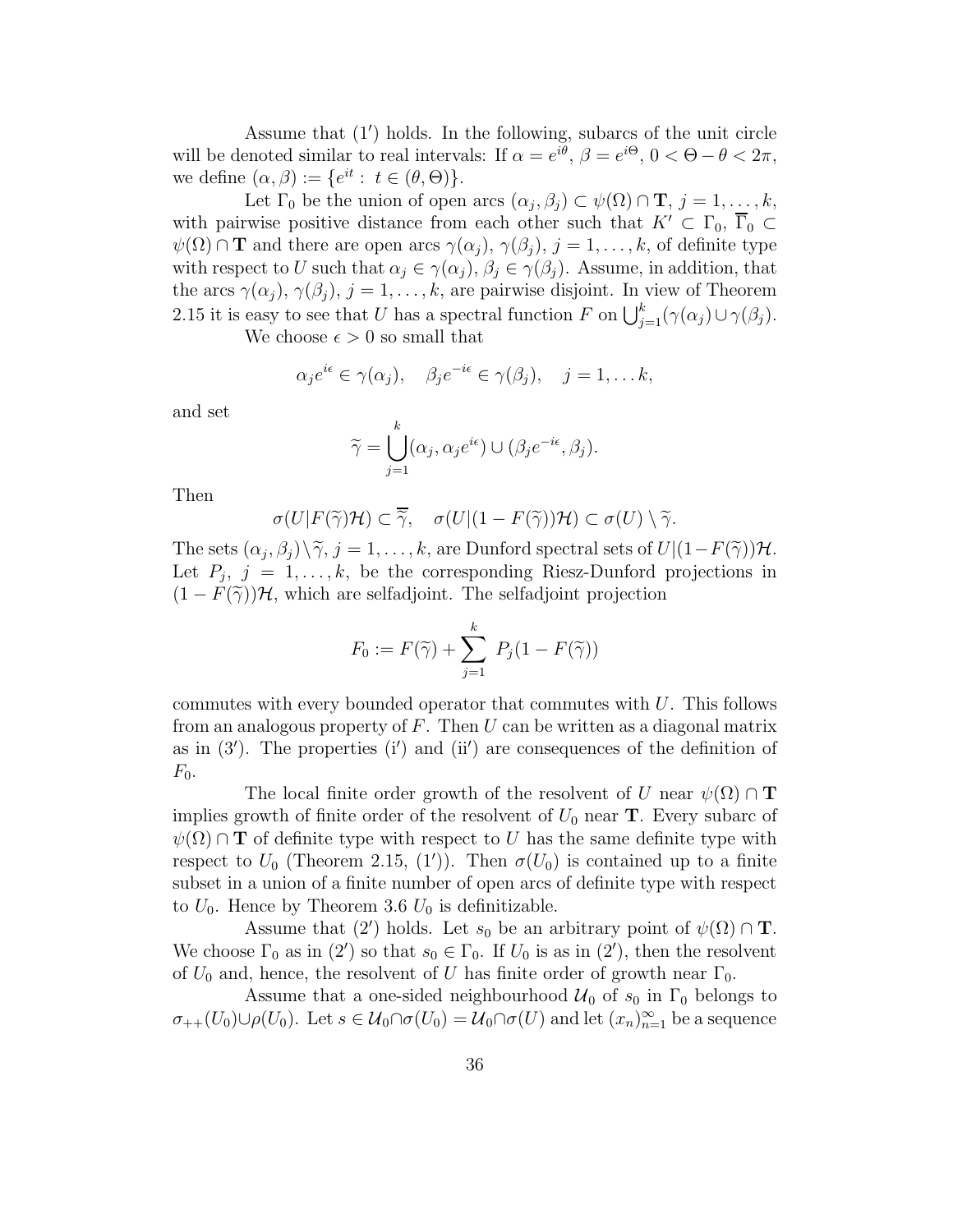in H with  $||x_n|| = 1$  and  $\lim_{n\to\infty} ||(U - s)x_n|| = 0$ . Then  $\lim_{n\to\infty} ||(U - s)x_n||$  $s)F_0x_n \rVert = 0$  and  $\lim_{n\to\infty} \|(U-s)(1-F_0)x_n\| = 0$ , which implies  $\lim_{n\to\infty} \|(1-\frac{1}{n})x_n\|$  $F_0|x_n|=0.$  Therefore, by  $s \in \sigma_{++}(U_0)$ ,

$$
\liminf_{n \to \infty} [x_n, x_n] = \liminf_{n \to \infty} [F_0 x_n, F_0 x_n] \ge 0
$$

and  $U_0 \subset \sigma_{++}(U) \cup \rho(U)$ . A similar reasoning applies for  $\sigma_{++}(U_0) \cup \rho(U_0)$ replaced by  $\sigma_{--}(U_0) \cup \rho(U_0)$ , and  $(1')$  is proved.

Remark 3.8. Let A be a selfadjoint linear relation definitizable over  $\Omega$  and let  $\delta$  be a closed subset of  $\Omega \cap \overline{R}$  which is a finite union of connected sets such that all boundary points of  $\delta$  in  $\overline{\mathbf{R}}$  belong to  $\sigma_{++}(A)$  ∪  $\sigma_{-}$ (A) ∪  $\rho(A)$ . If in assertion (2) we set  $K = \delta$ , and  $\Delta_0$  and  $E_0$  are as in (2), then for the extended local spectral function  $E(\cdot)$  (see Theorem 2.13) we have  $E(\delta) = E_0(\delta) E_0$ , where  $E_0(\cdot)$  is the spectral function of  $A \cap (E_0 \mathcal{H})^2$ . This is a consequence of Remark 2.16 and the uniqueness of the extension of the local spectral function.

This work was supported by the Hochschulsonderprogramm III / 1.6 Land Brandenburg.

### References

- [1] Colojoară, I., C. Foiaş: Theory of generalized spectral operators, New York, 1968.
- [2] Dijksma, A., H. S. V. de Snoo: Symmetric and selfadjoint relations in Krein spaces I, Operator Theory: Advances and Applications Vol. 24 (1987), Birkhäuser Verlag Basel, 145-166.
- [3] Dijksma, A., H. S. V. de Snoo: Symmetric and selfadjoint relations in Krein spaces II, Ann. Acad. Sci. Fenn., Ser. A. I. Mathematica, 12 (1987), 199-216.
- [4] Dunford, N., J. T. Schwartz: Linear operators. Part I, Wiley-Interscience, New-York 1958.
- [5] Hoffman, K.: Banach spaces of analytic functions, Prentice-Hall, Englewood Cliffs, N.J., 1962.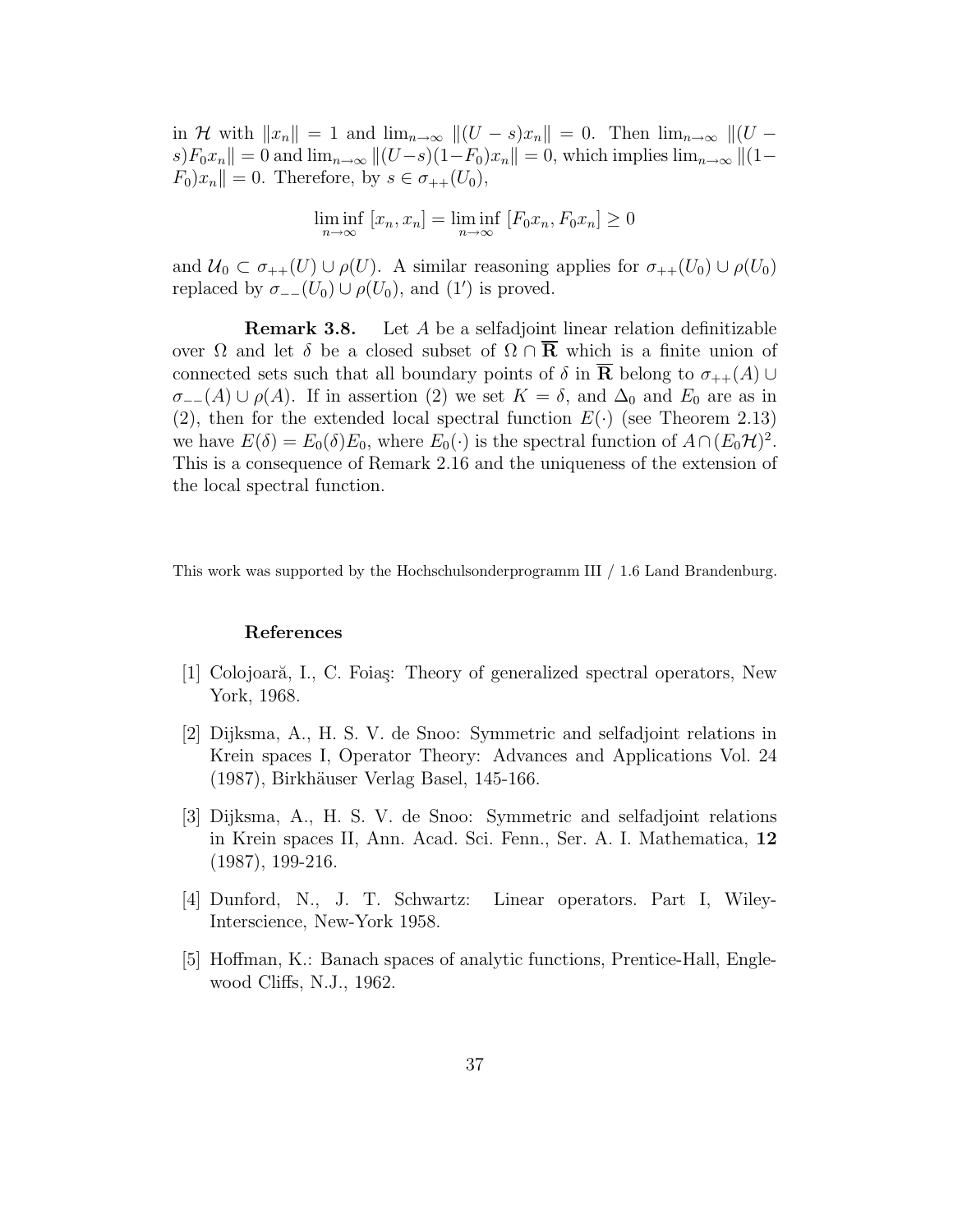- [6] Jonas, P.: On the functional calculus and the spectral function for definitizable operators in Krein space, Beiträge zur Analysis 16 (1981), 121-135.
- [7] Jonas, P.: On a class of unitary operators in Krein space.- Advances in Invariant Subspaces and Other Results of Operator Theory. Operator Theory: Advances and Applications 17. Birkhäuser Verlag Basel-Boston-Stuttgart, 1986, 151-172.
- [8] Jonas, P.: On a class of selfadjoint operators in Krein space and their compact perturbations, Integral Equations Operator Theory 11 (1988), 351-384.
- [9] Jonas, P.: On a problem of the perturbation theory of selfadjoint operators in Krein space, J. Operator Theory, 25(1991), 183–211.
- [10] Jonas, P.: A note on perturbations of selfadjoint operators in Krein spaces. Operator Theory: Advances and Applications 43. Birkhäuser Verlag Basel-Boston-Stuttgart, 1990, 229-235.
- [11] Jonas, P.: On the trace formula of perturbation theory. I, Math.Nachr. 137 (1988), 257-281.
- [12] Jonas, P.: A class of operator-valued meromorphic functions on the unit disc, Ann. Acad. Sci. Fenn., Ser. A. I. Mathematica, 17 (1992), 257-284.
- [13] Jonas, P.: On the spectral theory of operators associated with perturbed Klein-Gordon and wave type equations, J. Operator Theory 29 (1993), 207-224.
- [14] Jonas, P.: Operator representations of definitizable functions, Ann. Acad. Sci. Fenn., Ser. A. I. Mathematica, 25 (2000), 41-72.
- [15] K¨othe, G.: Die Randeigenschaften analytischer Funktionen, Math. Z. 57 (1952/53), 13 - 33.
- [16] Köthe, G.: Topologische lineare Räume. I, Berlin 1960.
- [17] Lancaster, P., A. Markus, V. Matsaev: Definitizable operators and quasihyperbolic operator polynomials, J. Funct. Anal. 131 (1995), 1- 28.
- [18] Langer, H.: Spektraltheorie linearer Operatoren in J-Räumen und einige Anwendungen auf die Schar  $L(\lambda) = \lambda^2 I + \lambda B + C$ , Habilitationsschrift, Dresden, 1965.